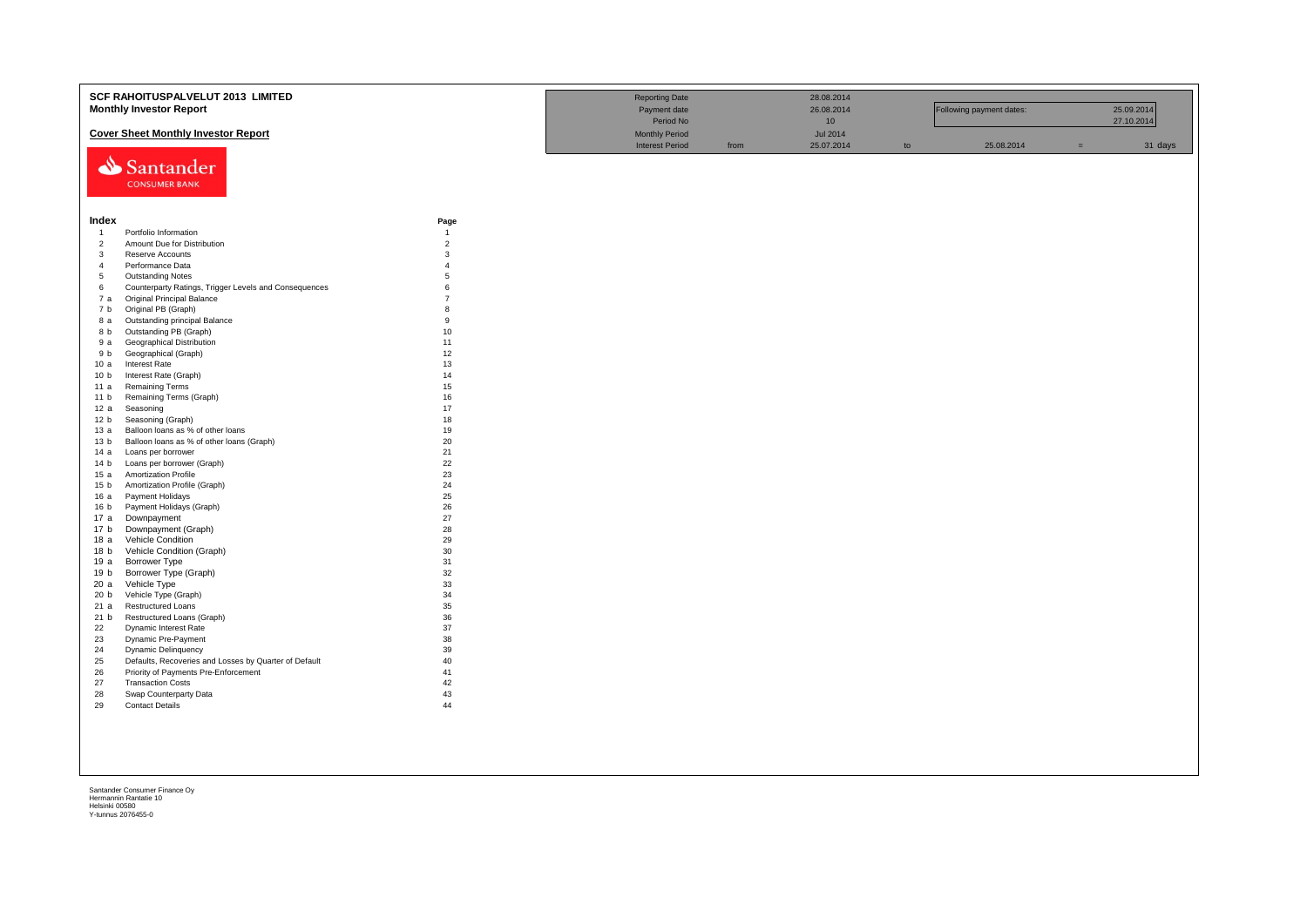| <b>SCF RAHOITUSPALVELUT 2013 LIMITED</b><br><b>Monthly Investor Report</b><br>1. Portfolio Information<br>Santander<br><b>CONSUMER BANK</b>                        |                                                                                     | <b>Reporting Date</b><br>Payment date<br>Period No<br><b>Monthly Period</b><br><b>Interest Period</b> | 28.08.2014<br>26.08.2014<br>10 <sup>1</sup><br><b>Jul 2014</b><br>from<br>25.07.2014 | to $25.08.2014 =$ | 31 days |
|--------------------------------------------------------------------------------------------------------------------------------------------------------------------|-------------------------------------------------------------------------------------|-------------------------------------------------------------------------------------------------------|--------------------------------------------------------------------------------------|-------------------|---------|
| <b>Outstanding receivables</b>                                                                                                                                     | <b>Current Period</b><br><b>Aggregated Outstanding</b><br><b>Principal Amount</b>   | <b>Previous Period</b><br><b>Aggregated Outstanding</b><br><b>Principal Amount</b>                    |                                                                                      |                   |         |
| <b>Opening balance</b>                                                                                                                                             | 322 650 511,86 EUR                                                                  | 340 885 065,09 EUR                                                                                    |                                                                                      |                   |         |
| Scheduled Loan Principal Repayments<br>Prepayments<br>Deemed Collections - Other<br><b>Total Principal Payments Received</b><br>New Defaulted Auto Loans in Period | 8770 658,69 EUR<br>9 073 766,29 EUR<br>- EUR<br>17 844 424,98 EUR<br>164 770,19 EUR | 8715788,39 EUR<br>9 161 542,90 EUR<br>- EUR<br>17 877 331,29 EUR<br>357 221,94 EUR                    |                                                                                      |                   |         |
| <b>Closing Balance</b>                                                                                                                                             | 304 641 316,69 EUR                                                                  | 322 650 511,86 EUR                                                                                    |                                                                                      |                   |         |
| <b>Total revenue collections</b><br>Revenue and fees received on loan balances<br>Recoveries on loans in default<br>Total Revenue Received in Period               | 1 690 783,64 EUR<br>220 359,00 EUR<br>1911 142,64 EUR                               | 1 693 448,41 EUR<br>178 990,21 EUR<br>1872 438,62 EUR                                                 |                                                                                      |                   |         |
| # Loans<br>At beginning of period<br>Paid in Full<br>Repurchased (Deemed Collections)<br>New loans into default<br>At end of period                                | 30 398 Loans<br>1 194 Loans<br>- Loans<br>18 Loans<br>29 186 Loans                  | 31 558 Loans<br>1 128 Loans<br>- Loans<br>32 Loans<br>30 398 Loans                                    |                                                                                      |                   |         |
|                                                                                                                                                                    |                                                                                     |                                                                                                       |                                                                                      |                   |         |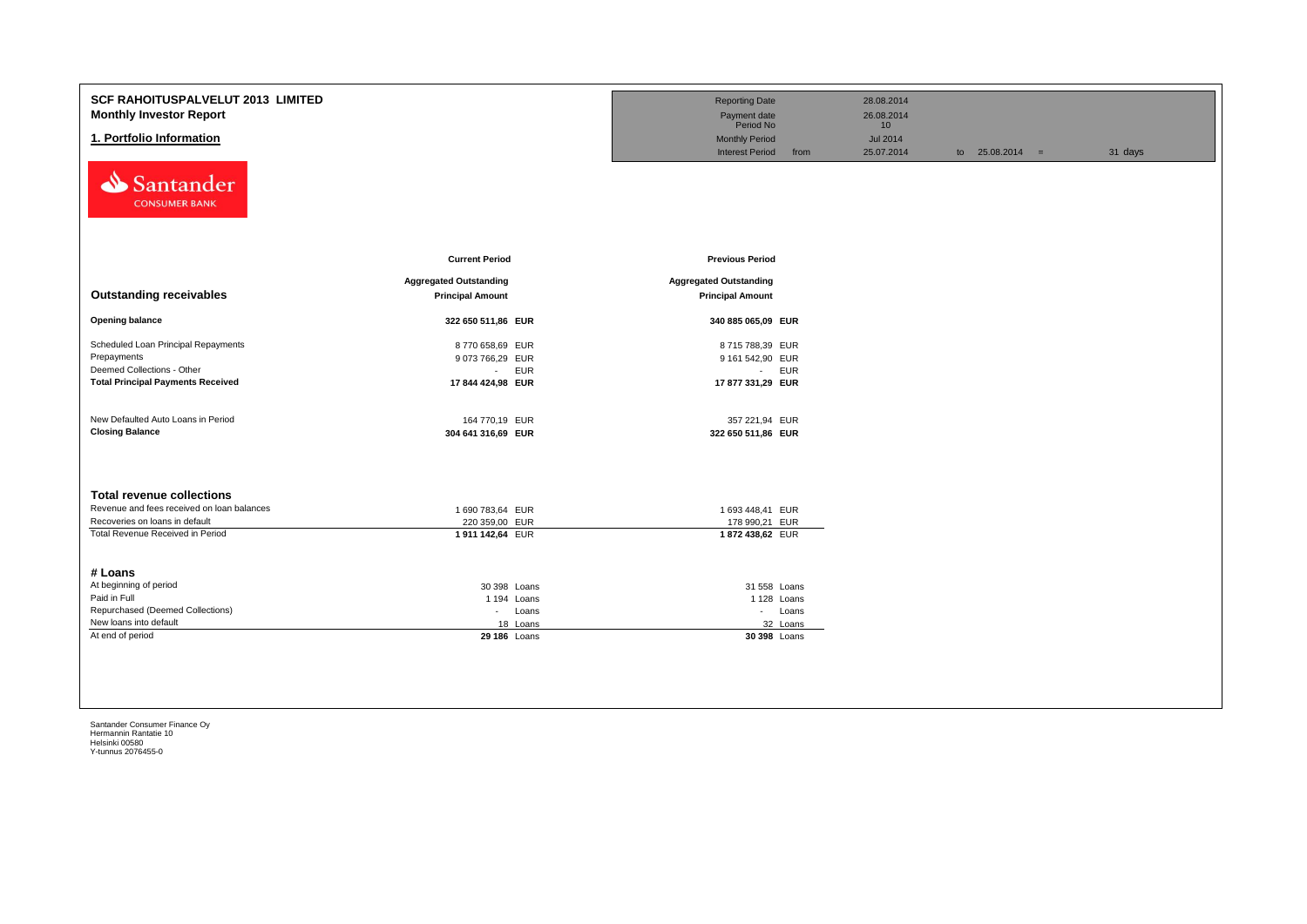| <b>SCF RAHOITUSPALVELUT 2013 LIMITED</b><br><b>Monthly Investor Report</b><br>2. Amount Due for Distribution<br>Santander<br><b>CONSUMER BANK</b>                                                                                                                                                                                                                                                                            |                                                                               | <b>Reporting Date</b><br>Payment date<br>Period No<br><b>Monthly Period</b><br>Interest Period from 25.07.2014 | 28.08.2014<br>26.08.2014<br>10 <sup>°</sup><br><b>Jul 2014</b> | to                                                 | 25.08.2014                                | $=$ | 31 days |
|------------------------------------------------------------------------------------------------------------------------------------------------------------------------------------------------------------------------------------------------------------------------------------------------------------------------------------------------------------------------------------------------------------------------------|-------------------------------------------------------------------------------|----------------------------------------------------------------------------------------------------------------|----------------------------------------------------------------|----------------------------------------------------|-------------------------------------------|-----|---------|
| <b>Purchaser Available Distribution Amount</b>                                                                                                                                                                                                                                                                                                                                                                               | <b>Current Period</b>                                                         |                                                                                                                |                                                                |                                                    | <b>Previous Period</b>                    |     |         |
| a. Collections (Principal, interest, and fee etc)<br>b. Stamp Duty, Taxes, Liabilities etc. Paid by the Seller to the Purchaser<br>c. Default, Interest, Indemnities etc Paid by the Seller to the Purchaser<br>d. Other amounts Paid by the Seller to the Purchaser<br>e. Interest Earned by the Purchaser<br>f. Other amounts received by the purchaser<br><b>Total Amount for Purchaser Available Distribution Amount</b> | 19 755 568 EUR<br>0 EUR<br>0 EUR<br>0 EUR<br>0 EUR<br>0 EUR<br>19 755 568 EUR |                                                                                                                |                                                                | 19 749 770 EUR<br>19 749 771 EUR                   | 0 EUR<br>0 EUR<br>0 EUR<br>1 EUR<br>0 EUR |     |         |
| <b>Issuer Available Distribution Amount</b>                                                                                                                                                                                                                                                                                                                                                                                  |                                                                               |                                                                                                                |                                                                |                                                    |                                           |     |         |
| a. Amounts due to Issuer from Purchaser under the Loan Agreement<br>b. Reserve Fund<br>c. Interest Earned by the Issuer<br>d. Other amounts received by the issuer<br><b>Total Amount for Issuer Available Distribution Amount</b>                                                                                                                                                                                           | 19 582 594 EUR<br>12 833 875 EUR<br>-65 EUR<br>0 EUR<br>32 416 404 EUR        |                                                                                                                |                                                                | 19 574 793 EUR<br>12 833 875 EUR<br>32 409 160 EUR | 492 EUR<br>0 EUR                          |     |         |
|                                                                                                                                                                                                                                                                                                                                                                                                                              |                                                                               |                                                                                                                |                                                                |                                                    |                                           |     |         |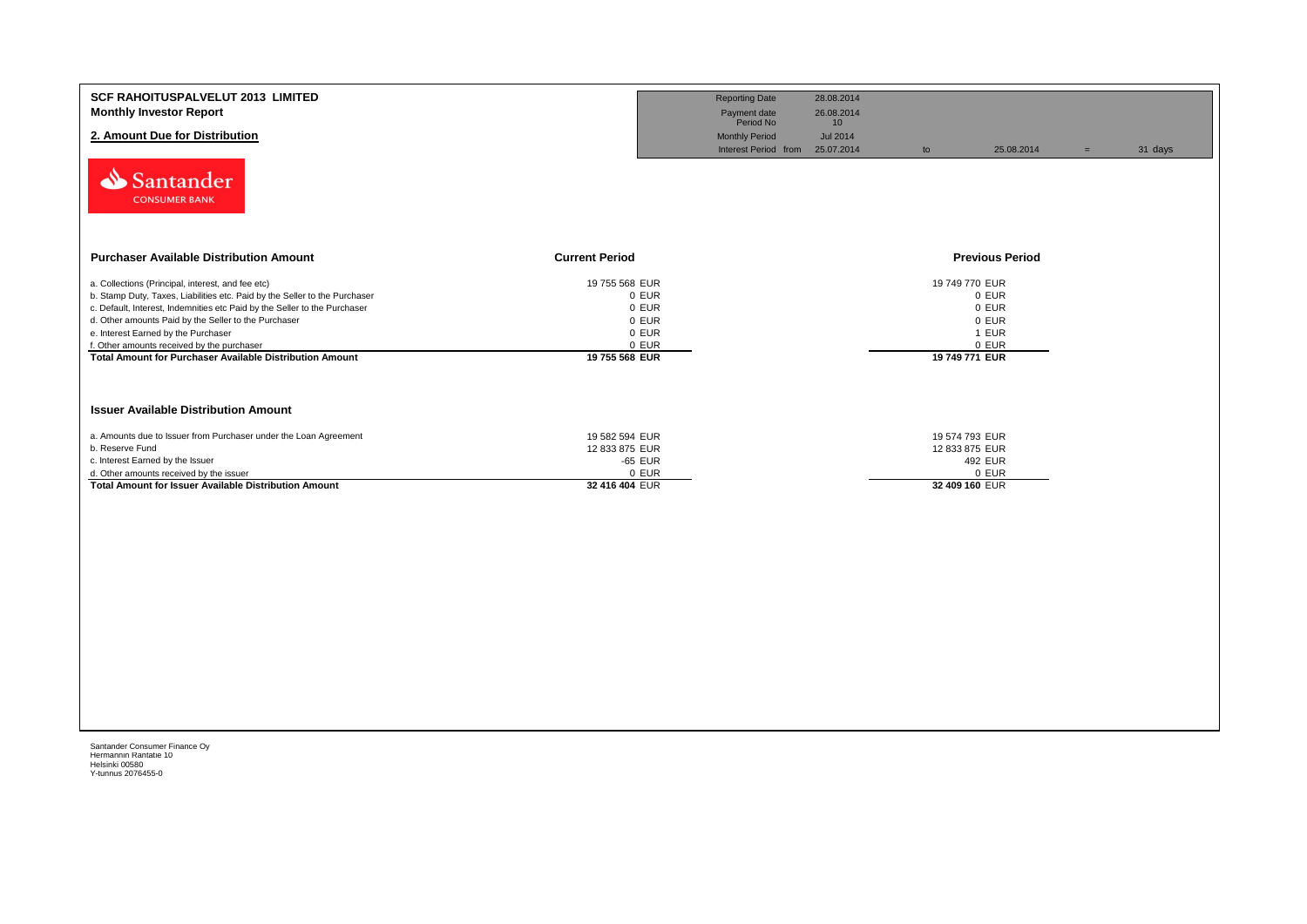| <b>SCF RAHOITUSPALVELUT 2013 LIMITED</b><br><b>Monthly Investor Report</b>                                                                                                                                                                                                                                                                                    |       | <b>Reporting Date</b><br>Payment date<br>Period No |            | 28.08.2014<br>26.08.2014<br>10 <sup>1</sup> |    |            |     |         |
|---------------------------------------------------------------------------------------------------------------------------------------------------------------------------------------------------------------------------------------------------------------------------------------------------------------------------------------------------------------|-------|----------------------------------------------------|------------|---------------------------------------------|----|------------|-----|---------|
| 3. Reserve Accounts                                                                                                                                                                                                                                                                                                                                           |       | <b>Monthly Period</b>                              |            | <b>Jul 2014</b>                             |    |            |     |         |
|                                                                                                                                                                                                                                                                                                                                                               |       | <b>Interest Period</b>                             | from       | 25.07.2014                                  | to | 25.08.2014 | $=$ | 31 days |
| Santander<br>N<br><b>CONSUMER BANK</b>                                                                                                                                                                                                                                                                                                                        |       |                                                    |            |                                             |    |            |     |         |
| <b>Note Balance</b>                                                                                                                                                                                                                                                                                                                                           |       |                                                    |            |                                             |    |            |     |         |
| Beginning of Period                                                                                                                                                                                                                                                                                                                                           |       | 322 650 511,86 EUR                                 |            |                                             |    |            |     |         |
| End of Period                                                                                                                                                                                                                                                                                                                                                 |       | 304 641 316,69 EUR                                 |            |                                             |    |            |     |         |
|                                                                                                                                                                                                                                                                                                                                                               |       |                                                    |            |                                             |    |            |     |         |
| <b>Reserve Fund</b>                                                                                                                                                                                                                                                                                                                                           | in %  |                                                    |            |                                             |    |            |     |         |
| Beginning of Period                                                                                                                                                                                                                                                                                                                                           | 2,4 % | 7 700 325,00 EUR                                   |            |                                             |    |            |     |         |
| Cash Outflow                                                                                                                                                                                                                                                                                                                                                  |       | 7 700 325,00 EUR                                   |            |                                             |    |            |     |         |
| Cash Inflow                                                                                                                                                                                                                                                                                                                                                   |       | 7 700 325,00 EUR                                   |            |                                             |    |            |     |         |
| End of Period                                                                                                                                                                                                                                                                                                                                                 | 2,4%  | 7 700 325,00 EUR                                   |            |                                             |    |            |     |         |
| <b>Required Reserve Amount</b>                                                                                                                                                                                                                                                                                                                                | 2,4 % | 7 700 325,00 EUR                                   |            |                                             |    |            |     |         |
| <b>Liquidity Balance</b>                                                                                                                                                                                                                                                                                                                                      |       |                                                    |            |                                             |    |            |     |         |
| Beginning of Period                                                                                                                                                                                                                                                                                                                                           | 1,6%  | 5 133 550,00 EUR                                   |            |                                             |    |            |     |         |
| Cash Outflow                                                                                                                                                                                                                                                                                                                                                  |       | 5 133 550,00 EUR                                   |            |                                             |    |            |     |         |
| Cash Inflow                                                                                                                                                                                                                                                                                                                                                   |       | 5 133 550,00 EUR                                   |            |                                             |    |            |     |         |
| <b>End of Period</b>                                                                                                                                                                                                                                                                                                                                          | 1,6%  | 5 133 550,00 EUR                                   |            |                                             |    |            |     |         |
| <b>Required Reserve Amount</b>                                                                                                                                                                                                                                                                                                                                | 1,6%  | 5 133 550,00 EUR                                   |            |                                             |    |            |     |         |
|                                                                                                                                                                                                                                                                                                                                                               |       |                                                    |            |                                             |    |            |     |         |
| <b>Servicer Advance Reserve Fund</b>                                                                                                                                                                                                                                                                                                                          |       |                                                    |            |                                             |    |            |     |         |
| Beginning of Period                                                                                                                                                                                                                                                                                                                                           |       | 100 000,00 EUR                                     |            |                                             |    |            |     |         |
| Cash Outflow                                                                                                                                                                                                                                                                                                                                                  |       | $\blacksquare$                                     | <b>EUR</b> |                                             |    |            |     |         |
| Cash Inflow                                                                                                                                                                                                                                                                                                                                                   |       | $\omega$                                           | <b>EUR</b> |                                             |    |            |     |         |
| End of Period                                                                                                                                                                                                                                                                                                                                                 |       | 100 000,00 EUR                                     |            |                                             |    |            |     |         |
| <b>Required Reserve Amount</b>                                                                                                                                                                                                                                                                                                                                |       | 100 000,00 EUR                                     |            |                                             |    |            |     |         |
| <b>Set-off from Deposits</b><br>No borrowers whose loans were sold to SCF Rahoituspalvelut 2013 held deposits with Santander Consumer Bank AS. The risk of set-off from deposits is therefore zero.<br>We hereby confirm that the Seller confirms its ongoing retention of a net economic interest of at least 5% in accordance with Article 122a of the CRD. |       |                                                    |            |                                             |    |            |     |         |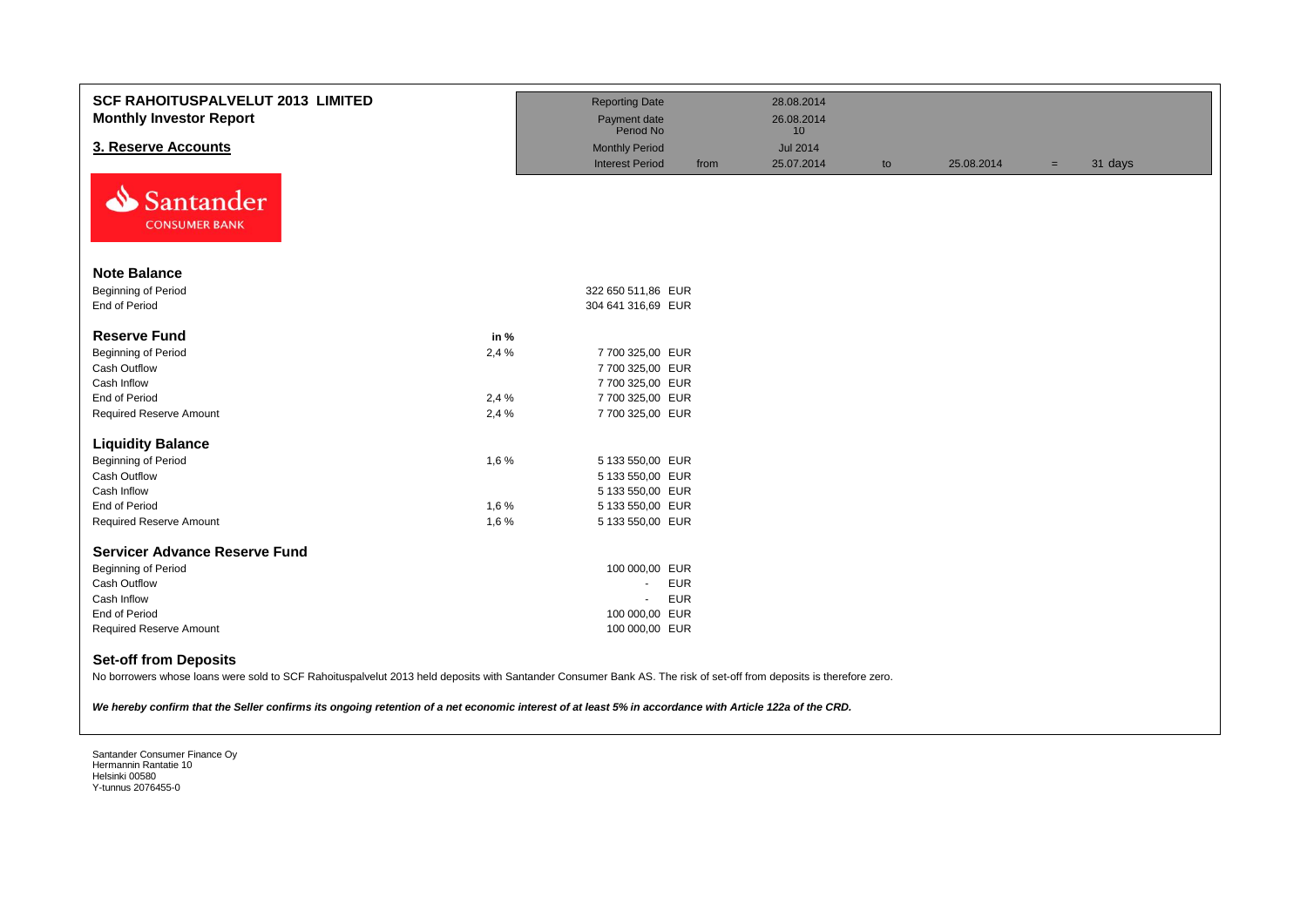| <b>SCF RAHOITUSPALVELUT 2013 LIMITED</b><br><b>Monthly Investor Report</b><br>4. Performance Data<br>⇘<br>Santander<br><b>CONSUMER BANK</b> |                                                       |                    |           | <b>Reporting Date</b><br>Payment date<br>Period No<br><b>Monthly Period</b><br><b>Interest Period</b> | from | 28.08.2014<br>26.08.2014<br>10<br><b>Jul 2014</b><br>25.07.2014 | to | 25.08.2014 | $=$ | 31 days |
|---------------------------------------------------------------------------------------------------------------------------------------------|-------------------------------------------------------|--------------------|-----------|-------------------------------------------------------------------------------------------------------|------|-----------------------------------------------------------------|----|------------|-----|---------|
| <b>Asset Balance</b>                                                                                                                        |                                                       |                    |           |                                                                                                       |      |                                                                 |    |            |     |         |
| Beginning of Period                                                                                                                         |                                                       | 322 650 511,86 EUR |           |                                                                                                       |      |                                                                 |    |            |     |         |
| End of Period                                                                                                                               |                                                       | 304 641 316,69 EUR |           |                                                                                                       |      |                                                                 |    |            |     |         |
| <b>Portfolio Performance:</b>                                                                                                               | <b>EUR</b>                                            | %                  | # Ioans   |                                                                                                       |      |                                                                 |    |            |     |         |
| <b>Performing Receivables:</b>                                                                                                              |                                                       |                    |           |                                                                                                       |      |                                                                 |    |            |     |         |
| Current                                                                                                                                     | 276 720 717,17                                        | 90,83%             | 26 752    |                                                                                                       |      |                                                                 |    |            |     |         |
| 1-29 days past due                                                                                                                          | 23 238 571,83                                         | 7,63%<br>0,00%     | 2 0 1 6   |                                                                                                       |      |                                                                 |    |            |     |         |
| <b>Delinquent Receivables:</b>                                                                                                              |                                                       |                    |           |                                                                                                       |      |                                                                 |    |            |     |         |
| 30-59 days past due                                                                                                                         | 3 263 377,86                                          | 1,07%              | 276       |                                                                                                       |      |                                                                 |    |            |     |         |
| 60-89 days past due                                                                                                                         | 826 499,96                                            | 0,27%              | 84        |                                                                                                       |      |                                                                 |    |            |     |         |
| 90-119 days past due                                                                                                                        | 327 051,80                                            | 0,11%              | 32        |                                                                                                       |      |                                                                 |    |            |     |         |
| 120-149 days past due                                                                                                                       | 168 021,13                                            | 0,06%              | 16        |                                                                                                       |      |                                                                 |    |            |     |         |
| 150-179 days past due                                                                                                                       | 97 076,94                                             | 0,03%              | 10        |                                                                                                       |      |                                                                 |    |            |     |         |
| <b>Total Performing and Delinquent</b>                                                                                                      | 304 641 317                                           | 100,00%            | 29 186    |                                                                                                       |      |                                                                 |    |            |     |         |
| <b>Current Period Defaults</b><br><b>Cumulative Defaults</b><br><b>Current Period Recoveries</b><br><b>Cumulative Recoveries</b>            | 164 770,19<br>1513 406,90<br>220 359,00<br>844 421,64 |                    | 18<br>146 |                                                                                                       |      |                                                                 |    |            |     |         |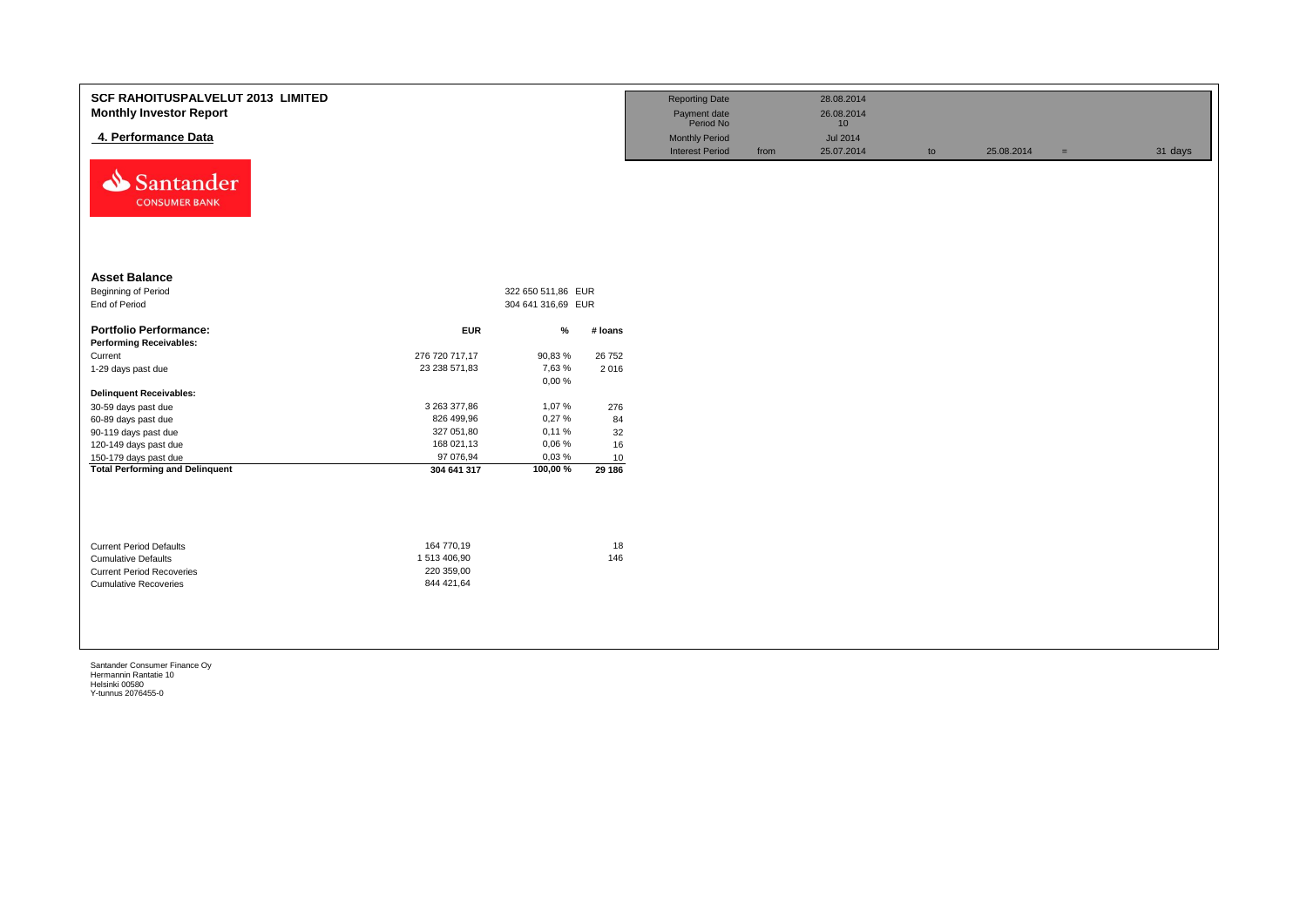#### **SCF RAHOITUSPALVELUT 2013 LIMITED Monthly Investor Report**

**5. Outstanding Notes** 



| 1. Note Balance                                       | <b>All Notes</b>   | Class A            | <b>Class B</b>                         | Class C           | Class C                                |
|-------------------------------------------------------|--------------------|--------------------|----------------------------------------|-------------------|----------------------------------------|
| <b>General Note Information</b>                       |                    |                    |                                        |                   |                                        |
| <b>ISIN Code</b>                                      |                    | XS0973934192       | XS0973934358                           | N/A               | N/A                                    |
| Currency                                              |                    | <b>EUR</b>         | <b>EUR</b>                             | <b>EUR</b>        | <b>EUR</b>                             |
| <b>Initial Tranching</b>                              | 100 %              | 85,5%              | 9.5%                                   | 5.0%              | 0.0%                                   |
| <b>Legal Final Maturity Date</b>                      |                    | 31.08.2018         | 31.08.2018                             | 31.08.2018        | 31.08.2018                             |
| Rating (Fitch/Moody's)                                |                    | AAA / AAA          | A/ A2                                  | Not rated         | Not rated                              |
| Initial Notes Aggregate Principal Outstanding Balance | 513 300 000.00 EUR | 439 000 000.00 EUR | 48 800 000,00 EUR                      | 25 500 000.00 EUR | 55 000.00 EUR                          |
| Initial Nominal per Note                              |                    | 100 000,00<br>EUR  | 100 000,00<br>EUR                      | 100 000,00<br>EUR | 1 000,00<br>EUR                        |
| Initial Number of Notes per Class                     | 5133               | 4390               | 488                                    | 255               | 55                                     |
| <b>Current Note Information</b>                       |                    |                    |                                        |                   |                                        |
| Class Principal Outstanding Opening Balance           | 322 595 511,86 EUR | 248 295 511.86 EUR | 48 800 000,00 EUR                      | 25 500 000,00 EUR | 55 000.00                              |
| <b>Available Distribution Amount</b>                  | 32 416 403.59 EUR  |                    |                                        |                   |                                        |
| Amortisation                                          | 18 009 195,17 EUR  |                    |                                        |                   |                                        |
| <b>Redemption per Class</b>                           | 18 009 195,17 EUR  | 18 009 195.17 EUR  | <b>EUR</b>                             | <b>EUR</b>        | <b>EUR</b>                             |
| Redemption per Note                                   |                    | 4 102.32 EUR       | <b>EUR</b>                             | <b>EUR</b>        | <b>EUR</b>                             |
| Class Principal Outstanding Closing Balance           | 304 586 316.69 EUR | 230 286 316,69 EUR | 48 800 000.00 EUR                      | 25 500 000,00 EUR | 55 000.00                              |
| <b>Current Tranching</b>                              |                    | 75,61%             | 16,02%                                 | 8,37%             | 0.02%                                  |
| <b>Current Pool Factor</b>                            |                    | 0.52               | 1.00                                   | 1.00              | 1.00                                   |
|                                                       |                    |                    |                                        |                   |                                        |
| 2. Payments to Investors per Note                     | <b>All Notes</b>   | <b>Class A</b>     | <b>Class B</b>                         | Class C           | <b>Class C</b>                         |
| Interest rate Basis: 1-M EURIBOR / Spread             |                    |                    |                                        |                   |                                        |
| Day Count Convention                                  |                    | (30/360)           | (30/360)                               | (30/360)          | (30/360)                               |
| <b>Interest Days</b>                                  | 31                 |                    |                                        |                   |                                        |
| Principal Outstanding per Note Beginning of Period    |                    | 56 559.34 EUR      | 100 000.00 EUR                         | 100 000.00 EUR    | 1 000,00 EUR                           |
| >Principal Repayment per note                         |                    | 4 102.32 EUR       | <b>EUR</b><br>$\overline{\phantom{a}}$ | <b>EUR</b>        | <b>EUR</b><br>$\overline{\phantom{a}}$ |
| Principal Outstanding per Note End of Period          |                    | 52 457,02 EUR      | 100 000,00 EUR                         | 100 000,00 EUR    | 1 000,00 EUR                           |
| >Interest accrued for the period                      |                    | 37,80 EUR          | 75.17 EUR                              | 83,50 EUR         | 0.835 EUR                              |
| <b>Interest Payment</b>                               | 223 918,00         | 165 944,17 EUR     | 36 681,33 EUR                          | 21 292,50 EUR     | 45,93 EUR                              |
| Interest Payment per Note                             |                    | 37,80 EUR          | 75,17 EUR                              | 83,50 EUR         | 0.84 EUR                               |
| 3. Credit Enhancements                                |                    |                    |                                        |                   |                                        |
| Initial total CE (Subordination, Reserve)             |                    | 16,98 %            | 7,48%                                  | 2,50 %            |                                        |
| Current CE (incl. Excess Spread)                      |                    | 33,26 %            | 17,25 %                                | 8,86%             |                                        |
| Current CE (excl. Excess Spread)                      |                    | 28.61 %            | 12.60%                                 | 4.21%             |                                        |

| <b>Reporting Date</b>     |      | 28.08.2014       |    |            |    |         |  |
|---------------------------|------|------------------|----|------------|----|---------|--|
| Payment date<br>Period No |      | 26.08.2014<br>10 |    |            |    |         |  |
| <b>Monthly Period</b>     |      | Jul 2014         |    |            |    |         |  |
| <b>Interest Period</b>    | from | 25.07.2014       | to | 25.08.2014 | E. | 31 days |  |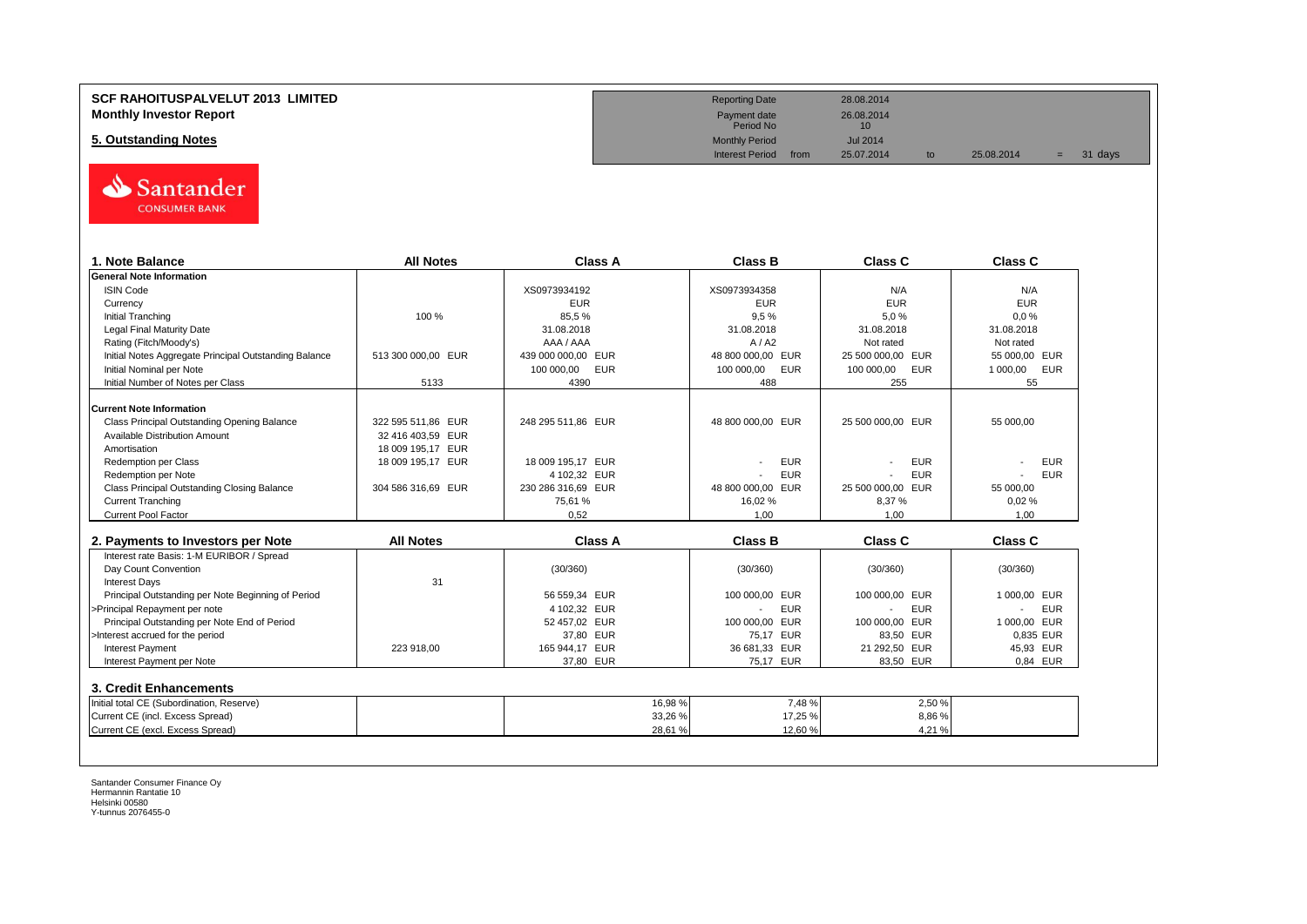## **SCF RAHOITUSPALVELUT 2013 LIMITED**<br>**Monthly Investor Report** Payment date 26.08.2014

**6. Counterparty Ratings, Trigger Levels and Consequences** 

Reporting Date 28.08.2014<br>Payment date 26.08.2014<br>Period No 10<br>Monthly Period Jul 2014

Interest Period:  $25.07.2014$  to  $25.08.2014$  = 31 days

Santander

|                                   |                                                                |          | <b>Rating Triggers</b>                |          |                        |                |                                     |          |                                     |                   |                                                                                                                                                                                                                                                                                                                                                                                                                                                                                                                                                                                                        |
|-----------------------------------|----------------------------------------------------------------|----------|---------------------------------------|----------|------------------------|----------------|-------------------------------------|----------|-------------------------------------|-------------------|--------------------------------------------------------------------------------------------------------------------------------------------------------------------------------------------------------------------------------------------------------------------------------------------------------------------------------------------------------------------------------------------------------------------------------------------------------------------------------------------------------------------------------------------------------------------------------------------------------|
|                                   |                                                                |          | <b>Short Term</b><br><b>Long Term</b> |          |                        |                |                                     |          |                                     |                   |                                                                                                                                                                                                                                                                                                                                                                                                                                                                                                                                                                                                        |
|                                   |                                                                | Fitch    |                                       | Moodv's  |                        | Fitch          |                                     | Moody's  |                                     |                   |                                                                                                                                                                                                                                                                                                                                                                                                                                                                                                                                                                                                        |
| <b>Transaction Role</b>           | Counterparty                                                   | Criteria | Current                               | Criteria | Current                | Criteria       | Current                             | Criteria | Current                             | Trigger breached? | Summary of Contractual Requirements if Rating Trigger Breach                                                                                                                                                                                                                                                                                                                                                                                                                                                                                                                                           |
| Issuer                            | Rahoituspalvelut 2013 Limited                                  |          | No rating                             |          | No rating              |                | No rating                           |          | No rating                           | N/A               |                                                                                                                                                                                                                                                                                                                                                                                                                                                                                                                                                                                                        |
| Seller                            | Santander Consumer Finance Oy<br>Santander Consumer Finance Oy |          | No rating                             |          | No rating<br>No rating |                | No rating                           |          | No rating                           | N/A<br>N/A        |                                                                                                                                                                                                                                                                                                                                                                                                                                                                                                                                                                                                        |
| Servicer<br>Servicer's Owner      | Santander Consumer Finance                                     | N/A      | No rating<br>F <sub>2</sub>           | N/A      | $P-2$                  | <b>BBB</b>     | No rating<br>$A-$<br>Outlook stable | Baa3     | No rating<br>Baa1<br>Outlook stable | No                | Banco Santander S.A. undertakes in the Servicing Agreement to act as Back-Up Servicer Facilitator,<br>which will require it to (i) select a bank or financial institution having the requirements set out in the<br>Servicing Agreement and willing to assume the duties of a successor servicer in the event that a<br>Servicer Termination Notice is delivered, (ii) review the information provided to it by the Servicer<br>under the Servicing Agreement, (iii) enter into appropriate data confidentiality provisions and (iv)<br>notify the Servicer if it requires further assistance.         |
| <b>Transaction Account Bank</b>   | Deutsche Bank AG                                               | F1       | $F1+$                                 | $P-1$    | $P-1$                  | $\overline{A}$ | $A+$                                | A2       | A2                                  | Yes               | The Issuer and the Purchaser shall (with the prior written consent of the Note Trustee) arrange for<br>the transfer (within 30 calendar days) of:<br>(i) in relation to the Issuer, the Issuer Secured Accounts and the Expenses Loan Payment Account and<br>all of the funds standing to the credit of the Issuer Secured Accounts and the Expenses Loan Payment<br>Account; and<br>(ii) in relation to the Purchaser, the Purchaser Transaction Account and all funds standing to the<br>credit of the Purchaser Transaction Account,<br>to another bank that meets the applicable Required Ratings. |
| Paying Agent and related roles    | Deutsche Bank AG                                               |          | $F1+$                                 |          | $P-1$                  |                | $A+$                                |          | A2                                  |                   |                                                                                                                                                                                                                                                                                                                                                                                                                                                                                                                                                                                                        |
| Corporate Service Provider        | Deutsche International Corporate Services                      |          | $F1+$                                 |          | $P-1$                  |                | $A+$                                |          | A2                                  |                   |                                                                                                                                                                                                                                                                                                                                                                                                                                                                                                                                                                                                        |
| Note Trustee and Security Trustee | Deutsche Trustee Company Limited                               |          | $F1+$                                 |          | $P-1$                  |                | $A+$                                |          | A2                                  |                   |                                                                                                                                                                                                                                                                                                                                                                                                                                                                                                                                                                                                        |
| <b>Collections Account Bank</b>   | Skandinaviska Enskilda Banken                                  | F1       | F1                                    | $P-1$    | $P-1$                  | $\overline{A}$ | $A+$                                | A2       | A1                                  | No                | The Servicer shall (with the prior written consent of the Note Trustee) use reasonable endeavours to<br>arrange for the transfer (within 30 calendar days) of the Issuer Collections Account and all of the<br>funds standing to the credit of the Issuer Collections Account to another bank which meets the<br><b>Required Ratings.</b>                                                                                                                                                                                                                                                              |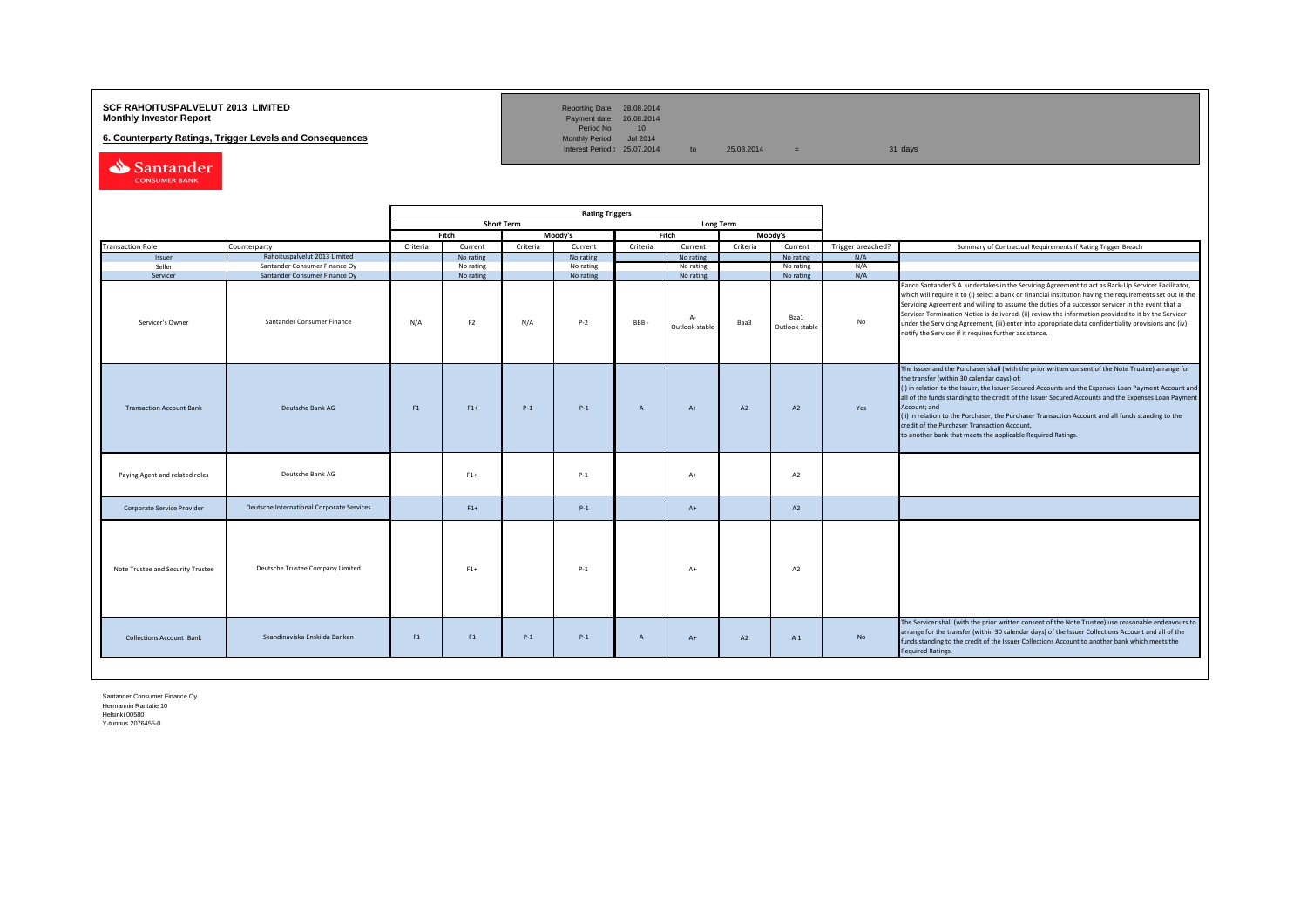# **SCF RAHOITUSPALVELUT 2013 LIMITED** Reporting Date 28.08.2014 **Monthly Investor Report Payment date** Payment date 26.08.2014

| <b>7.a Original Portfolio Principal Balance</b> | <b>Monthly Period</b> | Jul 2014 |
|-------------------------------------------------|-----------------------|----------|
|-------------------------------------------------|-----------------------|----------|



Average amount - all: 12 666

**TOTALMin Max No Original balance % WA mounths to maturity WA seasoning** 0 | 7722 | 25 239 514 | 4,9 % | 13,7  $\,$  19,0 | 13,7  $\,$ 5 000 10 000 12 105 90 402 977 17,6 % 33,1 12,1 10 000 15 000 8 965 110 601 458 21,5 % 40,4 10,9 15 000 20 000 5 180 89 340 707 17,4 % 43,5 10,1 20 000 25 000 2 882 64 224 790 12,5 % 44,9 9,8 Original balance Original balance 25 000 30 000 1 476 40 132 379 7,8 % 45,1 9,3 30 000 35 000 797 25 750 357 5,0 % 44,8 9,8 35 000 | 473 | 17 609 997 | 3,4 % | 44,3 | 9,9 40 000 45 000 294 12 468 941 2,4 % 44,6 9,7 45 000 50 000 238 238 238 11 245 953 2,2 % 2,2 % 2,2 % 45,3 10,0 50 000 55 000 119 6 227 331 1,2 % 46,6 9,0 55 000 60 000 | 78 78 4470 912 200 120 50 99% 47,1 47,1 8,8  $60\,000$  + 201 201 201 3,06 3,0% 3,0% 44,3 44,3 Total 100 % and 100 % 40 530 513 355 357 513 355 357 513 355 357 513 355 357 513 355 357 510 % 510 % 510 % 510

Period No

Interest Period from 25.07.2014 to 25.08.2014 = 31 days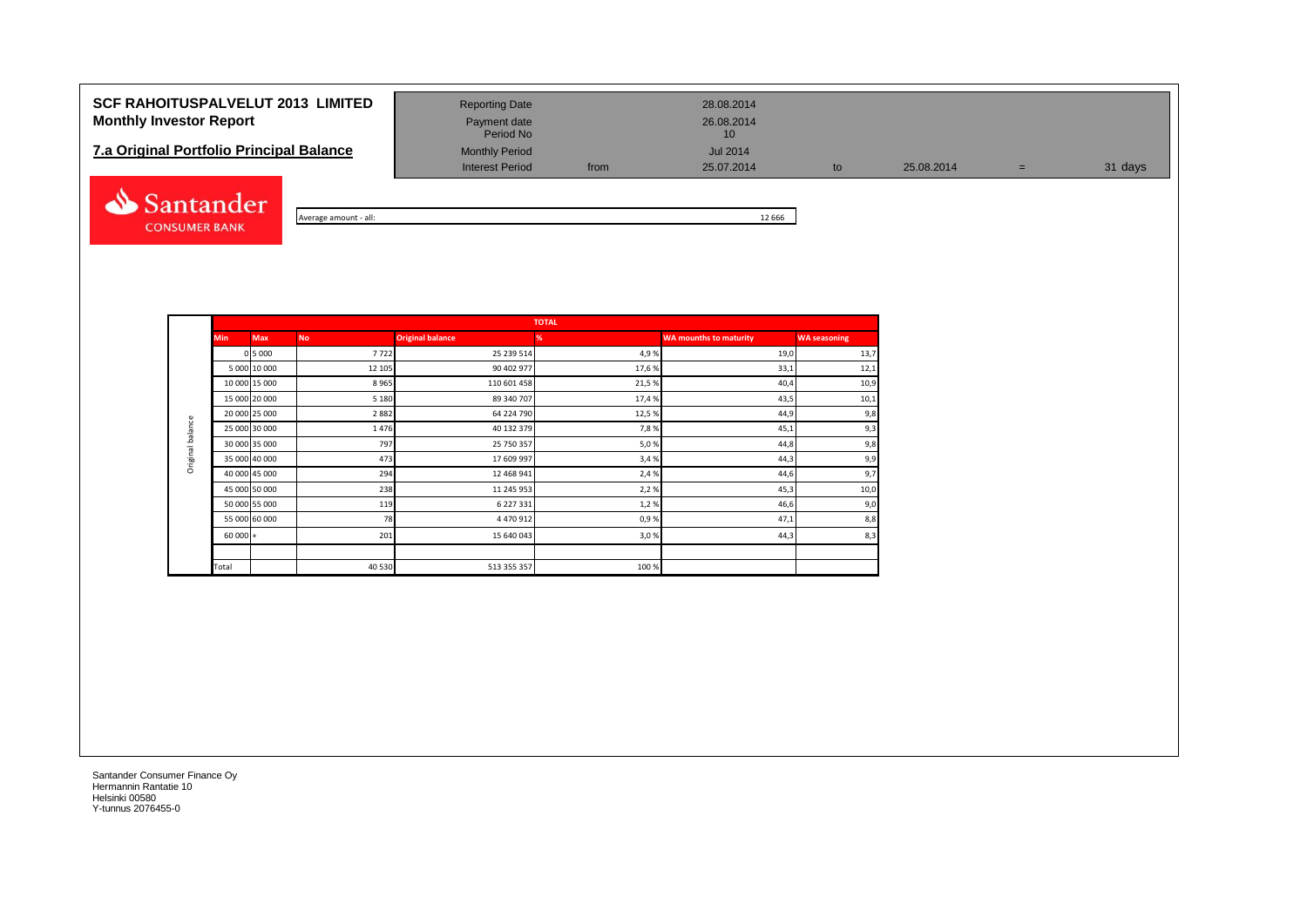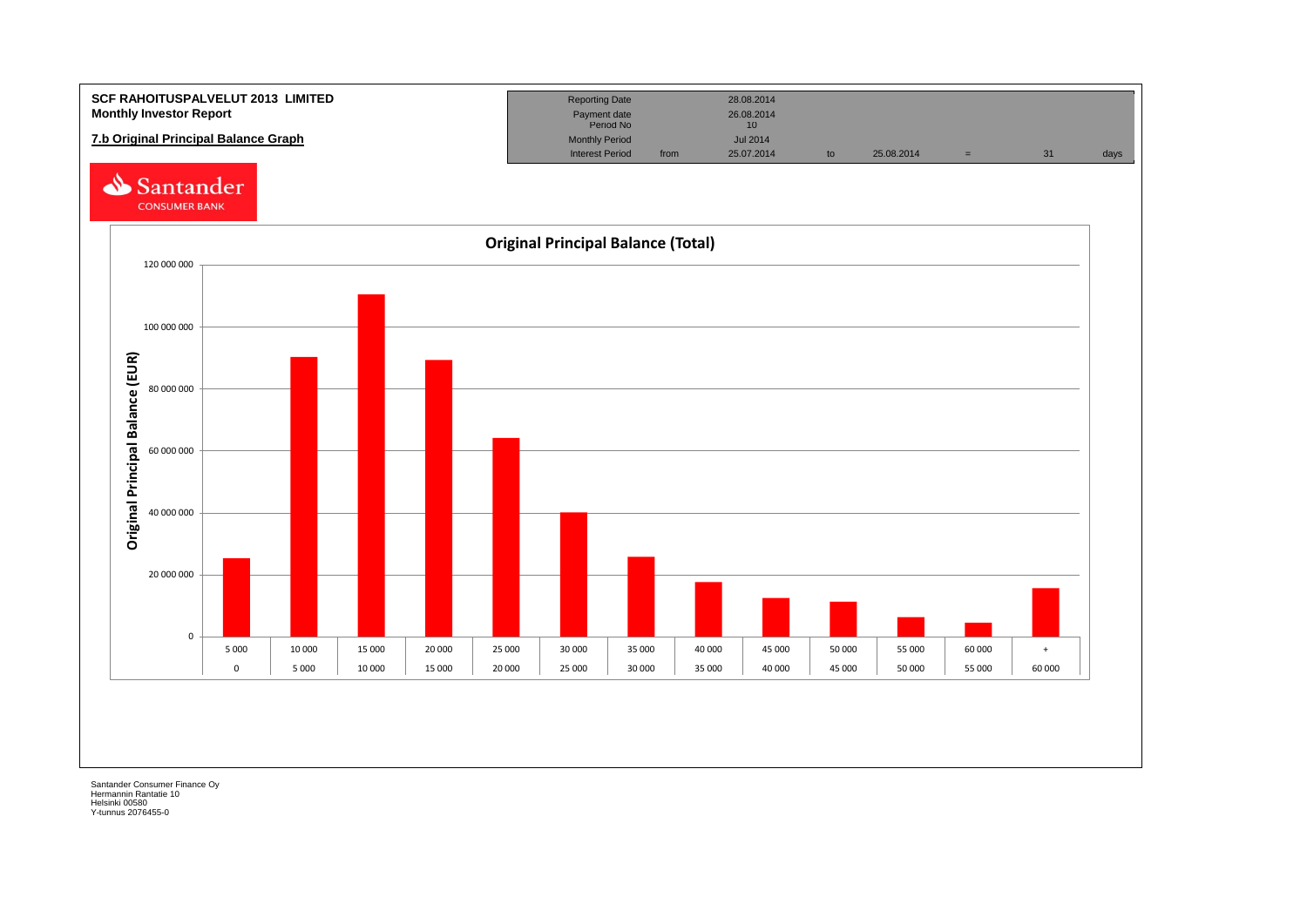| <b>SCF RAHOITUSPALVELUT 2013 LIMITED</b><br><b>Monthly Investor Report</b><br>8.a Outstanding Principal Balance | <b>Reporting Date</b><br>Payment date<br>Period No<br><b>Monthly Period</b><br><b>Interest Period</b> | from | 28.08.2014<br>26.08.2014<br>10<br><b>Jul 2014</b><br>25.07.2014 | to | 25.08.2014 | $=$ | 31 days |
|-----------------------------------------------------------------------------------------------------------------|-------------------------------------------------------------------------------------------------------|------|-----------------------------------------------------------------|----|------------|-----|---------|
| Santander                                                                                                       |                                                                                                       |      | 10.100                                                          |    |            |     |         |



|                     | <b>TOTAL</b>  |               |           |                            |        |                              |                     |
|---------------------|---------------|---------------|-----------|----------------------------|--------|------------------------------|---------------------|
|                     | <b>Min</b>    | <b>Max</b>    | <b>No</b> | <b>Outstanding balance</b> | %      | <b>WA months to maturity</b> | <b>WA seasoning</b> |
|                     |               | 0 5 0 0 0     | 8 2 1 5   | 23 642 050                 | 7,76%  | 19,6                         | 23,1                |
|                     |               | 5 000 10 000  | 9 1 8 1   | 67 852 452                 | 22,27% | 32,3                         | 20,7                |
|                     |               | 10 000 15 000 | 5742      | 70 070 154                 | 23,00% | 37,9                         | 19,3                |
|                     |               | 15 000 20 000 | 2918      | 50 324 127                 | 16,52% | 39,4                         | 18,8                |
|                     |               | 20 000 25 000 | 1427      | 31 676 337                 | 10,40% | 40,3                         | 18,0                |
|                     | 25 000 30 000 |               | 674       | 18 363 563                 | 6,03%  | 40,3                         | 18,2                |
| Outstanding balance |               | 30 000 35 000 | 372       | 11 959 299                 | 3,93%  | 39,2                         | 19,0                |
|                     |               | 35 000 40 000 | 242       | 9057799                    | 2,97%  | 40,4                         | 18,5                |
|                     | 40 000 45 000 |               | 164       | 6 904 731                  | 2,27%  | 39,1                         | 19,4                |
|                     | 45 000 50 000 |               | 79        | 3720448                    | 1,22%  | 40,4                         | 18,2                |
|                     |               | 50 000 55 000 | 56        | 2924548                    | 0,96%  | 40,5                         | 18,6                |
|                     |               | 55 000 60 000 | 37        | 2 120 984                  | 0,70%  | 38,9                         | 20,0                |
|                     | $60000 +$     |               | 79        | 6024825                    | 1,98%  | 40,3                         | 17,4                |
|                     |               |               |           |                            |        |                              |                     |
|                     | Total         |               | 29 18 6   | 304 641 317                |        |                              |                     |

**CONSUMER BANK**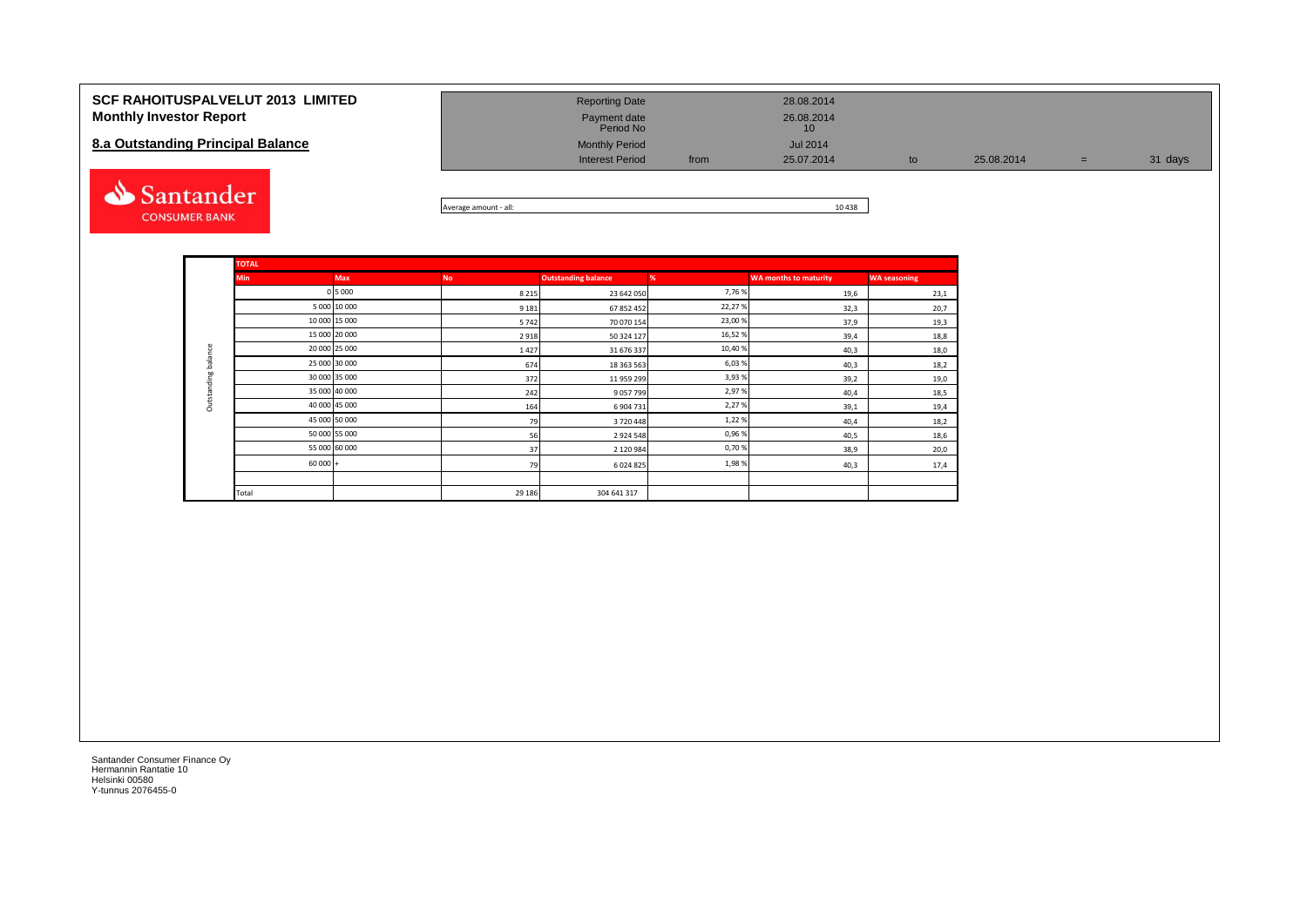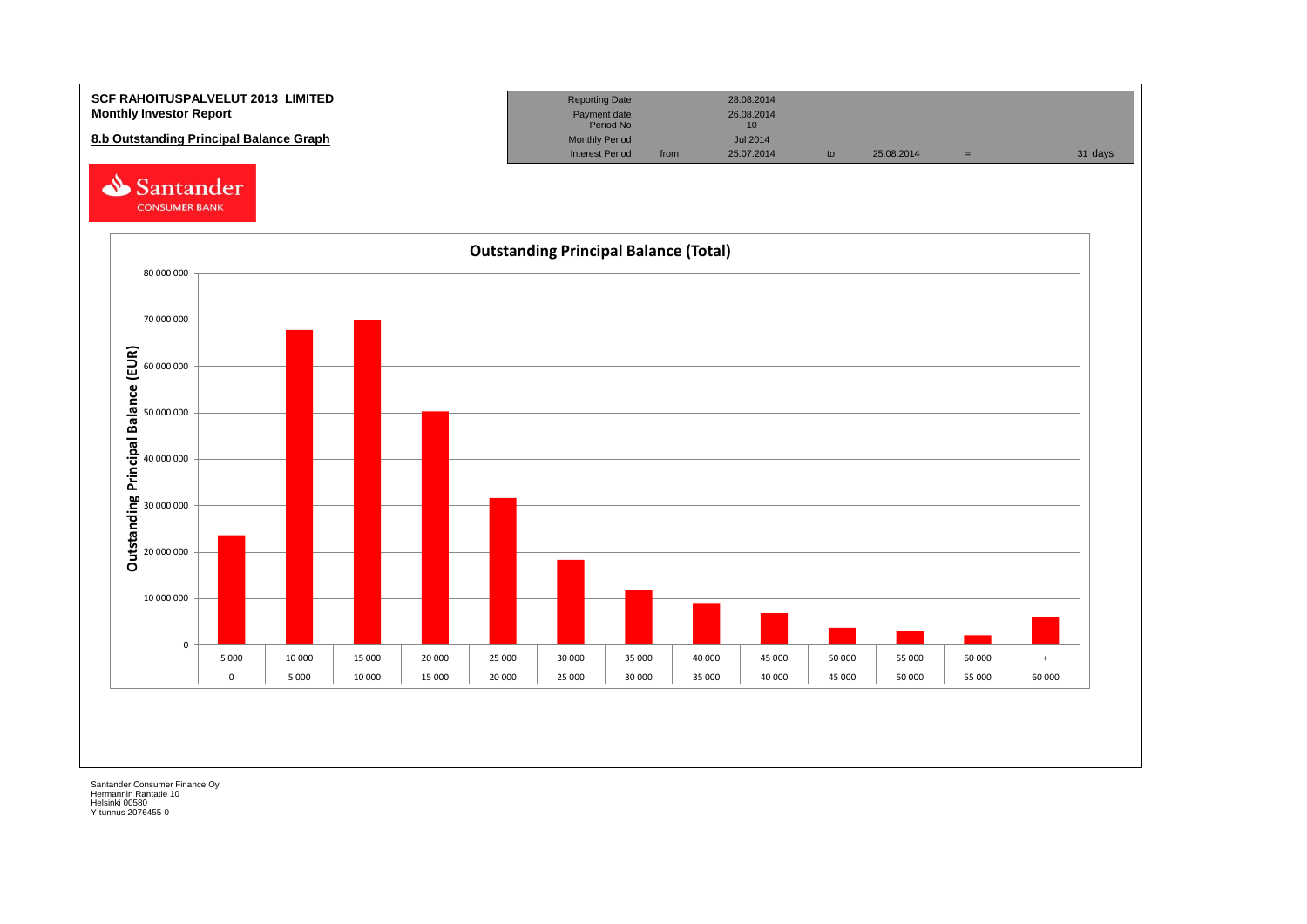| <b>SCF RAHOITUSPALVELUT 2013 LIMITED</b> | <b>Reporting Date</b>     |      | 28.08.2014      |    |            |         |
|------------------------------------------|---------------------------|------|-----------------|----|------------|---------|
| <b>Monthly Investor Report</b>           | Payment date<br>Period No |      | 26.08.2014      |    |            |         |
| 9.a Geographical Distribution            | <b>Monthly Period</b>     |      | <b>Jul 2014</b> |    |            |         |
|                                          | <b>Interest Period</b>    | from | 25.07.2014      | to | 25.08.2014 | 31 days |



|              |                  |           |                            | <b>TOTAL</b>             |            |                       |                     |
|--------------|------------------|-----------|----------------------------|--------------------------|------------|-----------------------|---------------------|
|              | <b>District</b>  | <b>No</b> | <b>Outstanding balance</b> | % of Outstanding balance | % of Loans | WA months to maturity | <b>WA seasoning</b> |
|              | Central Finland  | 3 1 1 7   | 31 570 228                 | 10,36 %                  | 10,68%     | 36,1                  | 19,5                |
|              | Eastern Finland  | 841       | 8 112 321                  | 2,66%                    | 2,88%      | 36,3                  | 19,4                |
|              | East Tavastia    | 1706      | 17 654 943                 | 5,80%                    | 5,85%      | 36,1                  | 19,8                |
| distribution | Greater Helsinki | 10 2 22   | 111 847 566                | 36,71%                   | 35,02%     | 36,2                  | 19,5                |
|              | Northern Finland | 2826      | 29 881 966                 | 9,81%                    | 9,68%      | 36,7                  | 19,7                |
|              | Northern Savonia | 1 1 5 4   | 11 744 071                 | 3,86%                    | 3,95%      | 36,0                  | 19,4                |
|              | Ostrobothnia     | 1930      | 18 806 207                 | 6,17%                    | 6,61%      | 34,8                  | 19,9                |
| Geographic   | South-Eastern Fi | 1659      | 16 883 399                 | 5,54%                    | 5,68%      | 36,3                  | 19,5                |
|              | South-Western Fi | 3097      | 31 332 583                 | 10,29%                   | 10,61%     | 36,1                  | 19,6                |
|              | Western Tavastia | 2634      | 26 808 032                 | 8,80%                    | 9,02%      | 36,2                  | 19,5                |
|              |                  |           |                            |                          |            |                       |                     |
|              |                  |           |                            |                          |            |                       |                     |
|              | Total            | 29 18 6   | 304 641 317                | 100 %                    | 100,00%    |                       |                     |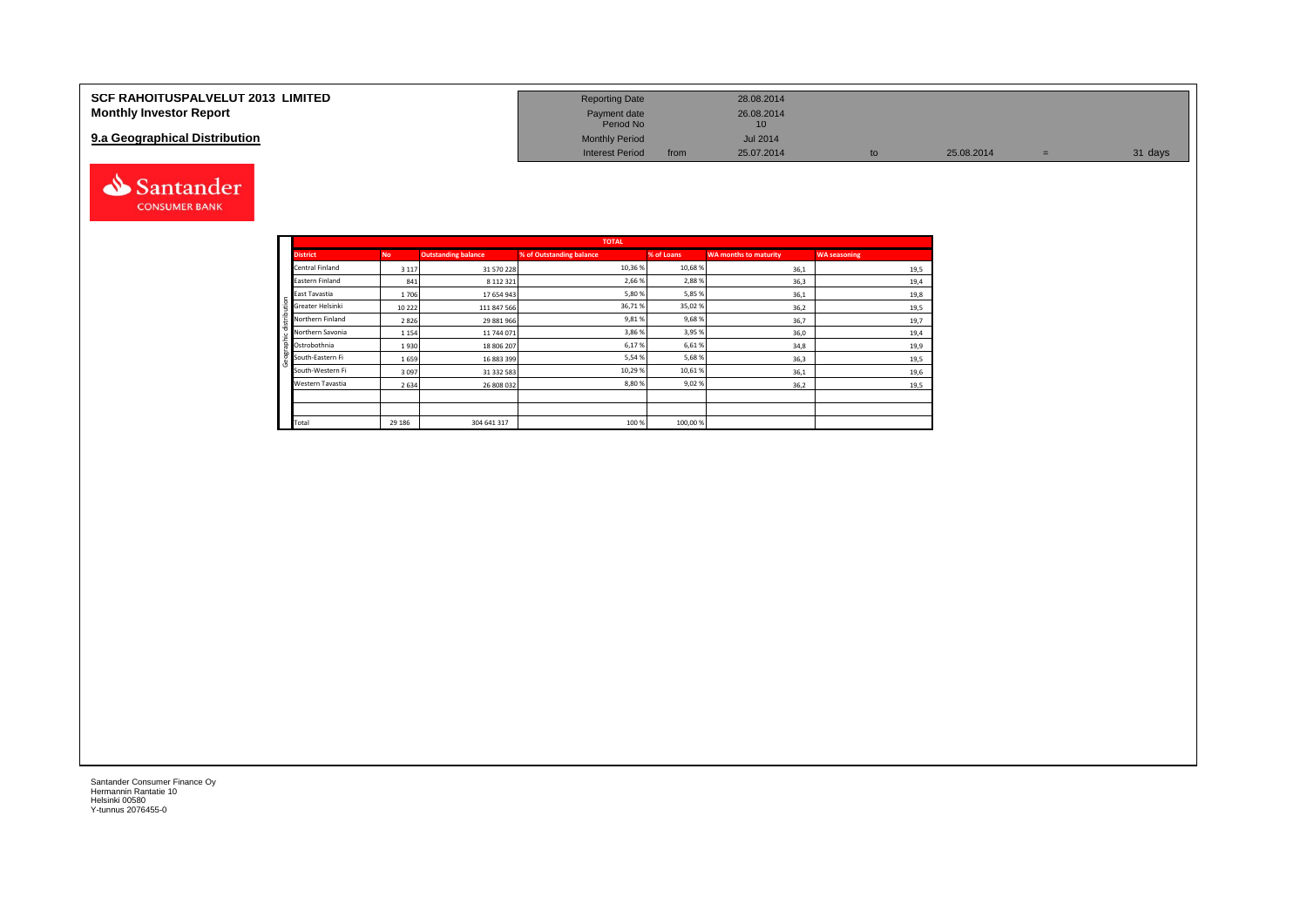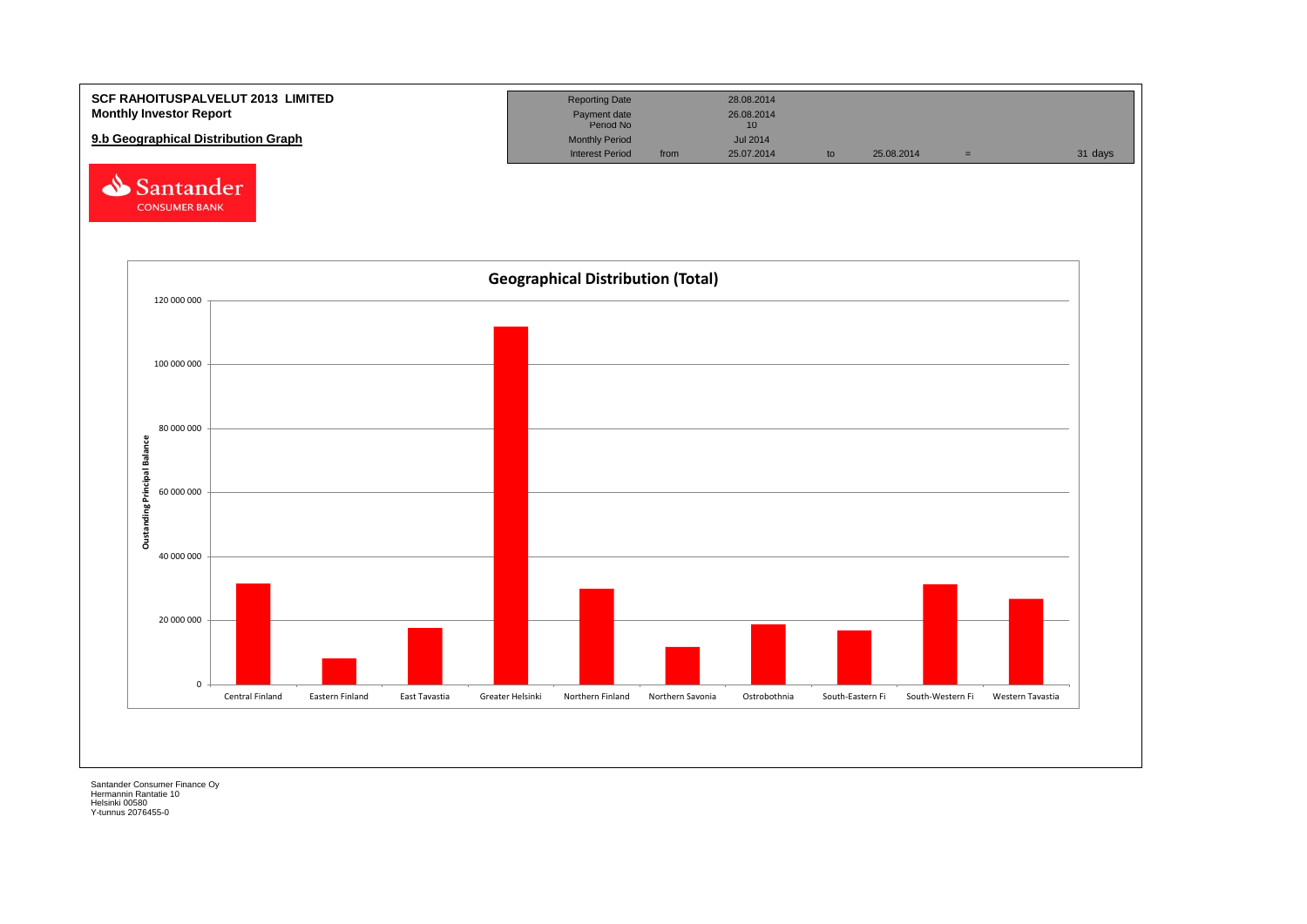#### **SCF RAHOITUSPALVELUT 2013 LIMITED Monthly Investor Report**

### **10.a Interest Rate**



| <b>Reporting Date</b>     |      | 28.08.2014       |    |            |     |         |
|---------------------------|------|------------------|----|------------|-----|---------|
| Payment date<br>Period No |      | 26.08.2014<br>10 |    |            |     |         |
| <b>Monthly Period</b>     |      | <b>Jul 2014</b>  |    |            |     |         |
| <b>Interest Period</b>    | from | 25.07.2014       | to | 25.08.2014 | $=$ | 31 days |

|         |            |         |           |                            | <b>TOTAL</b>                                         |      |                     |
|---------|------------|---------|-----------|----------------------------|------------------------------------------------------|------|---------------------|
|         | Min $(>=)$ | Max (<) | <b>No</b> | <b>Outstanding balance</b> | % of total Outstanding balance WA months to maturity |      | <b>WA seasoning</b> |
|         |            | 1%      | 888       | 6490157                    | 2,13%                                                | 29,9 | 18,2                |
|         | 1%         | 2 %     | 2944      | 27 709 843                 | 9,10%                                                | 34,9 | 17,9                |
| tion    | 2 %        | 4 %     | 5978      | 76 940 188                 | 25,26%                                               | 38,1 | 18,3                |
| ∍       | 4 %        | 6 %     | 13 10 4   | 142 774 755                | 46,87%                                               | 36,0 | 20,4                |
| distrib | 6 %        | 8%      | 6224      | 50 316 629                 | 16,52%                                               | 35,2 | 20,2                |
|         | 8%         | 10 %    | 48        | 409 745                    | 0,13%                                                | 38,5 | 16,8                |
| 亘<br>Ξ  | 10%        | 12%     |           |                            |                                                      |      |                     |
|         | 12%        | 14 %    |           |                            |                                                      |      |                     |
|         | 14 %       | 16%     |           |                            |                                                      |      |                     |
|         | 16 %       | 18%     |           |                            |                                                      |      |                     |
|         |            |         |           |                            |                                                      |      |                     |
|         | Total      |         | 29 18 6   | 304 641 317                | 100 %                                                |      |                     |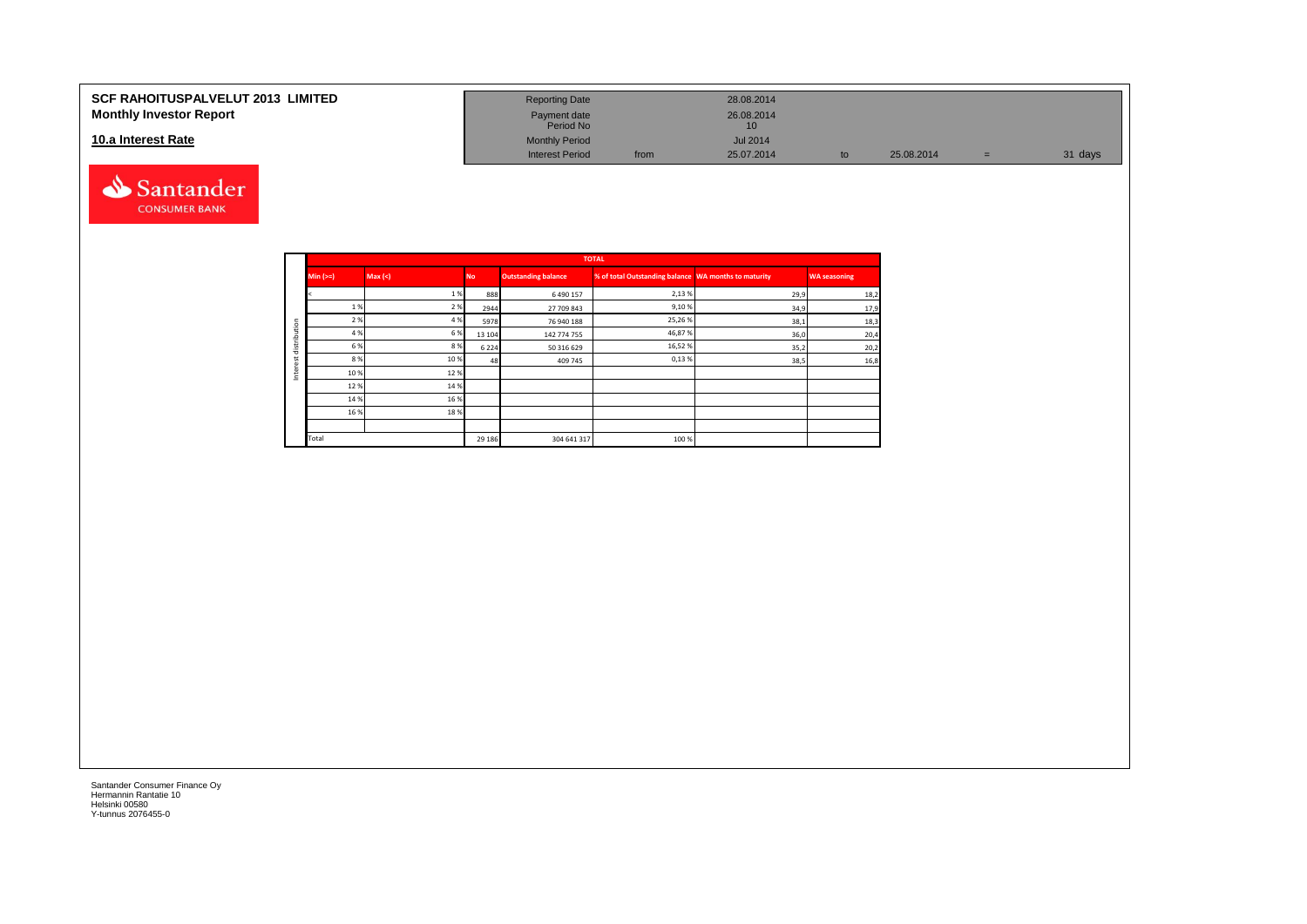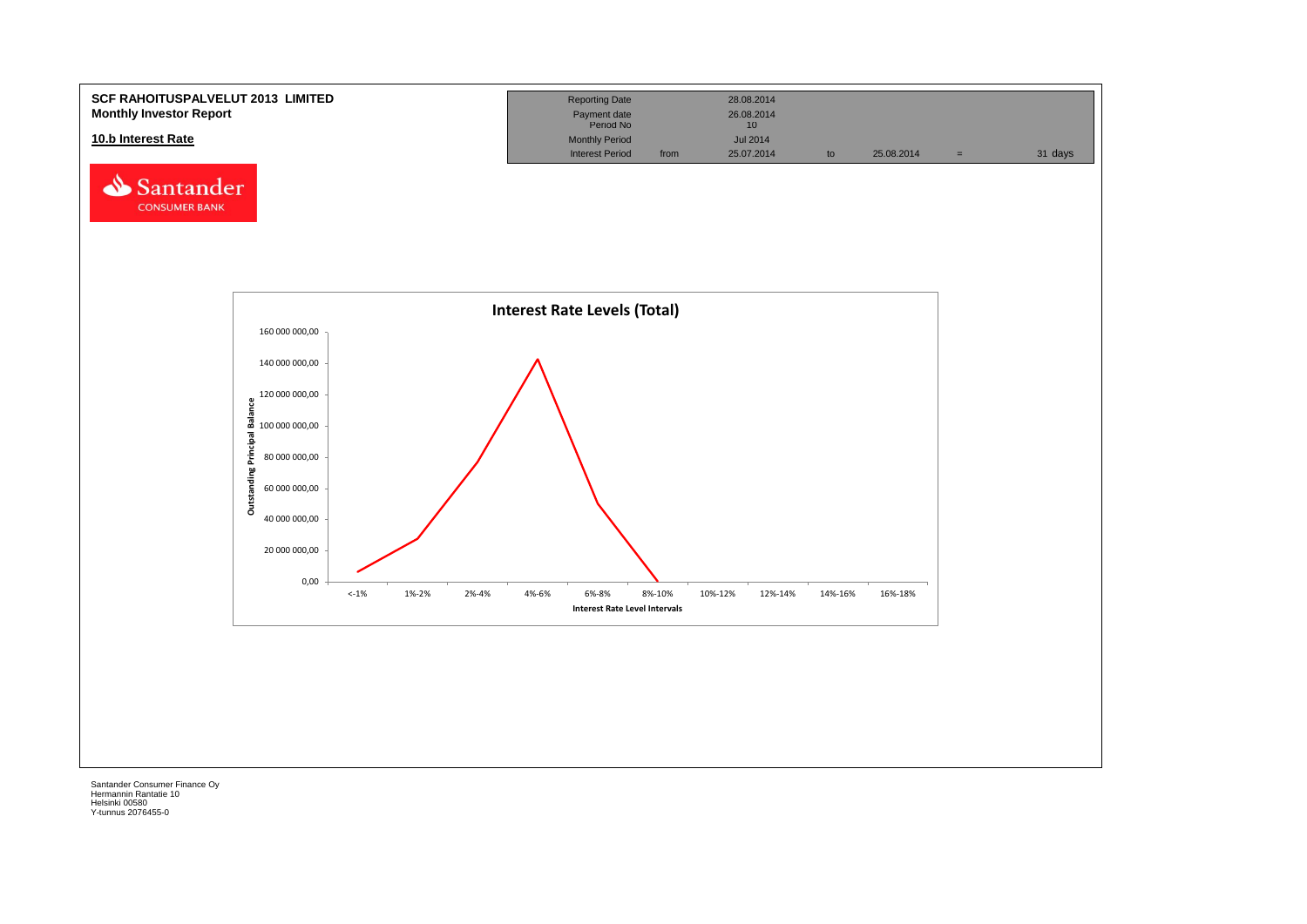## **SCF RAHOITUSPALVELUT 2013 LIMITED Monthly Investor Report**

### **11.a Remaining Terms**



| <b>Reporting Date</b>     |      | 28.08.2014       |    |            |     |         |
|---------------------------|------|------------------|----|------------|-----|---------|
| Payment date<br>Period No |      | 26.08.2014<br>10 |    |            |     |         |
| <b>Monthly Period</b>     |      | <b>Jul 2014</b>  |    |            |     |         |
| <b>Interest Period</b>    | from | 25.07.2014       | to | 25.08.2014 | $=$ | 31 days |

|                     | <b>Min</b><br>Max<br>13<br>25<br>37<br>49<br>61<br>73<br>85<br>97 |     |           | <b>TOTAL</b>               |        |                              |                     |
|---------------------|-------------------------------------------------------------------|-----|-----------|----------------------------|--------|------------------------------|---------------------|
|                     |                                                                   |     | <b>No</b> | <b>Outstanding balance</b> | %      | <b>WA months to maturity</b> | <b>WA seasoning</b> |
|                     |                                                                   |     | 49        | 66 890                     | 0,02%  | 0,0                          | 49,2                |
|                     |                                                                   | 12  | 4076      | 12 671 470                 | 4,16%  | 8,7                          | 30,9                |
|                     |                                                                   | 24  | 6 1 5 3   | 39 310 737                 | 12,90% | 19,7                         | 23,6                |
|                     |                                                                   | 36  | 7316      | 76 543 932                 | 25,13% | 32,1                         | 23,0                |
| maturity            |                                                                   | 48  | 11 4 4 6  | 173 529 613                | 56,96% | 43,5                         | 16,4                |
|                     |                                                                   | 60  | 146       | 2 5 1 8 6 7 5              | 0,83%  | 49,2                         | 12,3                |
| 5                   |                                                                   | 72  |           |                            |        |                              |                     |
| Months <sub>1</sub> |                                                                   | 84  |           |                            |        |                              |                     |
|                     |                                                                   | 96  |           |                            |        |                              |                     |
|                     |                                                                   | 108 |           |                            |        |                              |                     |
|                     | 109                                                               | 120 |           |                            |        |                              |                     |
|                     | 121                                                               |     |           |                            |        |                              |                     |
|                     |                                                                   |     |           |                            |        |                              |                     |
|                     | Total                                                             |     | 29 18 6   | 304 641 317                | 100 %  |                              |                     |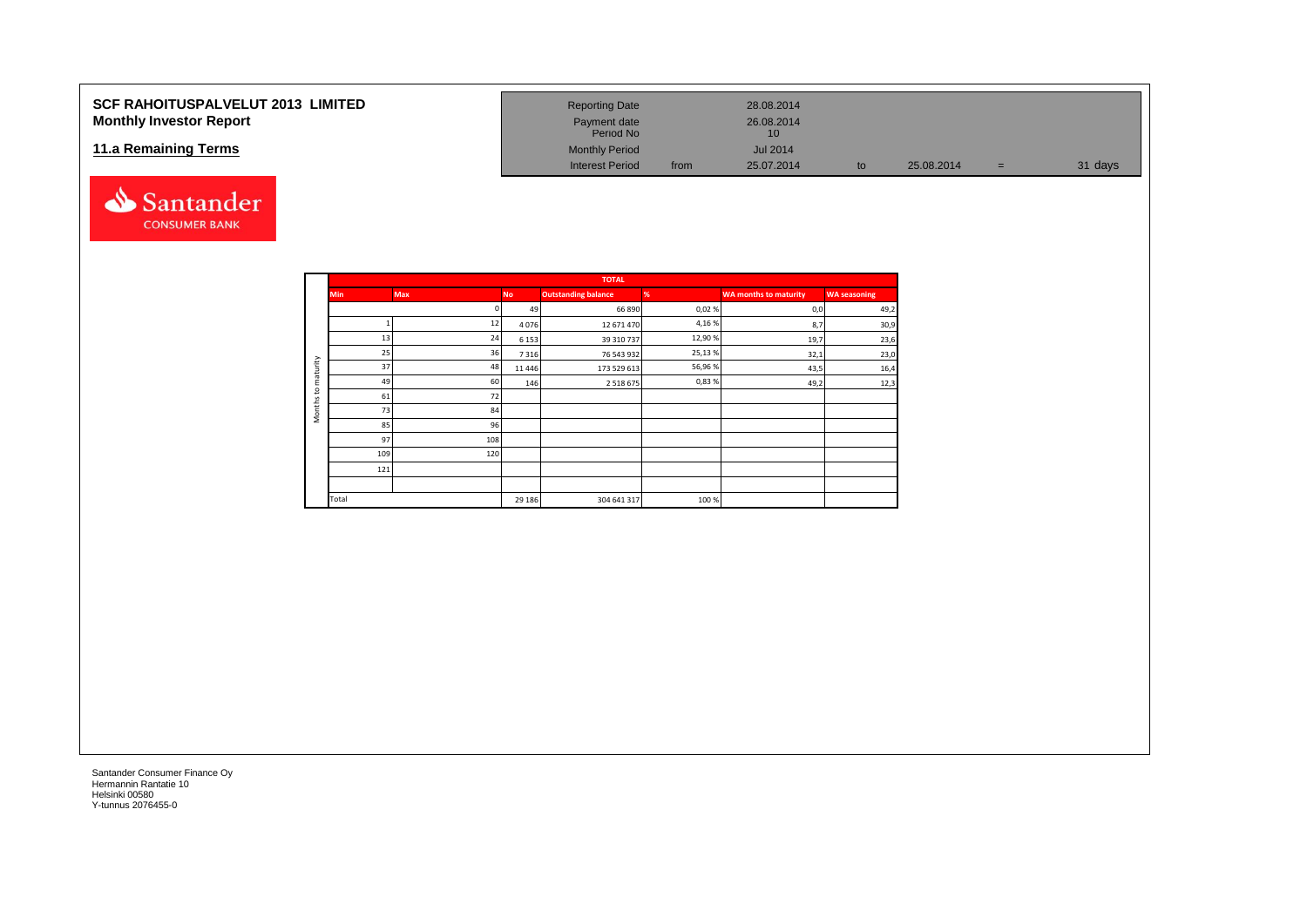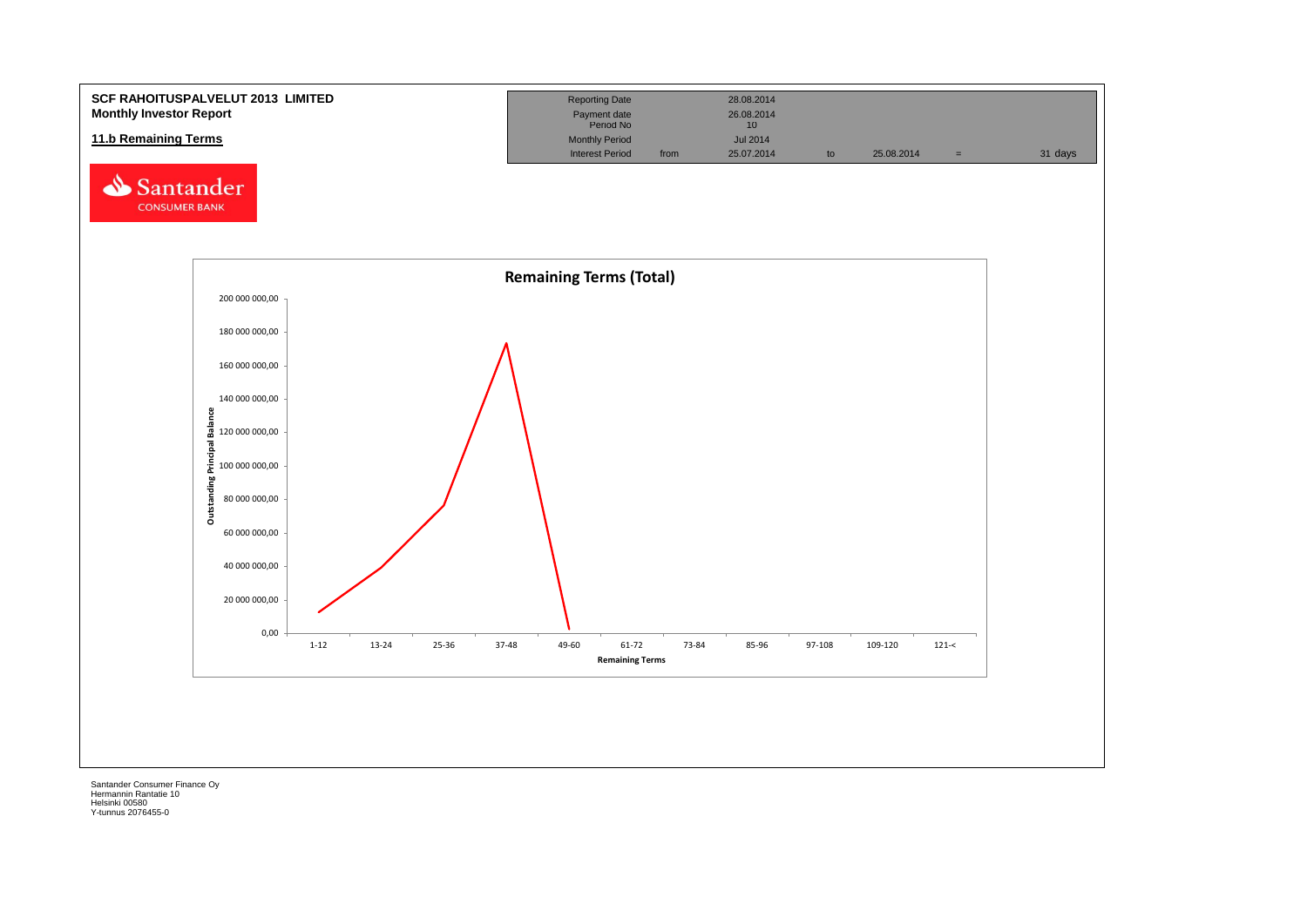| <b>SCF RAHOITUSPALVELUT 2013 LIMITED</b> | <b>Reporting Date</b>     |      | 28.08.2014      |            |    |         |
|------------------------------------------|---------------------------|------|-----------------|------------|----|---------|
| <b>Monthly Investor Report</b>           | Payment date<br>Period No |      | 26.08.2014      |            |    |         |
| 12.a Seasoning                           | <b>Monthly Period</b>     |      | <b>Jul 2014</b> |            |    |         |
|                                          | <b>Interest Period</b>    | from | 25.07.2014      | 25.08.2014 | ÷. | 31 days |



|            |            |            |           | <b>TOTAL</b>               |                                    |                       |                     |
|------------|------------|------------|-----------|----------------------------|------------------------------------|-----------------------|---------------------|
|            | <b>Min</b> | <b>Max</b> | <b>No</b> | <b>Outstanding balance</b> | % of Outstanding<br><b>Balance</b> | WA months to maturity | <b>WA seasoning</b> |
|            |            |            | 2 5 0 9   | 31 207 516                 | 10,24%                             | 43,3                  | 11,9                |
| $\breve{}$ | 13         | 24         | 19 19 0   | 212 174 526                | 69,65%                             | 38,0                  | 17,5                |
| $\circ$    | 25         | 36         | 5870      | 50 792 888                 | 16,67%                             | 28,1                  | 27,9                |
| $\Omega$   | 37         | 48         | 1096      | 7662176                    | 2,52%                              | 17.7                  | 41,3                |
| £          | 49         | <b>60</b>  | 504       | 2 686 324                  | 0,88%                              | 8,1                   | 52,6                |
|            | 61         | 72         | 17        | 117887                     | 0,04%                              | 8,6                   | 62,0                |
|            | 73         | 84         |           |                            |                                    |                       |                     |
|            | 85         | 96         |           |                            |                                    |                       |                     |
|            |            |            |           |                            |                                    |                       |                     |
|            | Total      |            | 29 18 6   | 304 641 317                | 100%                               |                       |                     |

Santander Consumer Bank AS Strandveien 18 PO Box 177 N-1325 Lysaker Tel.: +47 21 08 30 00 Fax.: +47 21 08 33 68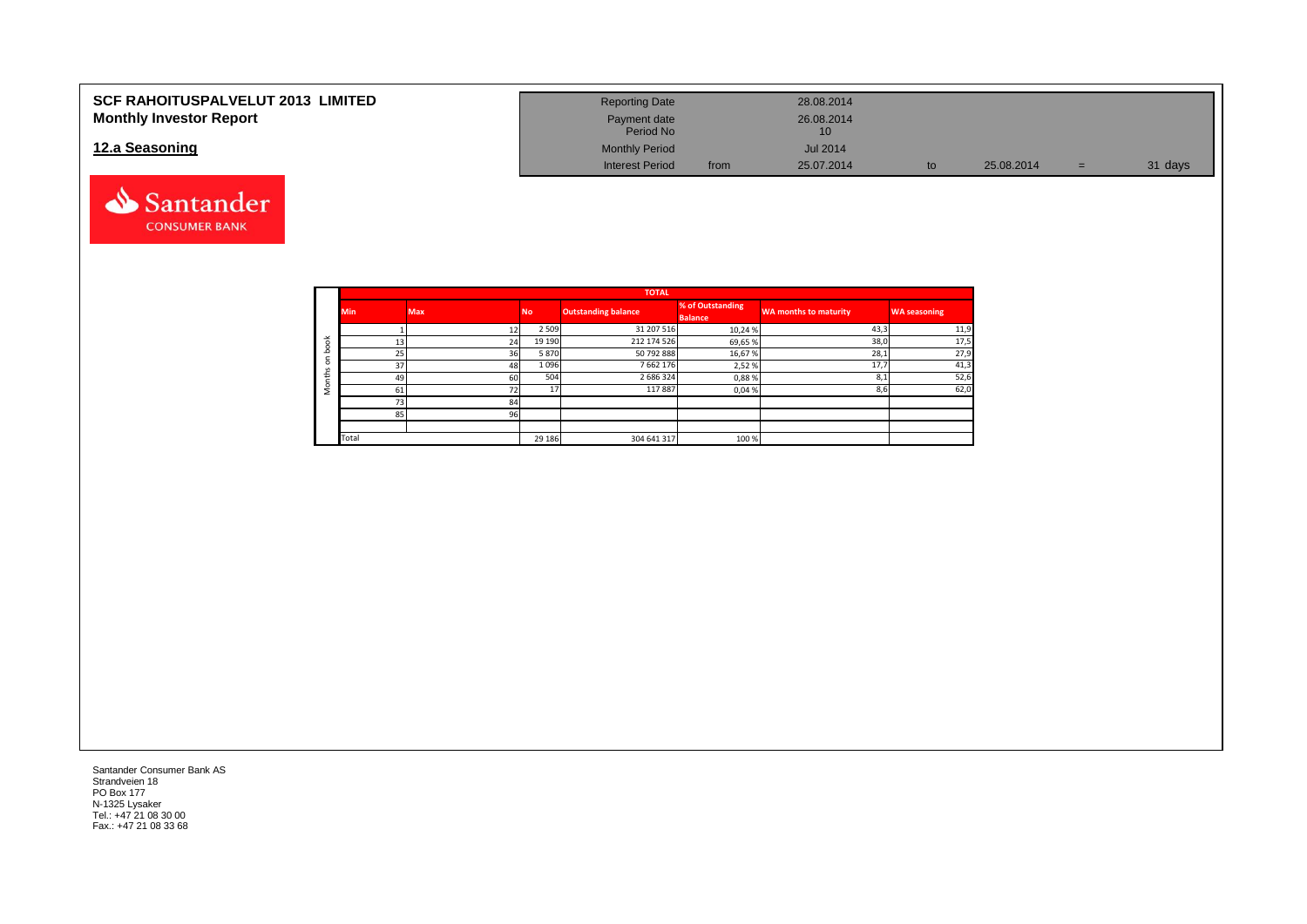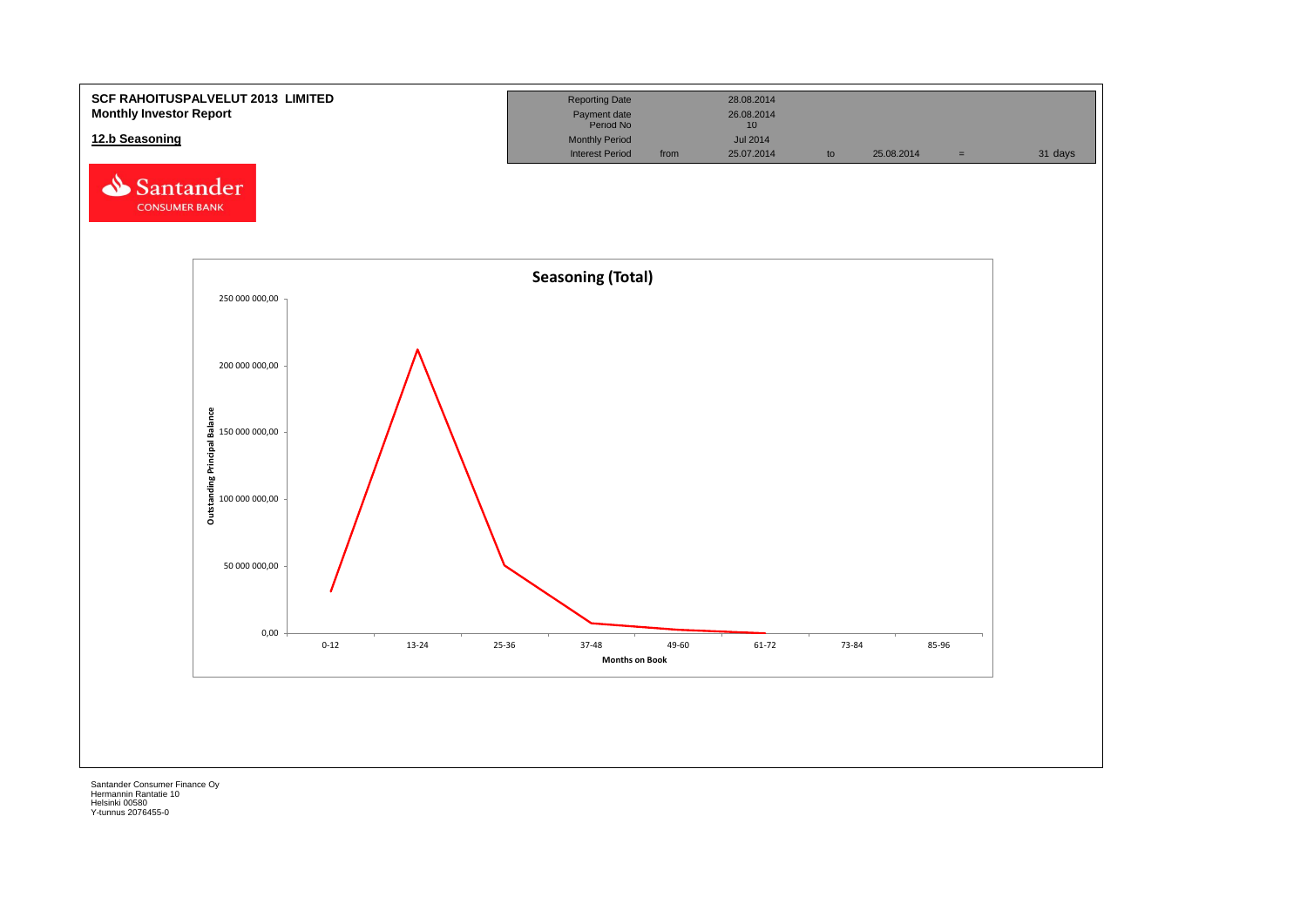| <b>SCF RAHOITUSPALVELUT 2013 LIMITED</b> | <b>Reporting Date</b>     |      | 28.08.2014       |            |     |         |
|------------------------------------------|---------------------------|------|------------------|------------|-----|---------|
| <b>Monthly Investor Report</b>           | Payment date<br>Period No |      | 26.08.2014<br>10 |            |     |         |
| 13.a Balloon Ioans                       | <b>Monthly Period</b>     |      | <b>Jul 2014</b>  |            |     |         |
|                                          | <b>Interest Period</b>    | from | 25.07.2014       | 25.08.2014 | $=$ | 31 days |

|  |                     | <b>TOTAL</b>            |         |                            |                                    |                       |                          |                          |                     |  |  |  |  |  |
|--|---------------------|-------------------------|---------|----------------------------|------------------------------------|-----------------------|--------------------------|--------------------------|---------------------|--|--|--|--|--|
|  | వి<br>∸.<br>≔       | <b>No</b><br><b>Min</b> |         | <b>Outstanding balance</b> | % of Outstanding<br><b>Balance</b> | <b>Residual Value</b> | <b>Residual of Total</b> | WA months to<br>maturity | <b>WA seasoning</b> |  |  |  |  |  |
|  | $\overline{ }$<br>ത | Standard                | 23 265  | 192 604 384                | 63,22%                             | 2612                  | 0,00%                    | 34,9                     | 19,3                |  |  |  |  |  |
|  | ਨ                   | Balloon                 | 5 9 2 1 | 112 036 933                | 36,78%                             | 40 038 606            | 35,74 %                  | 38,3                     | 20,0                |  |  |  |  |  |
|  | 을<br>≃              |                         |         |                            |                                    |                       |                          |                          |                     |  |  |  |  |  |
|  |                     | Total                   | 29 18 6 | 304 641 317                | 100 %                              | 40 041 218            | 13,14 %                  |                          |                     |  |  |  |  |  |

┑

Santander Consumer Finance Oy Hermannin Rantatie 10 Helsinki 00580 Y-tunnus 2076455-0

Santander **CONSUMER BANK**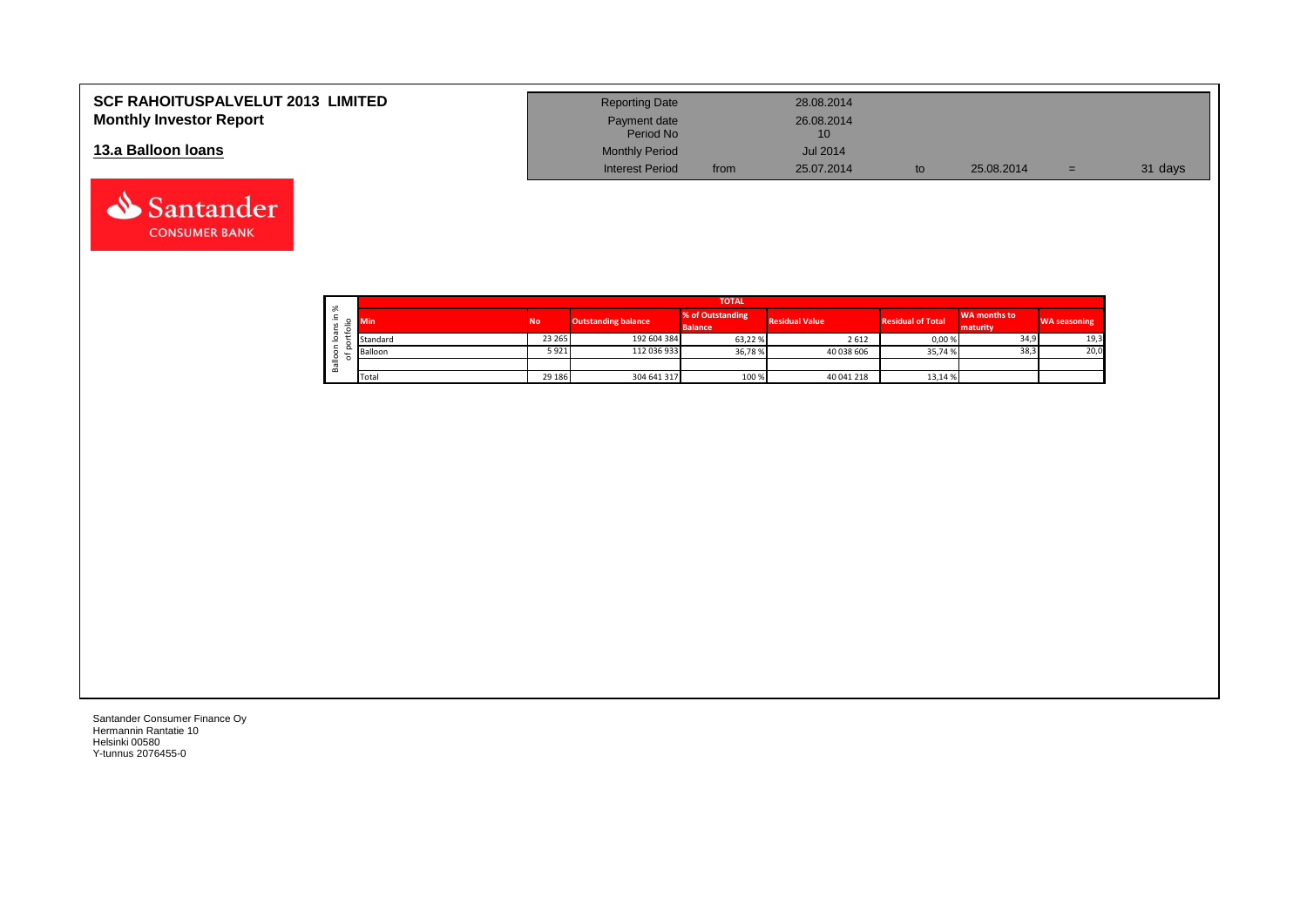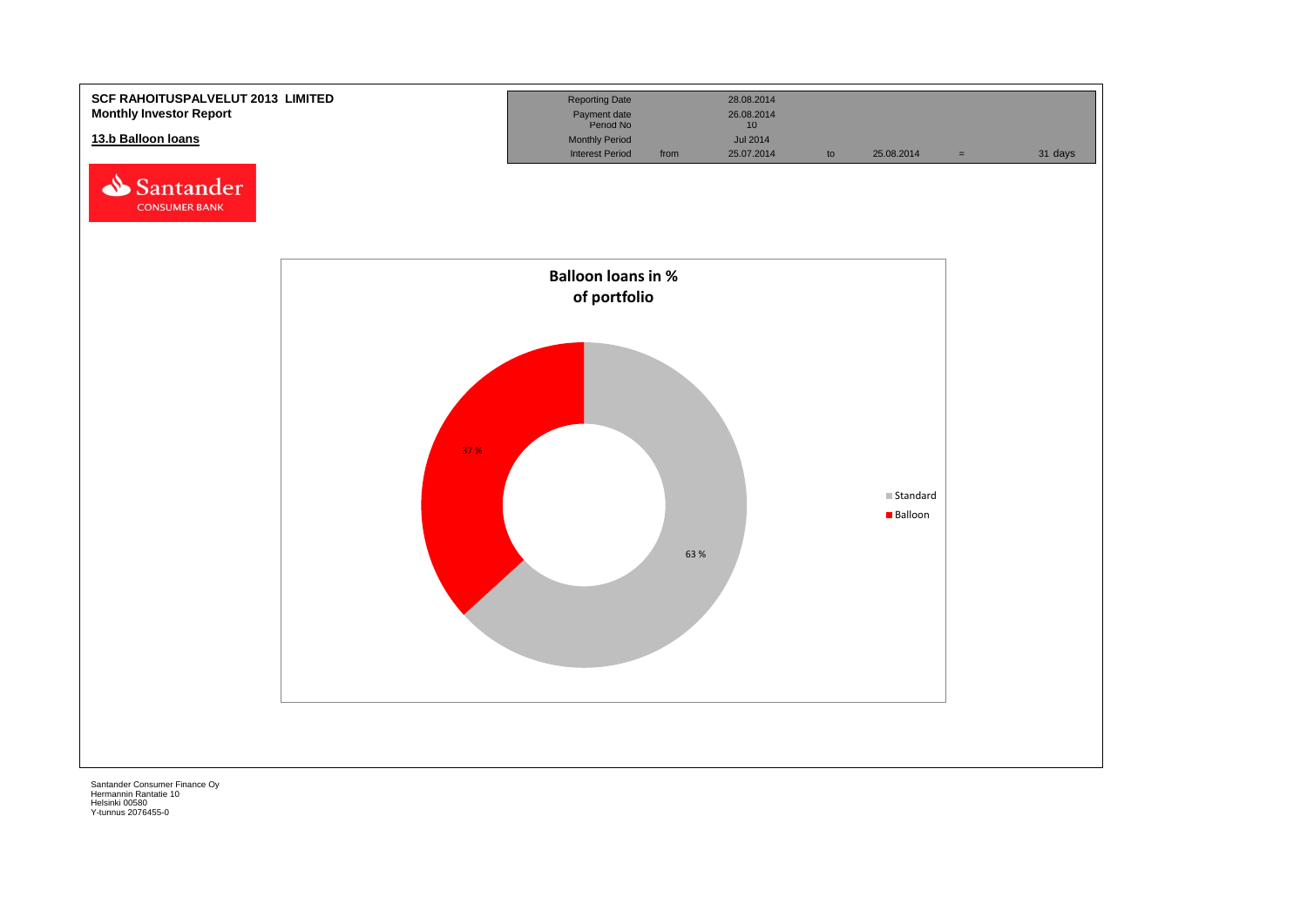| <b>SCF RAHOITUSPALVELUT 2013 LIMITED</b> | <b>Reporting Date</b>     |      | 28.08.2014       |            |     |         |
|------------------------------------------|---------------------------|------|------------------|------------|-----|---------|
| <b>Monthly Investor Report</b>           | Payment date<br>Period No |      | 26.08.2014<br>10 |            |     |         |
| 14.a # loans per borrower                | <b>Monthly Period</b>     |      | <b>Jul 2014</b>  |            |     |         |
|                                          | <b>Interest Period</b>    | from | 25.07.2014       | 25.08.2014 | $=$ | 31 days |



|                      |                              | <b>TOTAL</b>                   |                            |               |
|----------------------|------------------------------|--------------------------------|----------------------------|---------------|
|                      | <b>Total number of loans</b> | <b>Total number of debtors</b> | <b>Outstanding balance</b> | $\frac{9}{6}$ |
|                      | $\mathbf{1}$                 | 27864                          | 287 139 504                | 94,25 %       |
|                      | $2 \overline{ }$             | 495                            | 12 820 938                 | 4,21%         |
|                      | 3                            | 49                             | 2 196 078                  | 0,72%         |
|                      | $\overline{a}$               | 18                             | 979 052                    | 0,32%         |
|                      | 5                            | 6                              | 413 543                    | 0,14 %        |
|                      | 6                            | $\overline{7}$                 | 609 514                    | 0,20%         |
|                      | 7 <sup>1</sup>               | $\overline{2}$                 | 96 547                     | 0,03%         |
|                      | 8                            | $\mathbf{1}$                   | 203 409                    | 0,07%         |
|                      | 9                            | $\mathbf{1}$                   | 48 264                     | 0,02%         |
| # loans per borrower | 10                           | $\mathbf{1}$                   | 134 467                    | 0,04 %        |
|                      |                              |                                |                            |               |
|                      |                              |                                |                            |               |
|                      |                              |                                |                            |               |
|                      |                              |                                |                            |               |
|                      |                              |                                |                            |               |
|                      |                              |                                |                            |               |
|                      |                              |                                |                            |               |
|                      |                              |                                |                            |               |
|                      |                              |                                |                            |               |
|                      |                              |                                |                            |               |
|                      |                              |                                |                            |               |
|                      |                              |                                |                            |               |
|                      |                              |                                |                            |               |
|                      | Total:                       | 28 4 44                        | 304 641 317                | 100,0%        |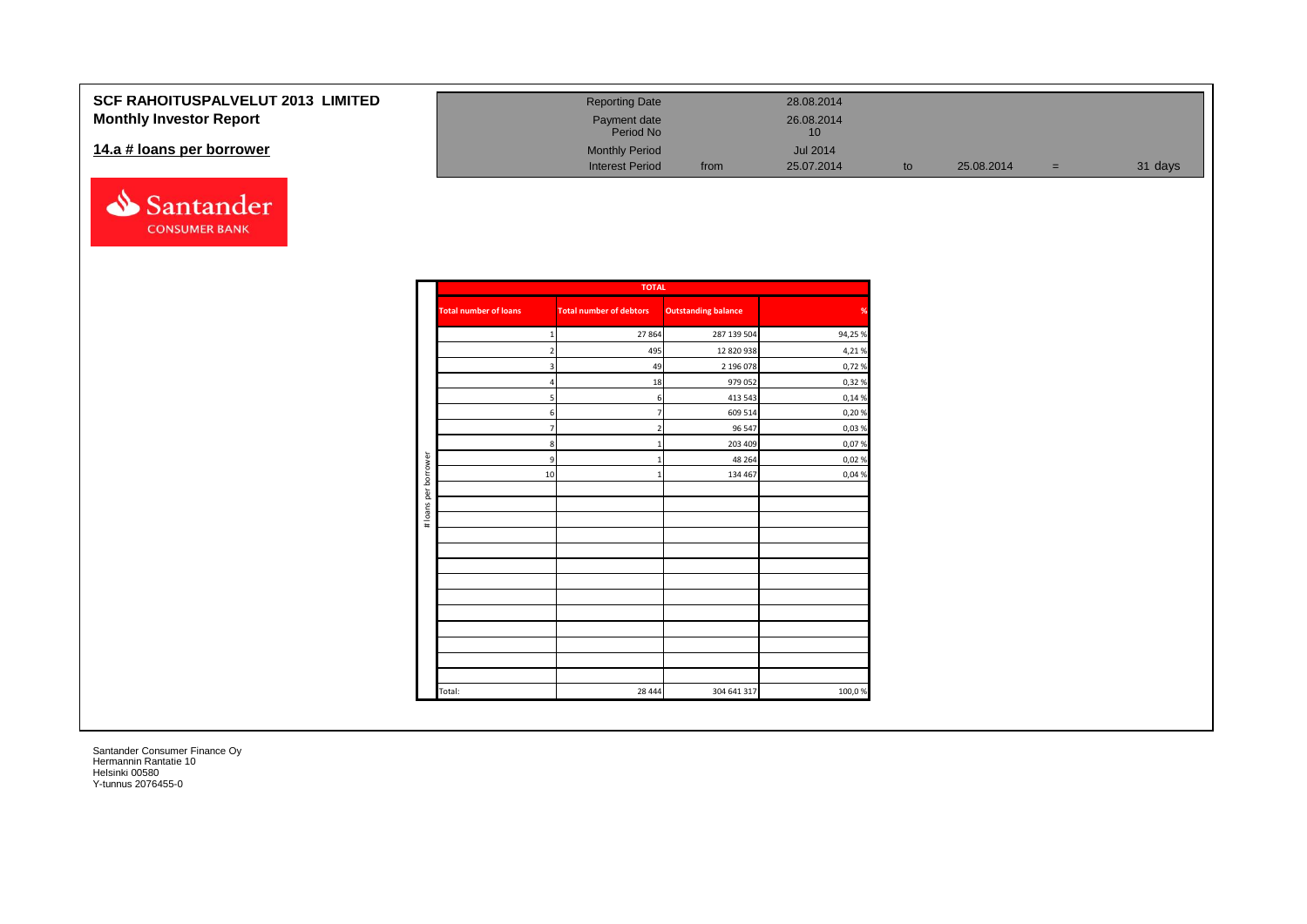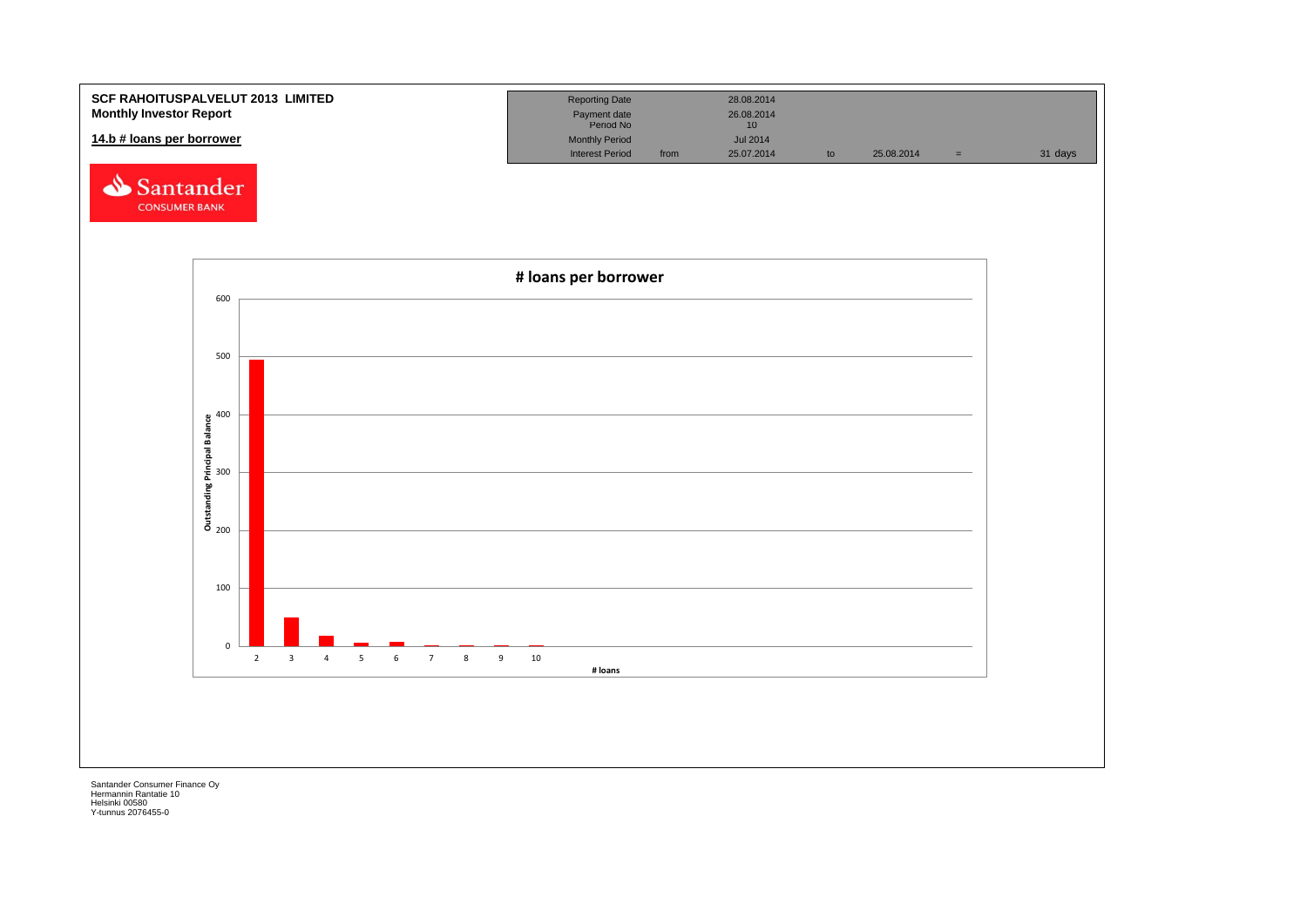# **SCF RAHOITUSPALVELUT 2013 LIMITED** Reporting Date 28.08.2014 **Monthly Investor Report Payment date** 26.08.2014<br>
Period No Payment date 26.08.2014

### **15.a Amortization Profile**



| <b>15.a Amortization Profile</b> |                            |               | <b>Monthly Period</b><br><b>Interest Period</b> | from                       | <b>Jul 2014</b><br>25.07.2014 | to                   | 25.08.2014      | $=$              | 31 days |
|----------------------------------|----------------------------|---------------|-------------------------------------------------|----------------------------|-------------------------------|----------------------|-----------------|------------------|---------|
| Santander                        |                            | <b>TOTAL</b>  |                                                 |                            |                               |                      |                 |                  |         |
| <b>CONSUMER BANK</b>             |                            | <b>Period</b> | <b>Opening Balance</b>                          | <b>Closing Balance</b>     | <b>Amortization</b>           | <b>Interest</b>      | Yield           | Percentage       |         |
|                                  |                            |               | 304 641 317                                     | 296 157 911                | 8 4 8 3 4 0 5                 | 1 203 853            | 4,85 %          | 97,22%           |         |
|                                  |                            |               | 296 157 911                                     | 287 736 404                | 8 4 2 1 5 0 7                 | 1 170 863            | 4,85%           | 94,45 %          |         |
|                                  |                            |               | 287 736 404<br>279 489 304                      | 279 489 304<br>271 267 405 | 8 247 100<br>8 2 2 1 8 9 9    | 1 137 630            | 4,85%           | 91,74%<br>89,04% |         |
|                                  |                            |               | 271 267 405                                     | 263 152 210                | 8 1 1 5 1 9 5                 | 1 105 237<br>1072937 | 4,85%<br>4,85 % | 86,38%           |         |
|                                  |                            |               | 263 152 210                                     | 254 990 531                | 8 1 6 1 6 7 9                 | 1 041 032            | 4,85%           | 83,70%           |         |
|                                  | iods)<br>Tieri             |               | 254 990 531                                     | 246 897 104                | 8 0 9 3 4 2 7                 | 1 008 877            | 4,85%           | 81,05 %          |         |
|                                  | 20                         |               | 246 897 104                                     | 238 388 760                | 8 508 344                     | 977067               | 4,85%           | 78,25 %          |         |
|                                  |                            |               | 238 388 760                                     | 230 246 330                | 8 142 431                     | 944 085              | 4,86%           | 75,58%           |         |
|                                  | $\mathfrak{S}$<br>$\omega$ |               | 230 246 330                                     | 222 314 944                | 7931385                       | 911912               | 4,86%           | 72,98%           |         |
|                                  | 'ন<br>ਠ                    |               | 11<br>222 314 944                               | 214 385 716                | 7929229                       | 880 553              | 4,86%           | 70,37%           |         |
|                                  | ਨ                          |               | 12<br>214 385 716                               | 206 637 082                | 7748634                       | 849 088              | 4,86%           | 67,83%           |         |
|                                  |                            |               | 13<br>206 637 082                               | 199 034 824                | 7 602 257                     | 818 382              | 4,86%           | 65,33%           |         |
|                                  | ⋖                          |               | 14<br>199 034 824                               | 191 486 730                | 7 548 094                     | 788 398              | 4,86%           | 62,86%           |         |
|                                  |                            |               | 15<br>191 486 730                               | 184 073 112                | 7 413 619                     | 758 500              | 4,86%           | 60,42%           |         |
|                                  |                            |               | 184 073 112                                     | 176 589 624                | 7 483 488                     | 729 410              | 4,86%           | 57,97%           |         |
|                                  |                            |               | 17<br>176 589 624                               | 169 292 113                | 7 297 511                     | 700 386              | 4,86%           | 55,57 %          |         |
|                                  |                            |               | 18<br>169 292 113                               | 162 121 167                | 7 170 945                     | 671 564              | 4,87%           | 53,22%           |         |
|                                  |                            |               | 1 <sup>c</sup><br>162 121 167                   | 155 108 996                | 7 012 171                     | 643 124              | 4,87%           | 50,92 %          |         |
|                                  |                            |               | 20<br>155 108 996                               | 148 114 303                | 6 994 693                     | 615 056              | 4,86%           | 48,62%           |         |
|                                  |                            |               |                                                 |                            |                               |                      |                 |                  |         |

Payment date<br>Period No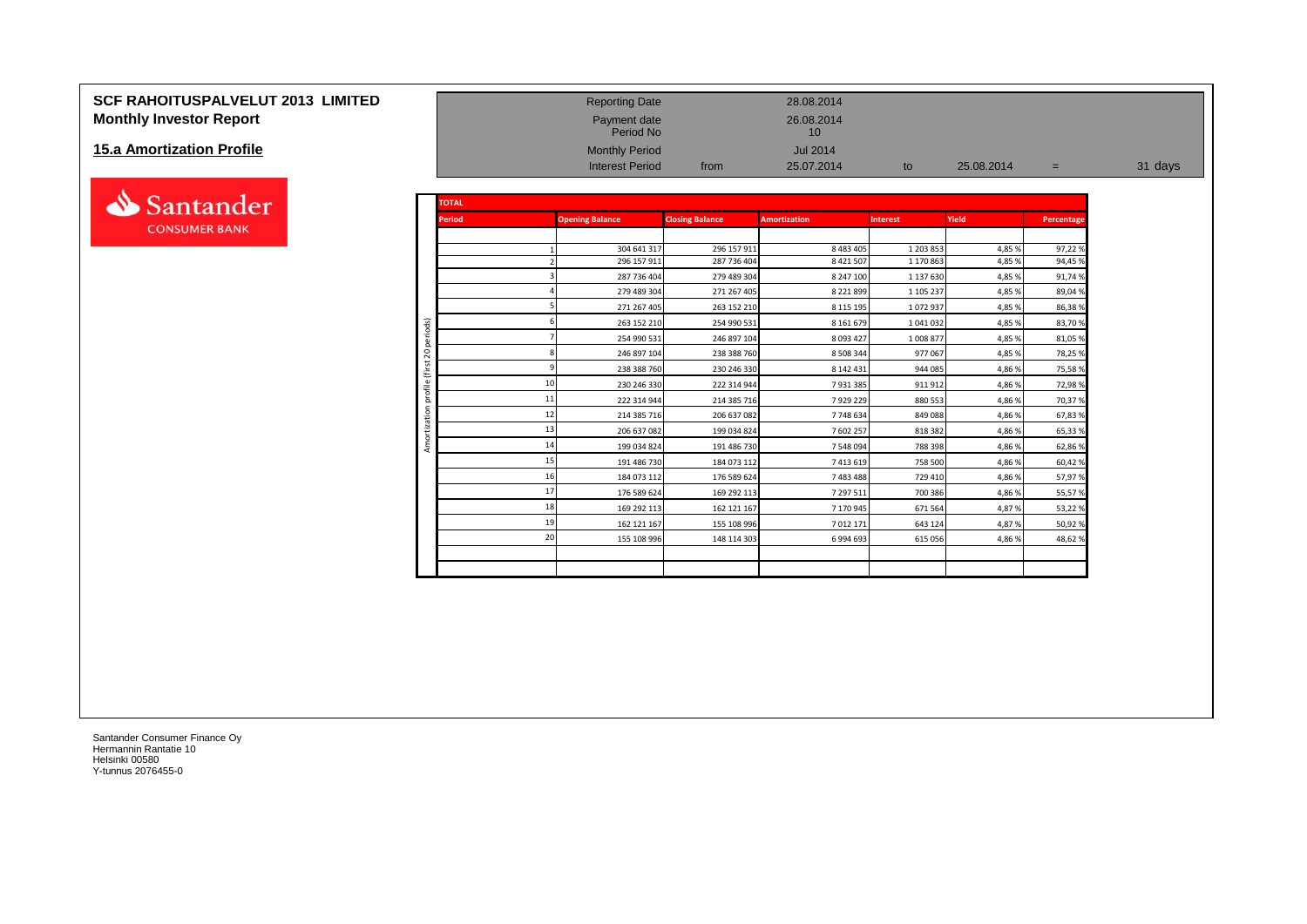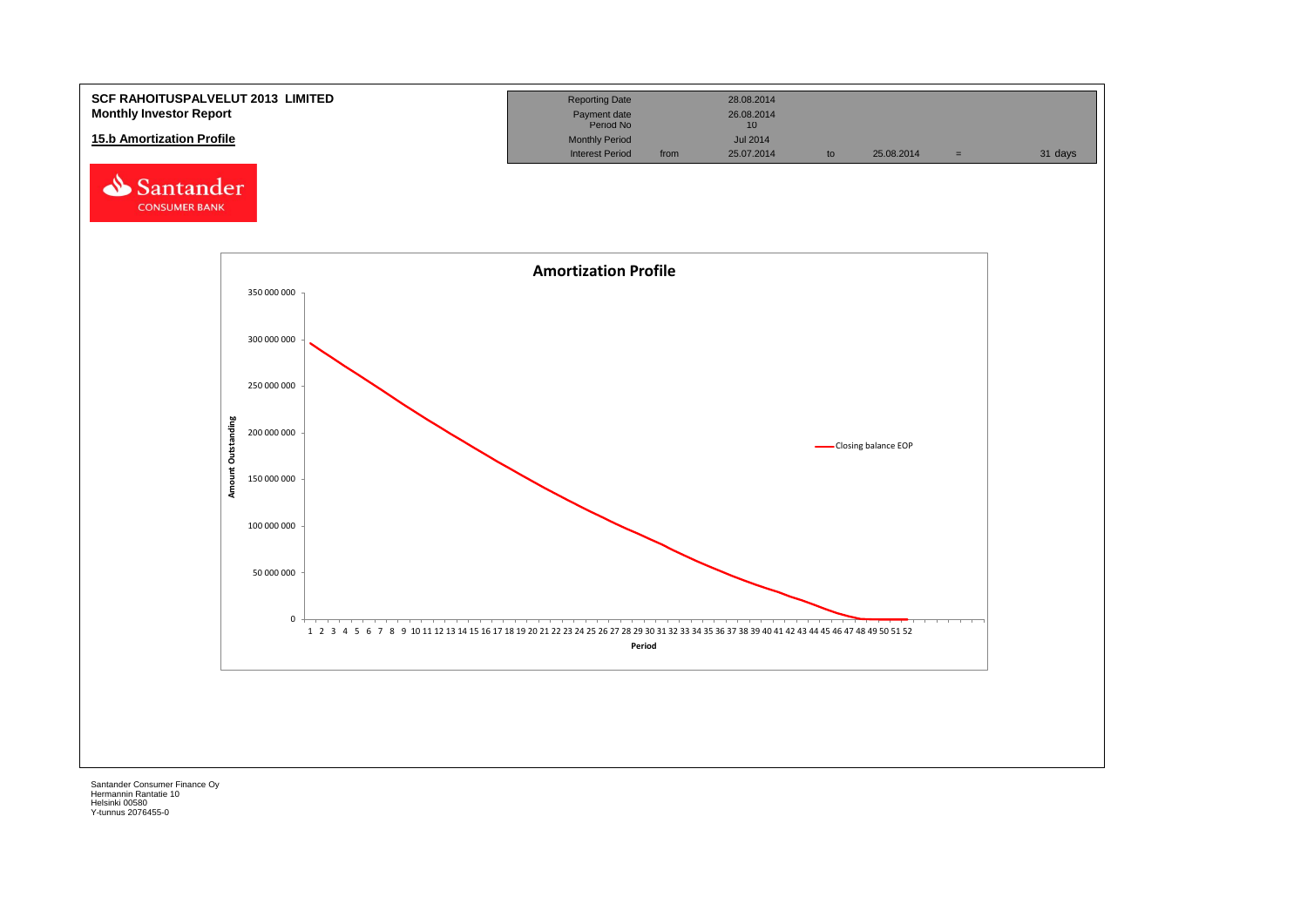| <b>SCF RAHOITUSPALVELUT 2013 LIMITED</b><br><b>Monthly Investor Report</b> | <b>Reporting Date</b><br>Payment date<br>Period No |      | 28.08.2014<br>26.08.2014<br>10 |    |            |     |         |
|----------------------------------------------------------------------------|----------------------------------------------------|------|--------------------------------|----|------------|-----|---------|
| 16.a Payment Holidays                                                      | <b>Monthly Period</b><br>Interest Period           | from | <b>Jul 2014</b><br>25.07.2014  | to | 25.08.2014 | $=$ | 31 days |

![](_page_25_Picture_1.jpeg)

|                | <b>TOTAL</b>  |           |                                  |                        |                        |
|----------------|---------------|-----------|----------------------------------|------------------------|------------------------|
|                | <b>Period</b> | <b>No</b> | <b>Number of periods granted</b> | <b>Sum of Payments</b> | <b>Closing Balance</b> |
|                | 2013 10       | 72        | 107                              | 28 5 15                | 901 468                |
|                | 2013 11       | 94        | 145                              | 41 4 43                | 1 278 284              |
|                | 2013 12       | 144       | 175                              | 51 230                 | 2 2 2 1 3 1 1          |
|                | 2014 01       | 121       | 174                              | 52 332                 | 1706 176               |
|                | 2014 02       | 125       | 185                              | 51 325                 | 1759910                |
|                | 2014 03       | 122       | 186                              | 51 140                 | 1786354                |
|                | 2014 04       | 95        | 139                              | 38 0 74                | 1 266 333              |
|                | 2014 05       | 98        | 128                              | 35 401                 | 1 240 162              |
|                | 2014 06       | 117       | 166                              | 44 3 28                | 1 470 688              |
| Paymet Holiday | 2014 07       | 128       | 179                              | 49 783                 | 1682 174               |
|                |               |           |                                  |                        |                        |
|                |               |           |                                  |                        |                        |
|                |               |           |                                  |                        |                        |
|                |               |           |                                  |                        |                        |
|                |               |           |                                  |                        |                        |
|                |               |           |                                  |                        |                        |
|                |               |           |                                  |                        |                        |
|                |               |           |                                  |                        |                        |
|                |               |           |                                  |                        |                        |
|                | Total:        | 1 1 1 6   | 1584                             | 443 572                | 15 312 861             |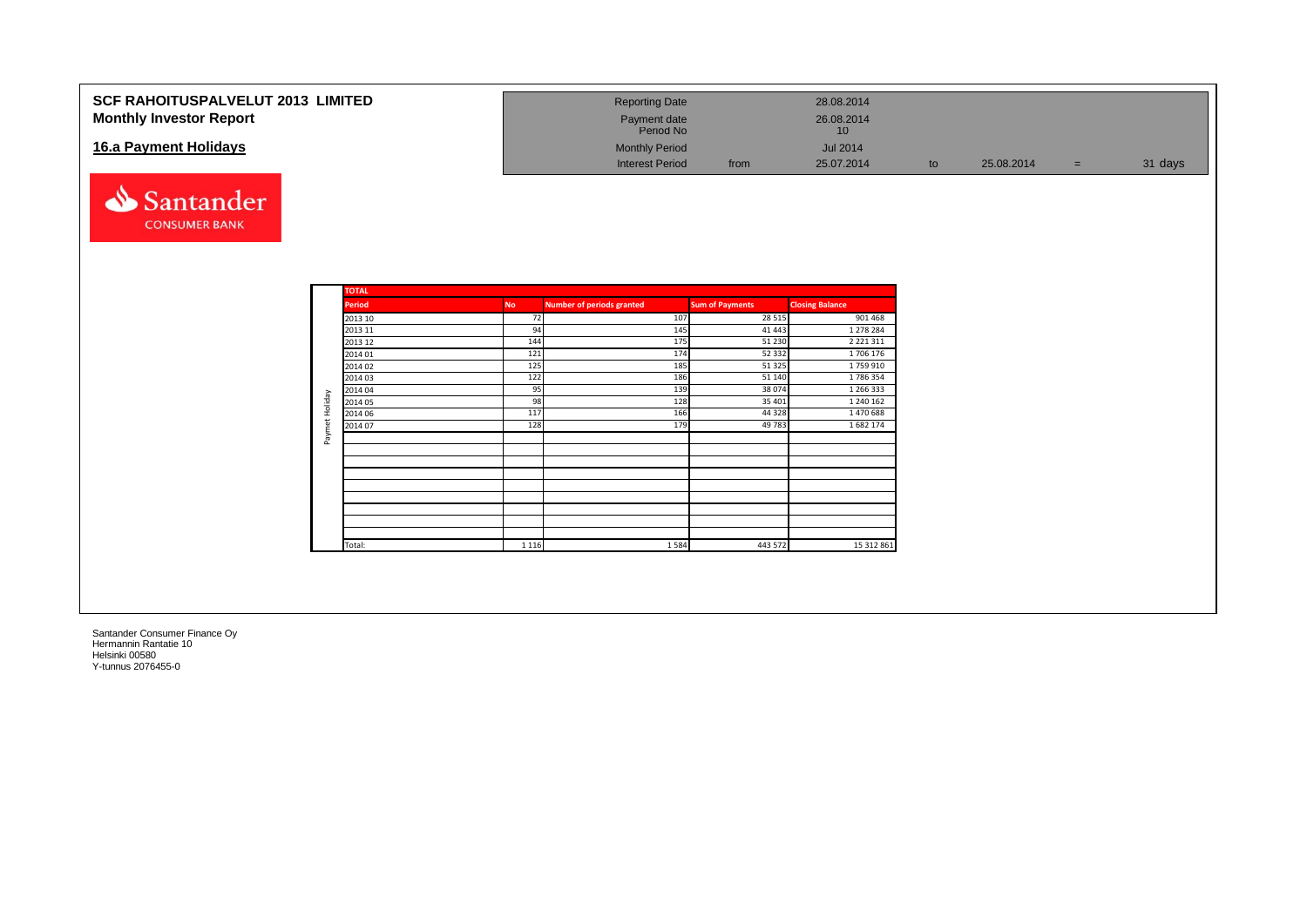![](_page_26_Figure_0.jpeg)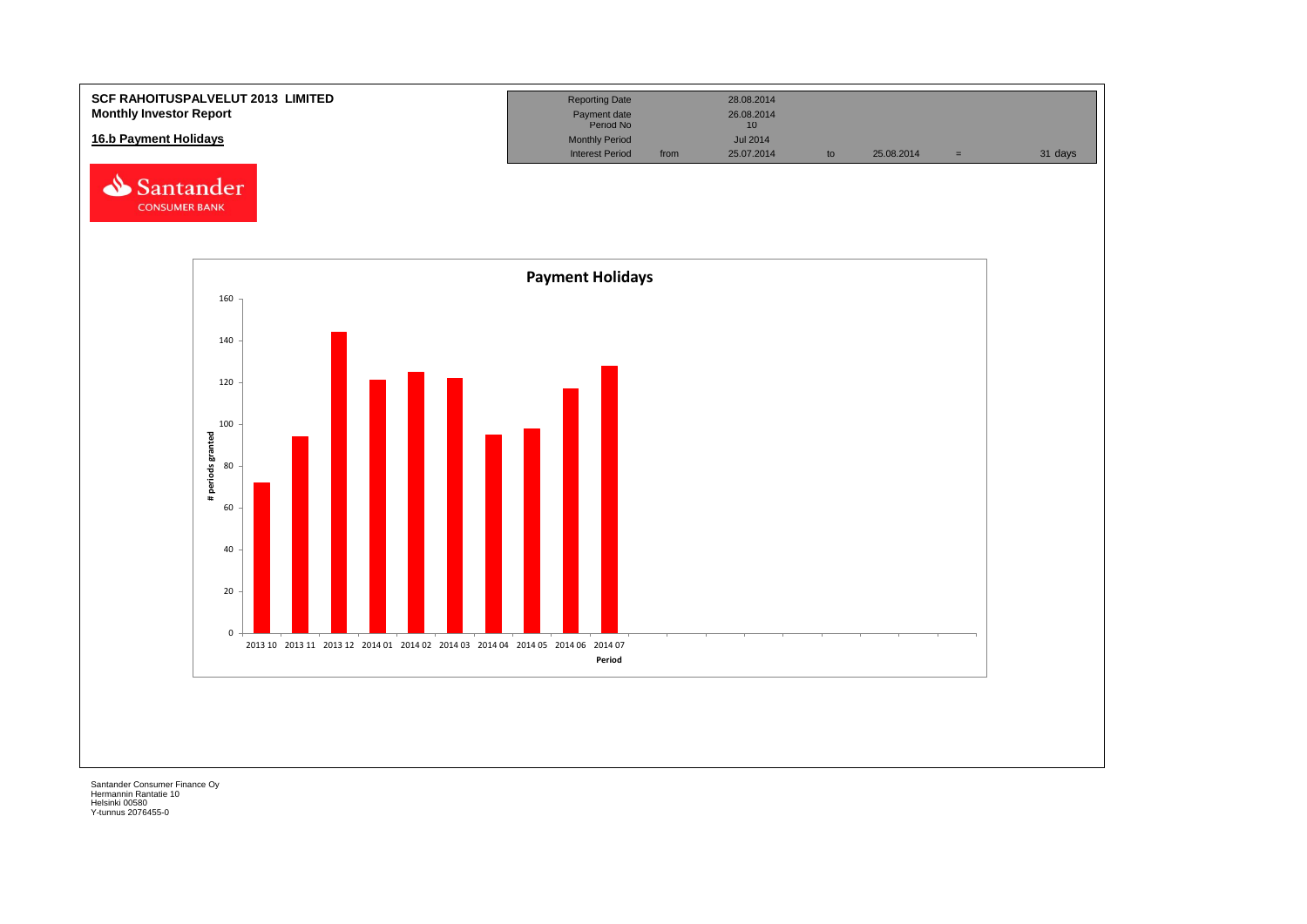| <b>SCF RAHOITUSPALVELUT 2013 LIMITED</b><br><b>Monthly Investor Report</b> | <b>Reporting Date</b><br>Payment date                        |      | 28.08.2014<br>26.08.2014            |    |            |     |         |
|----------------------------------------------------------------------------|--------------------------------------------------------------|------|-------------------------------------|----|------------|-----|---------|
| 17.a Downpayment                                                           | Period No<br><b>Monthly Period</b><br><b>Interest Period</b> | from | 10<br><b>Jul 2014</b><br>25.07.2014 | tc | 25.08.2014 | $=$ | 31 days |
| Santander                                                                  |                                                              |      |                                     |    |            |     |         |

|          |            |        |           | <b>TOTAL</b>               |       |                              |                     |
|----------|------------|--------|-----------|----------------------------|-------|------------------------------|---------------------|
|          | $Min (==)$ | Max(<) | <b>No</b> | <b>Outstanding balance</b> |       | <b>WA months to maturity</b> | <b>WA seasoning</b> |
|          | 0%         | 5%     | 2052      | 29 095 753                 | 9,6%  | 40,7                         | 17,7                |
|          | 5 %        | 10%    | 2 5 1 0   | 33 953 835                 | 11,1% | 39,7                         | 18,6                |
| $\aleph$ | 10%        | 15%    | 4 7 1 4   | 56 349 626                 | 18,5% | 37,8                         | 19,6                |
|          | 15%        | 20%    | 3892      | 44 948 213                 | 14,8% | 36,4                         | 20,3                |
|          | 20%        | 25%    | 3 9 8 2   | 41 547 507                 | 13,6% | 35,2                         | 20,3                |
| ۵        | 25 %       | 30%    | 2 6 0 2   | 27 611 444                 | 9,1%  | 35,3                         | 19,9                |
|          | 30%        | 35%    | 2019      | 19 232 957                 | 6,3%  | 33,8                         | 20,4                |
|          | 35%        |        | 7415      | 51 901 981                 | 17,0% | 31,3                         | 19,5                |
|          |            |        |           |                            |       |                              |                     |
|          | Total      |        | 29 18 6   | 304 641 317                | 100 % |                              |                     |

**CONSUMER BANK**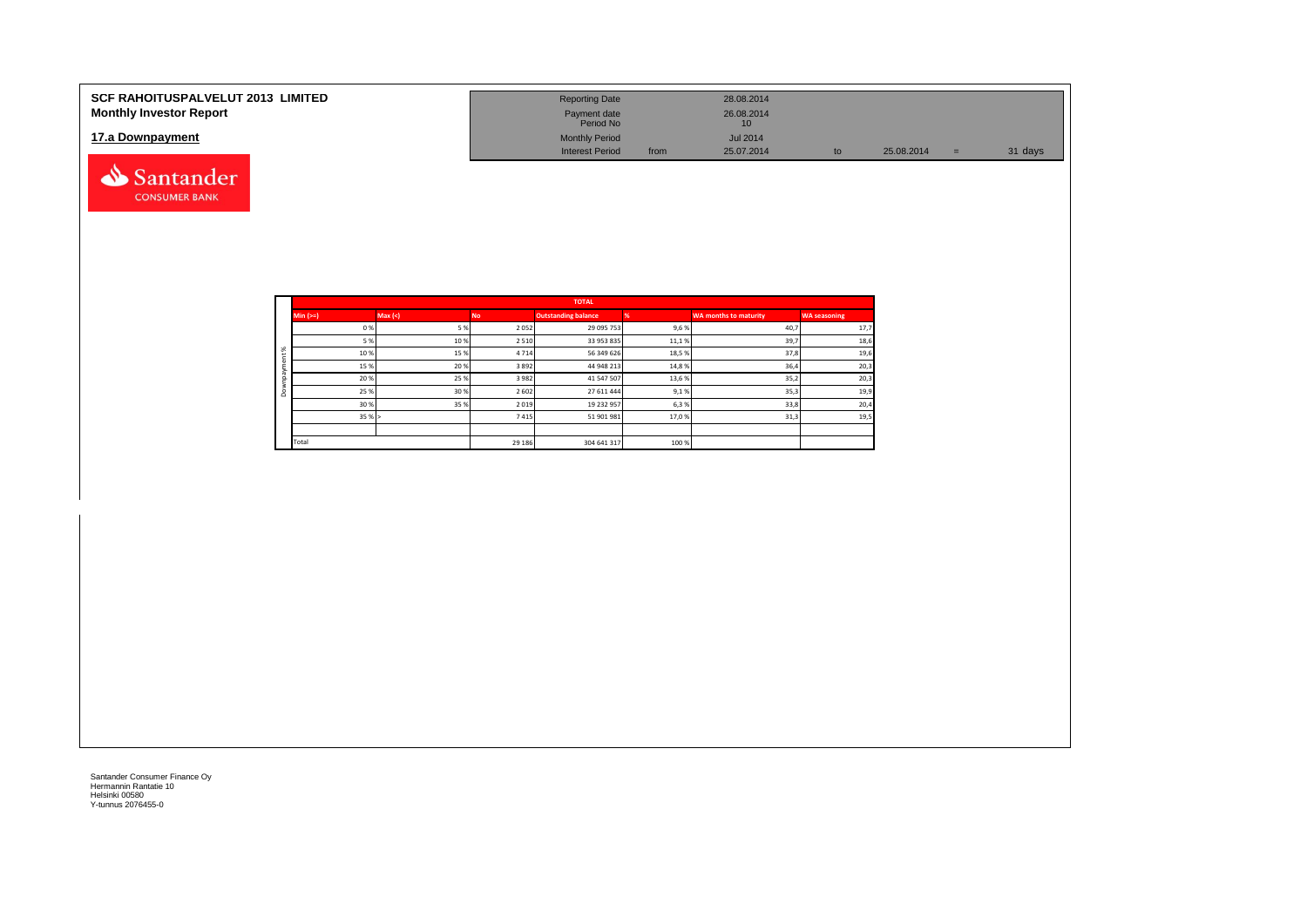![](_page_28_Figure_0.jpeg)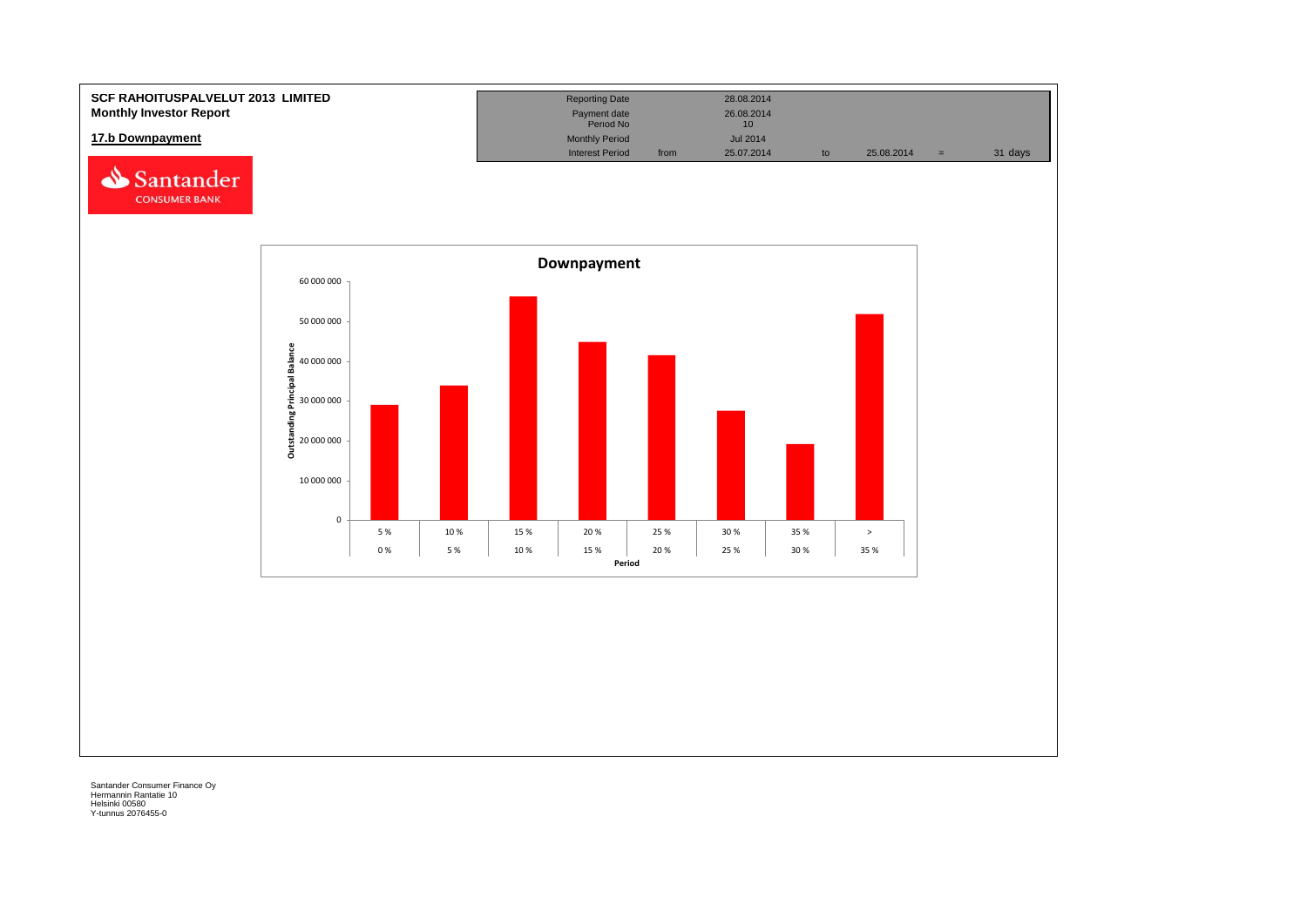| <b>SCF RAHOITUSPALVELUT 2013 LIMITED</b> | <b>Reporting Date</b>     |      | 28.08.2014      |    |            |         |
|------------------------------------------|---------------------------|------|-----------------|----|------------|---------|
| <b>Monthly Investor Report</b>           | Payment date<br>Period No |      | 26.08.2014      |    |            |         |
| 18.a Vehicle Condtion                    | <b>Monthly Period</b>     |      | <b>Jul 2014</b> |    |            |         |
|                                          | <b>Interest Period</b>    | from | 25.07.2014      | to | 25.08.2014 | 31 days |

|  |                          | <b>TOTAL</b> |                            |       |                              |                     |  |  |  |  |
|--|--------------------------|--------------|----------------------------|-------|------------------------------|---------------------|--|--|--|--|
|  | <b>Vehicle condition</b> | <b>No</b>    | <b>Outstanding balance</b> |       | <b>WA months to maturity</b> | <b>WA seasoning</b> |  |  |  |  |
|  | <b>INew</b>              | * 1851       | 100 919 787                | 33,1% | 36.3                         | 19,6                |  |  |  |  |
|  | <b>I</b> Used            | 22 001       | 203 721 530                | 66.9% | 36.7                         | 19,6                |  |  |  |  |
|  |                          |              |                            |       |                              |                     |  |  |  |  |
|  | <b>T</b> otal            | 29 186       | 304 641 317                | 100 % |                              |                     |  |  |  |  |

Santander **CONSUMER BANK**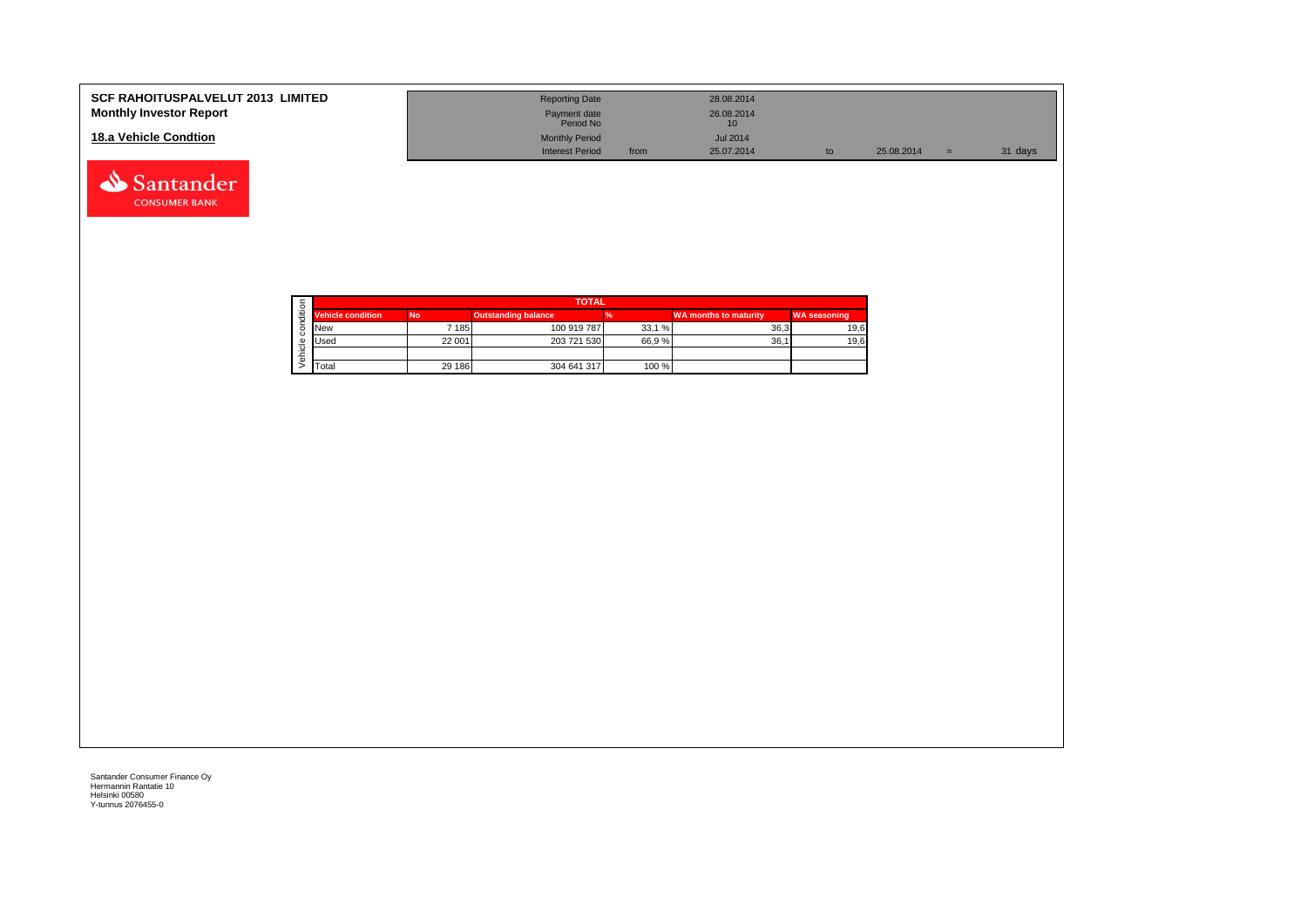![](_page_30_Figure_0.jpeg)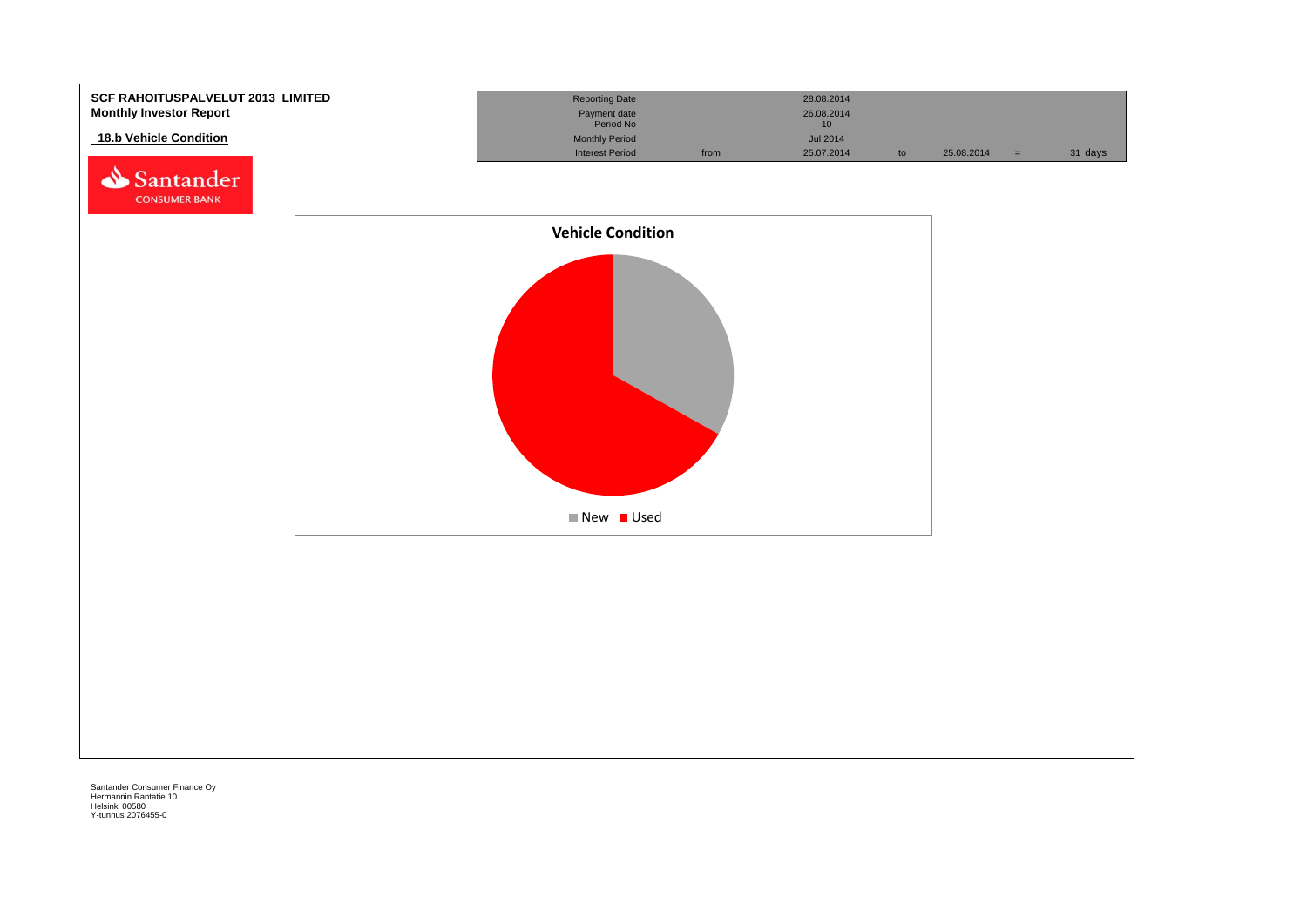| <b>SCF RAHOITUSPALVELUT 2013 LIMITED</b> | <b>Reporting Date</b>     |      | 28.08.2014      |    |            |         |
|------------------------------------------|---------------------------|------|-----------------|----|------------|---------|
| <b>Monthly Investor Report</b>           | Payment date<br>Period No |      | 26.08.2014      |    |            |         |
| 19.a Borrower Type                       | <b>Monthly Period</b>     |      | <b>Jul 2014</b> |    |            |         |
|                                          | <b>Interest Period</b>    | from | 25.07.2014      | to | 25.08.2014 | 31 days |

![](_page_31_Picture_1.jpeg)

Santander **CONSUMER BANK**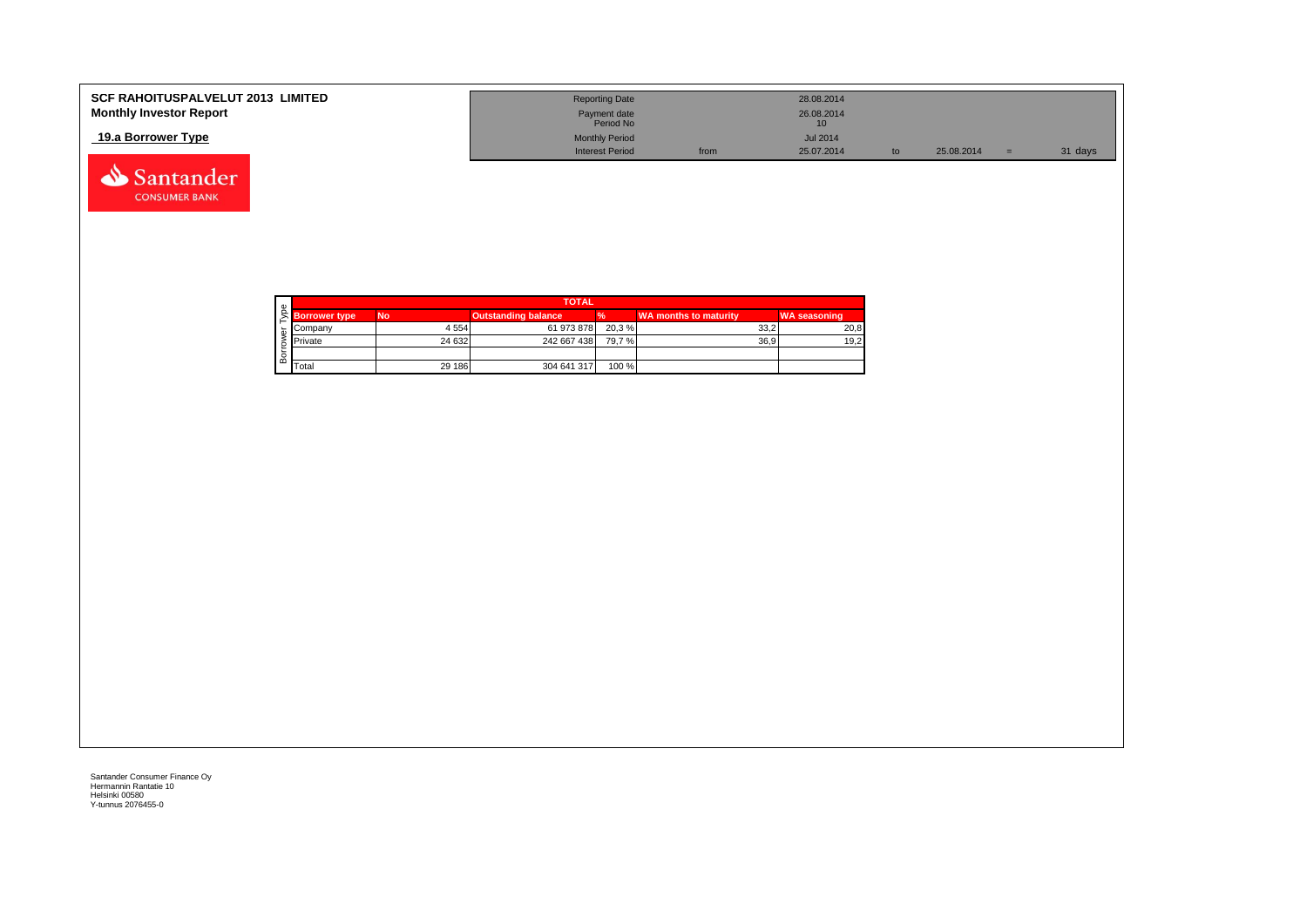![](_page_32_Figure_0.jpeg)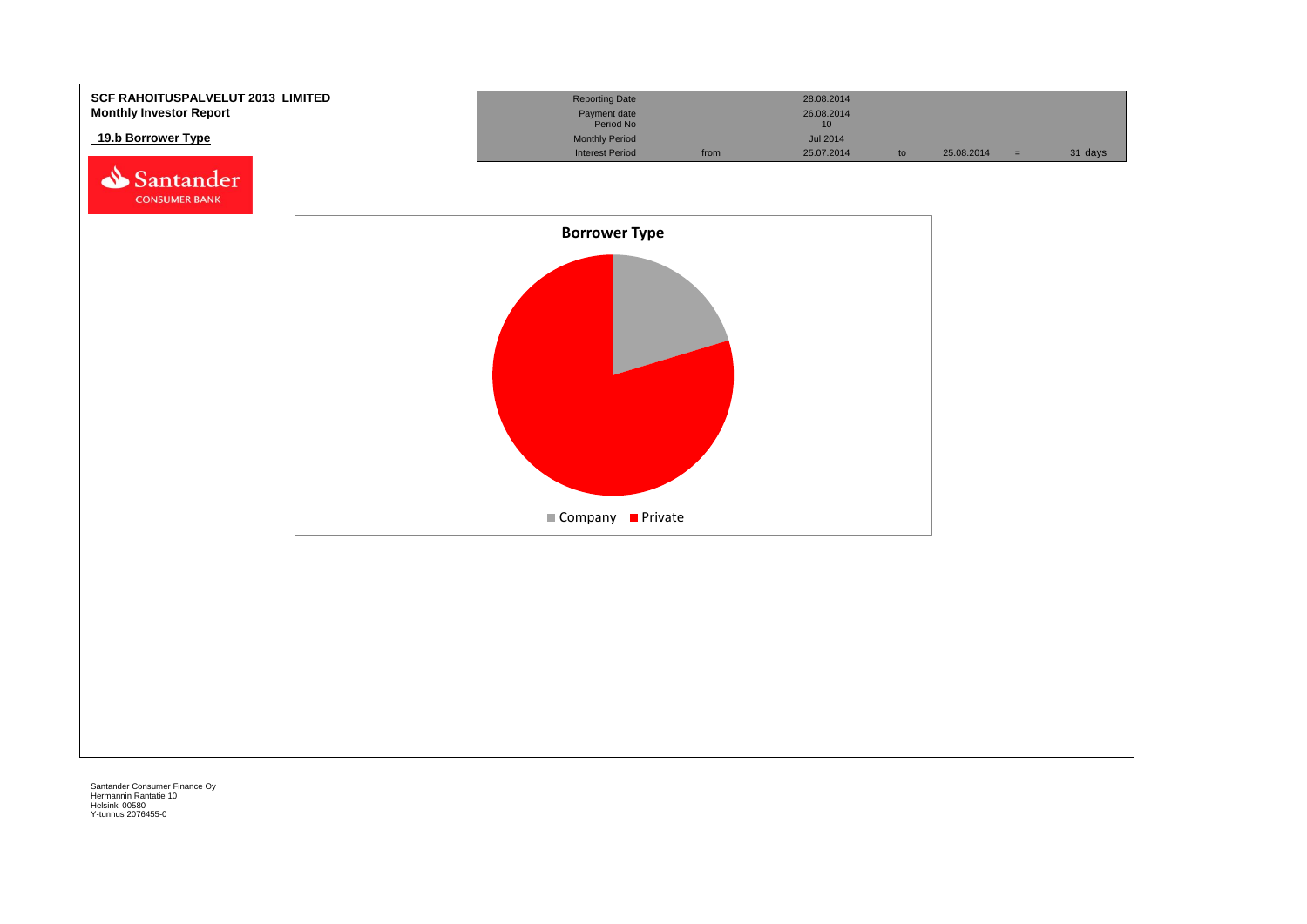| <b>SCF RAHOITUSPALVELUT 2013 LIMITED</b> | <b>Reporting Date</b>     |      | 28.08.2014       |    |            |     |         |
|------------------------------------------|---------------------------|------|------------------|----|------------|-----|---------|
| <b>Monthly Investor Report</b>           | Payment date<br>Period No |      | 26.08.2014<br>10 |    |            |     |         |
| 20.a Vehicle type                        | <b>Monthly Period</b>     |      | <b>Jul 2014</b>  |    |            |     |         |
|                                          | <b>Interest Period</b>    | from | 25.07.2014       | to | 25.08.2014 | $=$ | 31 days |

![](_page_33_Picture_1.jpeg)

Santander **CONSUMER BANK**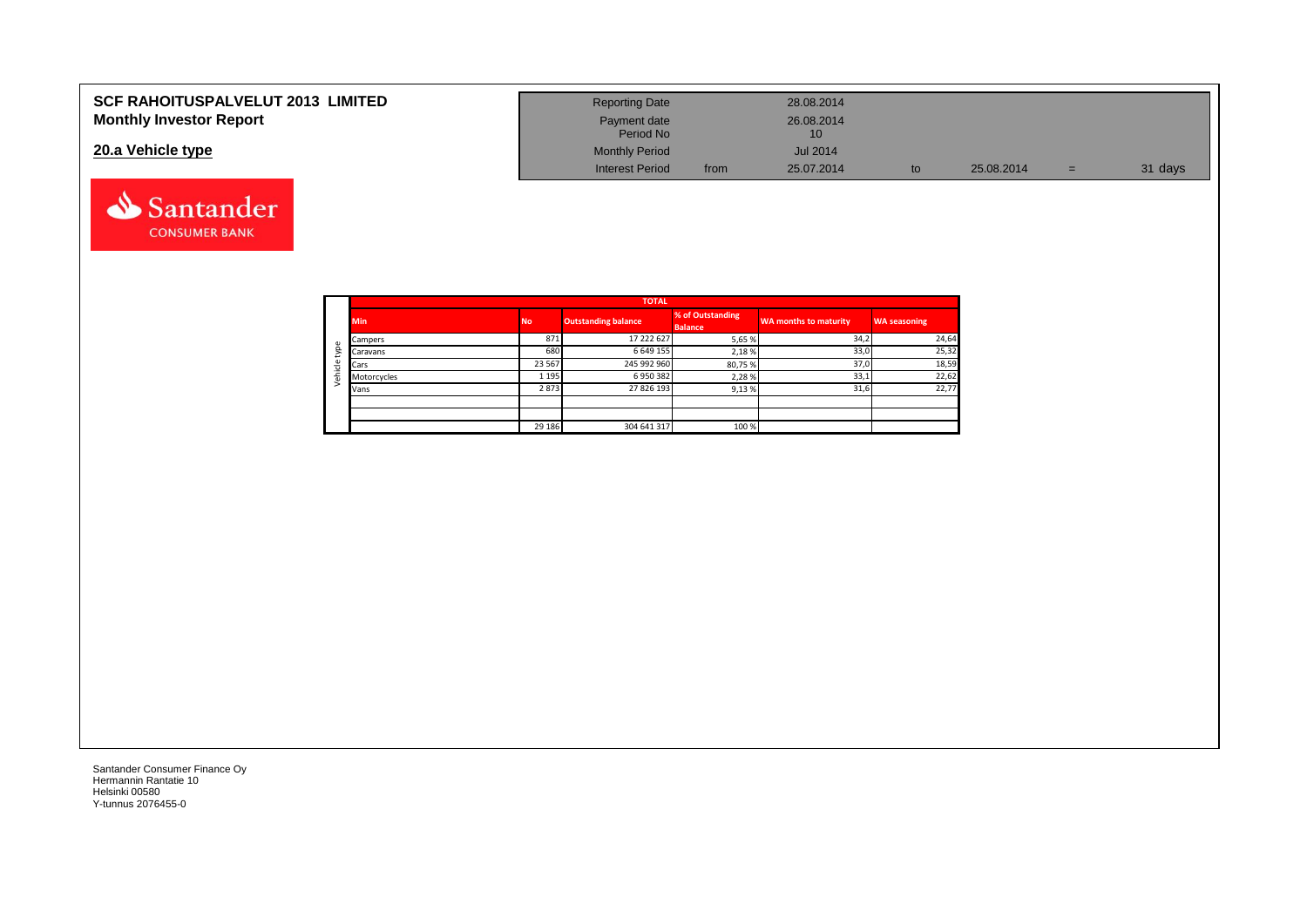![](_page_34_Figure_0.jpeg)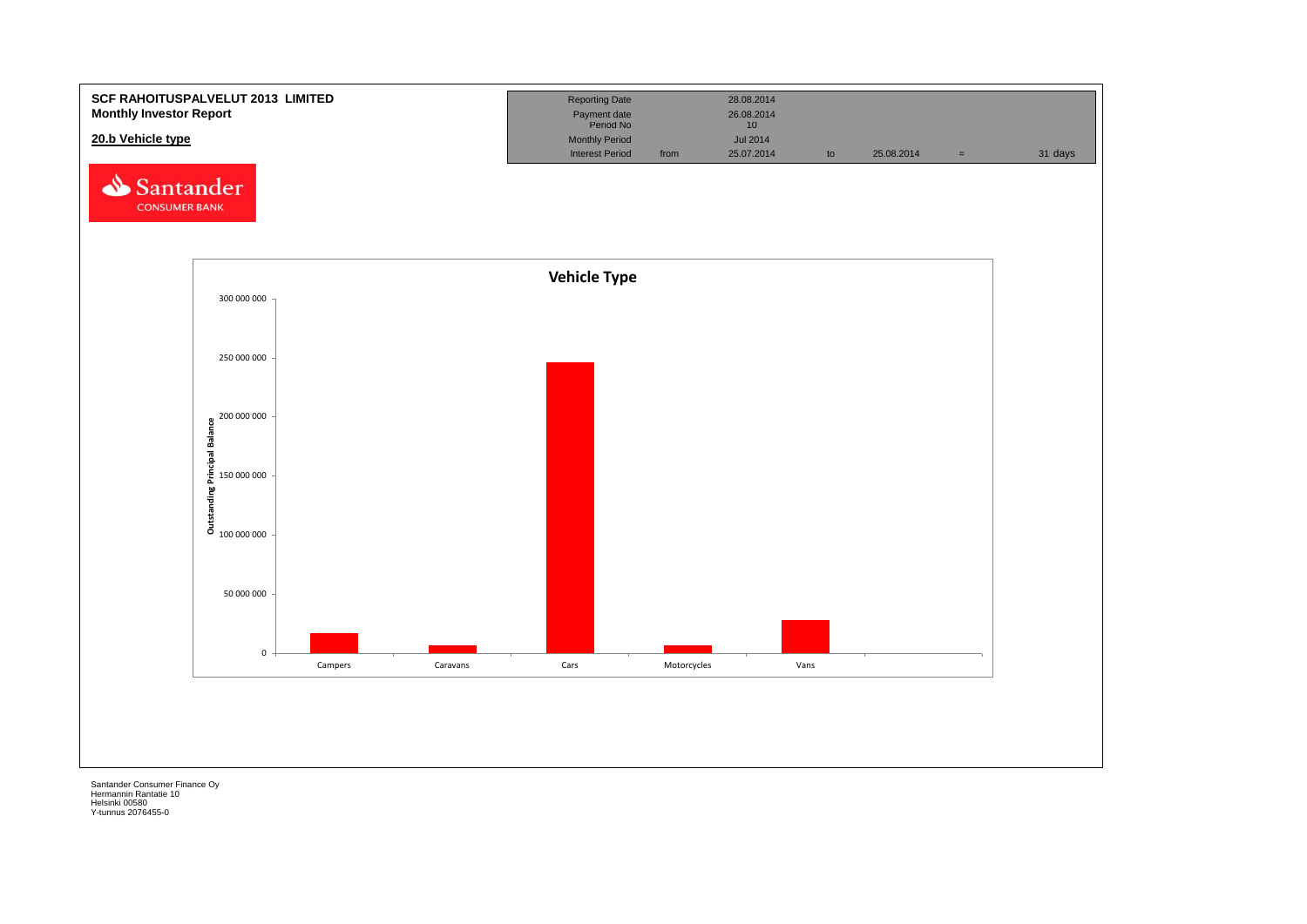| <b>SCF RAHOITUSPALVELUT 2013 LIMITED</b><br><b>Monthly Investor Report</b><br>21.a Restructured Loans<br>Santander<br><b>CONSUMER BANK</b> |              |                                                                                                                      |                                                       | <b>Reporting Date</b><br>Payment date<br>Period No<br><b>Monthly Period</b><br><b>Interest Period</b> | from | 28.08.2014<br>26.08.2014<br>$10$<br><b>Jul 2014</b><br>25.07.2014 | to | 25.08.2014 | $\equiv$ | 31 days |
|--------------------------------------------------------------------------------------------------------------------------------------------|--------------|----------------------------------------------------------------------------------------------------------------------|-------------------------------------------------------|-------------------------------------------------------------------------------------------------------|------|-------------------------------------------------------------------|----|------------|----------|---------|
|                                                                                                                                            | Restructured | Period<br>2013 10<br>2013 11<br>2013 12<br>2014 01<br>2014 02<br>2014 03<br>2014 04<br>2014 05<br>2014 06<br>2014 07 | <b>TOTAL</b><br><b>No</b><br>$\mathbf{1}$<br>$\Omega$ | <b>Outstanding balance</b><br>6896<br>22 012<br>11089<br>11 6 29<br>83<br>$\Omega$<br>£<br>51708      |      |                                                                   |    |            |          |         |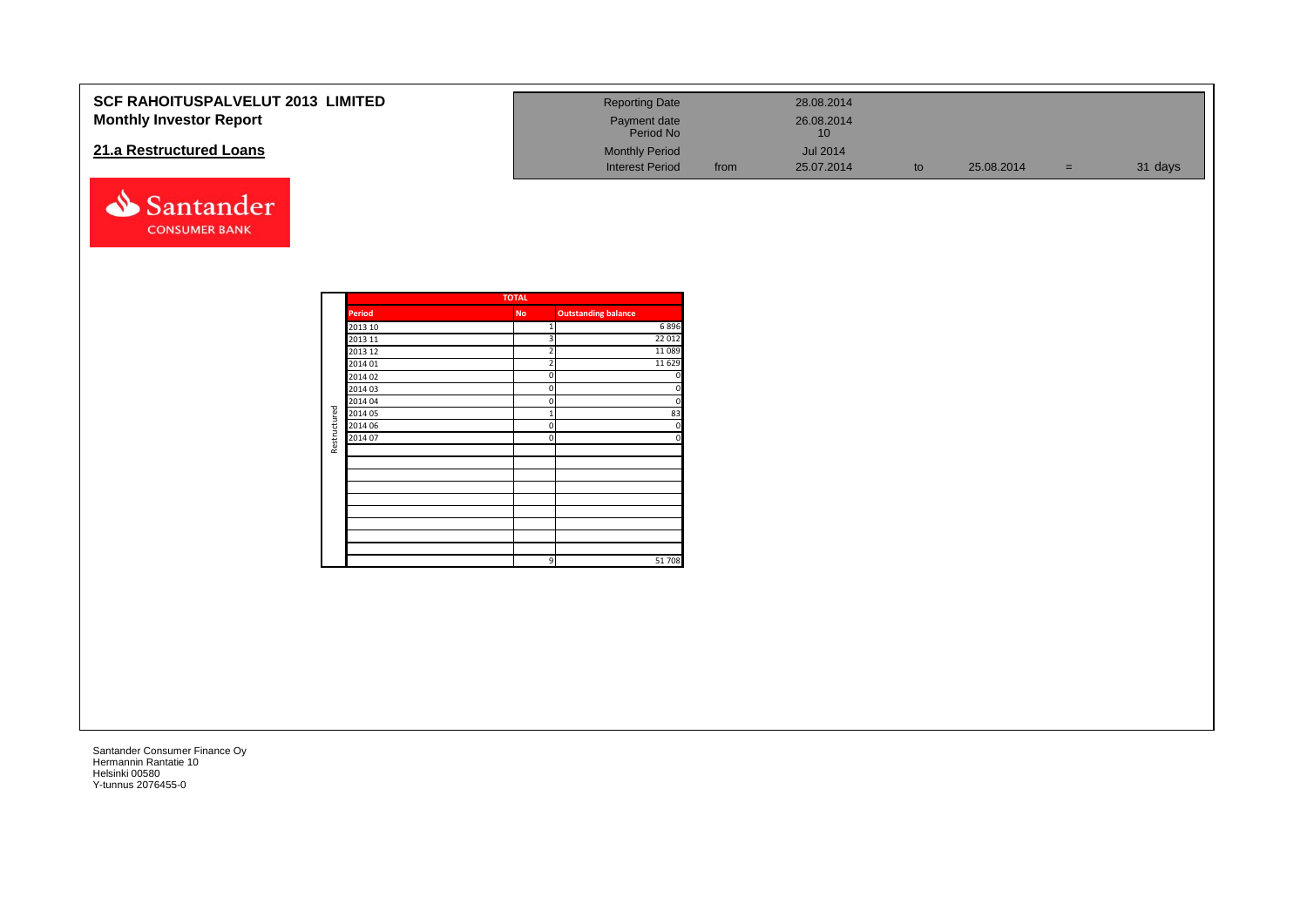![](_page_36_Figure_0.jpeg)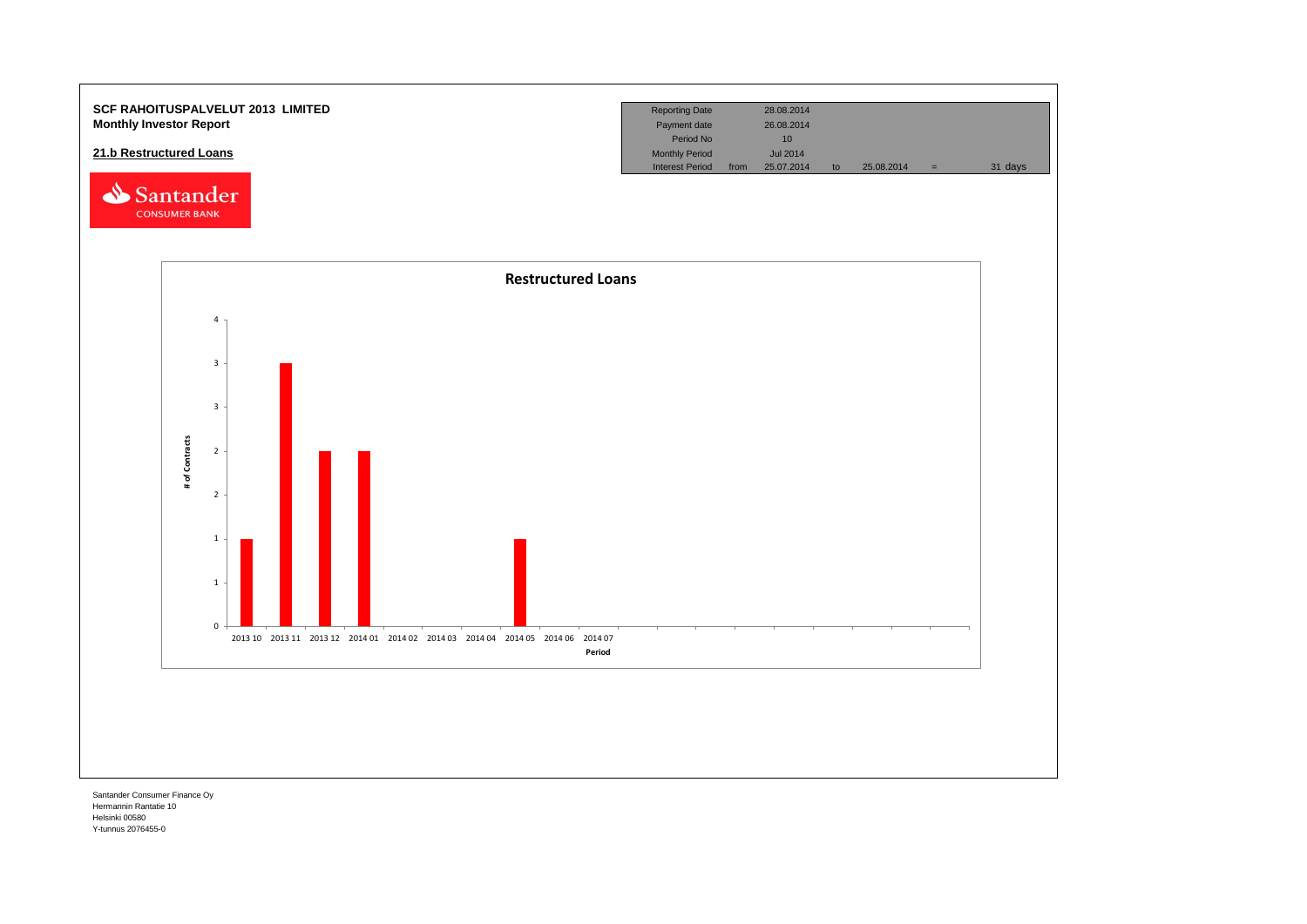### **SCF RAHOITUSPALVELUT 2013 Monthly Investor Report**

### **22.a Dynamic Interest rate**

![](_page_37_Picture_2.jpeg)

| <b>LIMITED</b> | <b>Reporting Date</b><br>Payment date<br>Period No |      | 28.08.2014<br>26.08.2014<br>10 |    |            |     |         |
|----------------|----------------------------------------------------|------|--------------------------------|----|------------|-----|---------|
|                | <b>Monthly Period</b><br><b>Interest Period</b>    | from | <b>Jul 2014</b><br>25.07.2014  | to | 25.08.2014 | $=$ | 31 days |

|                         | <b>TOTAL</b>  |                        |                         |
|-------------------------|---------------|------------------------|-------------------------|
|                         | <b>Period</b> | <b>Closing balance</b> | <b>WA Interest rate</b> |
|                         | 2013 10       | 479 099 092            | 4,768%                  |
|                         | 2013 11       | 458 398 637            | 4,770 %                 |
|                         | 2013 12       | 439 817 265            | 4,768%                  |
|                         | 2014 01       | 418 143 705            | 4,768%                  |
|                         | 2014 02       | 398 902 873            | 4,764 %                 |
|                         | 2014 03       | 379 213 871            | 4,761%                  |
|                         | 2014 04       | 359 234 654            | 4,759 %                 |
|                         | 2014 05       | 340 885 065            | 4,754 %                 |
|                         | 2014 06       | 322 650 512            | 4,749 %                 |
| Interest rate evolution | 2014 07       | 304 641 317            | 4,744 %                 |
|                         |               |                        |                         |
|                         |               |                        |                         |
|                         |               |                        |                         |
|                         |               |                        |                         |
|                         |               |                        |                         |
|                         |               |                        |                         |
|                         |               |                        |                         |
|                         |               |                        |                         |
|                         |               |                        |                         |
|                         |               |                        |                         |
|                         |               |                        |                         |
|                         |               |                        |                         |
|                         |               |                        |                         |
|                         |               |                        |                         |
|                         |               |                        |                         |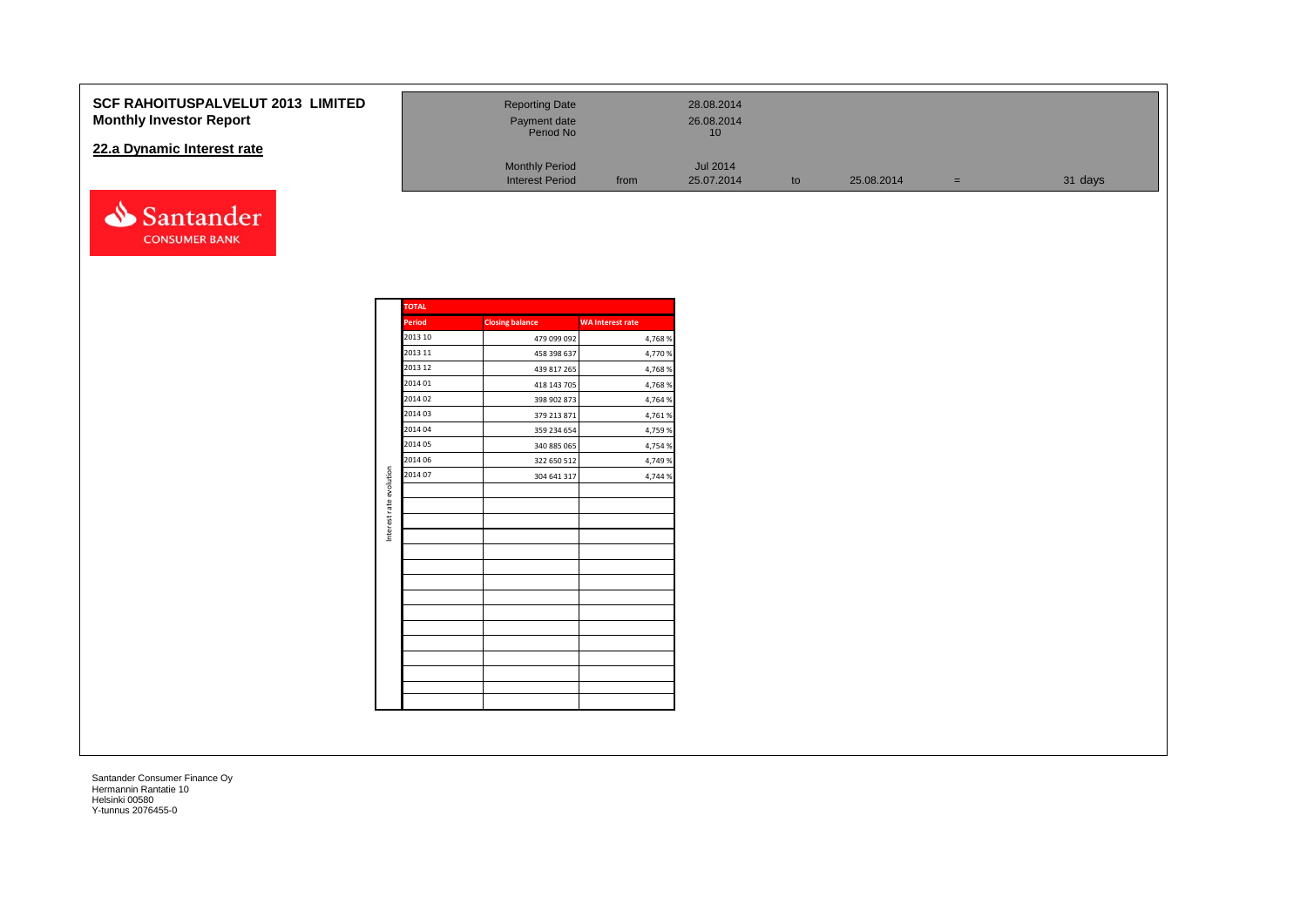![](_page_38_Figure_0.jpeg)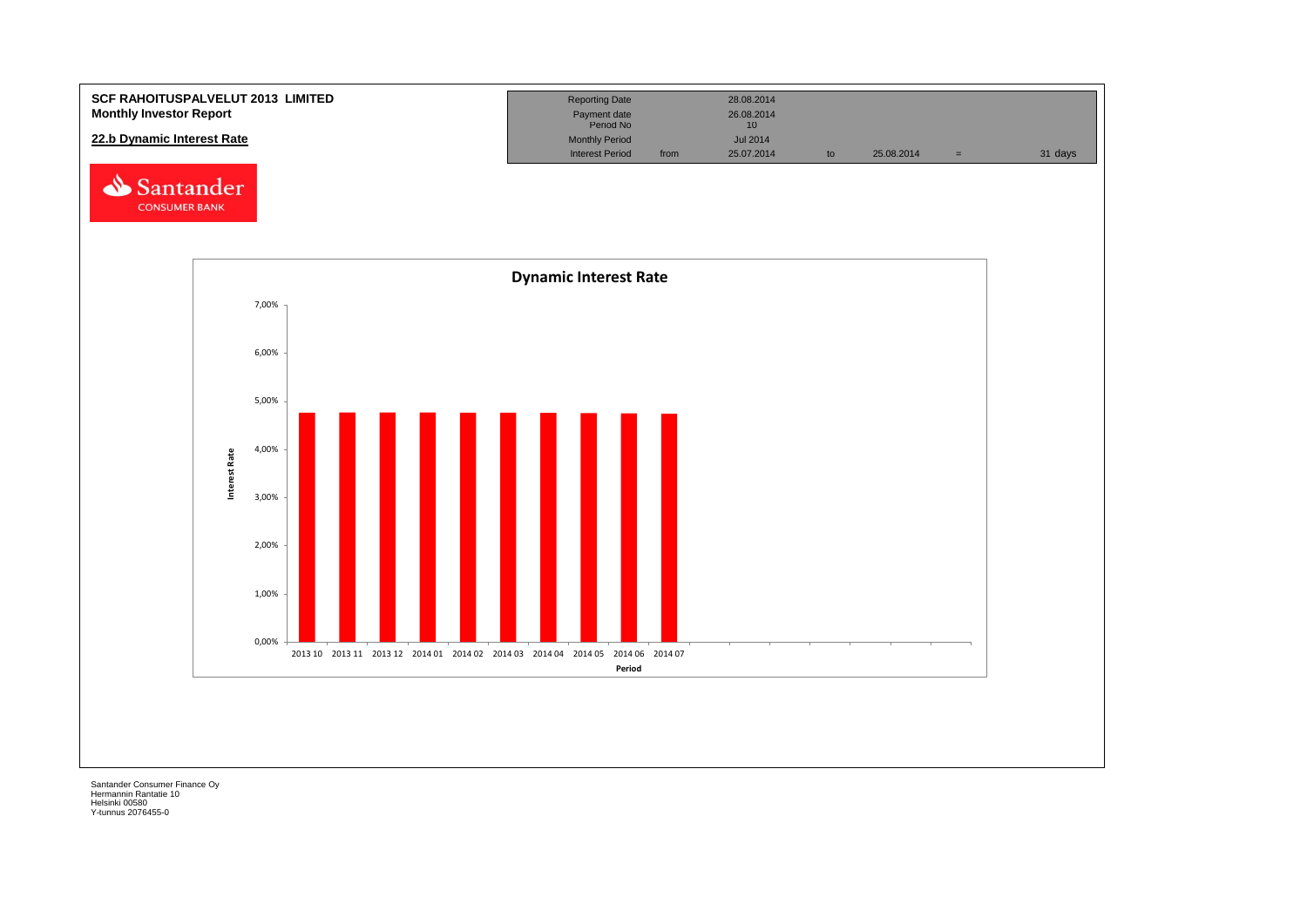| <b>SCF RAHOITUSPALVELUT 2013 LIMITED</b><br><b>Monthly Investor Report</b> |                    |                            |                            | <b>Reporting Date</b><br>Payment date<br>Period No |      | 28.08.2014<br>26.08.2014<br>10 <sup>°</sup> |    |            |     |         |
|----------------------------------------------------------------------------|--------------------|----------------------------|----------------------------|----------------------------------------------------|------|---------------------------------------------|----|------------|-----|---------|
| 23.a Dynamic Pre-Payments                                                  |                    |                            |                            | <b>Monthly Period</b><br><b>Interest Period</b>    | from | Jul 2014<br>25.07.2014                      | to | 25.08.2014 | $=$ | 31 days |
| Santander<br><b>CONSUMER BANK</b>                                          |                    |                            |                            |                                                    |      |                                             |    |            |     |         |
|                                                                            | <b>TOTAL</b>       |                            |                            |                                                    |      |                                             |    |            |     |         |
|                                                                            | Period             | <b>Sum of Pre-Payments</b> | <b>Closing Balance</b>     | <b>CPR</b> Annual                                  |      |                                             |    |            |     |         |
|                                                                            | 2013 10            | 17 039 534                 | 479 099 092                | 35,25 %                                            |      |                                             |    |            |     |         |
|                                                                            | 2013 11            | 10 397 072                 | 458 398 637                | 24,07%                                             |      |                                             |    |            |     |         |
|                                                                            | 2013 12<br>2014 01 | 8 341 808                  | 439 817 265                | 20,53%                                             |      |                                             |    |            |     |         |
|                                                                            | 2014 02            | 10 880 470<br>9 647 459    | 418 143 705<br>398 902 873 | 27,12%<br>25,46%                                   |      |                                             |    |            |     |         |
|                                                                            | 2014 03            | 9 7 7 4 1 3 3              | 379 213 871                | 26,90%                                             |      |                                             |    |            |     |         |
|                                                                            | 2014 04            | 10 423 036                 | 359 234 654                | 29,77%                                             |      |                                             |    |            |     |         |
|                                                                            | 2014 05<br>2014 06 | 9 3 63 7 65<br>9 161 543   | 340 885 065<br>322 650 512 | 28,41%<br>29,23%                                   |      |                                             |    |            |     |         |
|                                                                            | 2014 07            | 9 0 73 766                 | 304 641 317                | 30,43%                                             |      |                                             |    |            |     |         |
|                                                                            |                    |                            |                            |                                                    |      |                                             |    |            |     |         |
|                                                                            | Dynamic Prepayment |                            |                            |                                                    |      |                                             |    |            |     |         |
|                                                                            |                    |                            |                            |                                                    |      |                                             |    |            |     |         |
|                                                                            |                    |                            |                            |                                                    |      |                                             |    |            |     |         |
|                                                                            |                    |                            |                            |                                                    |      |                                             |    |            |     |         |
|                                                                            |                    |                            |                            |                                                    |      |                                             |    |            |     |         |
|                                                                            |                    |                            |                            |                                                    |      |                                             |    |            |     |         |
|                                                                            |                    |                            |                            |                                                    |      |                                             |    |            |     |         |
|                                                                            |                    |                            |                            |                                                    |      |                                             |    |            |     |         |
|                                                                            |                    |                            |                            |                                                    |      |                                             |    |            |     |         |
|                                                                            |                    |                            |                            |                                                    |      |                                             |    |            |     |         |
|                                                                            |                    |                            |                            |                                                    |      |                                             |    |            |     |         |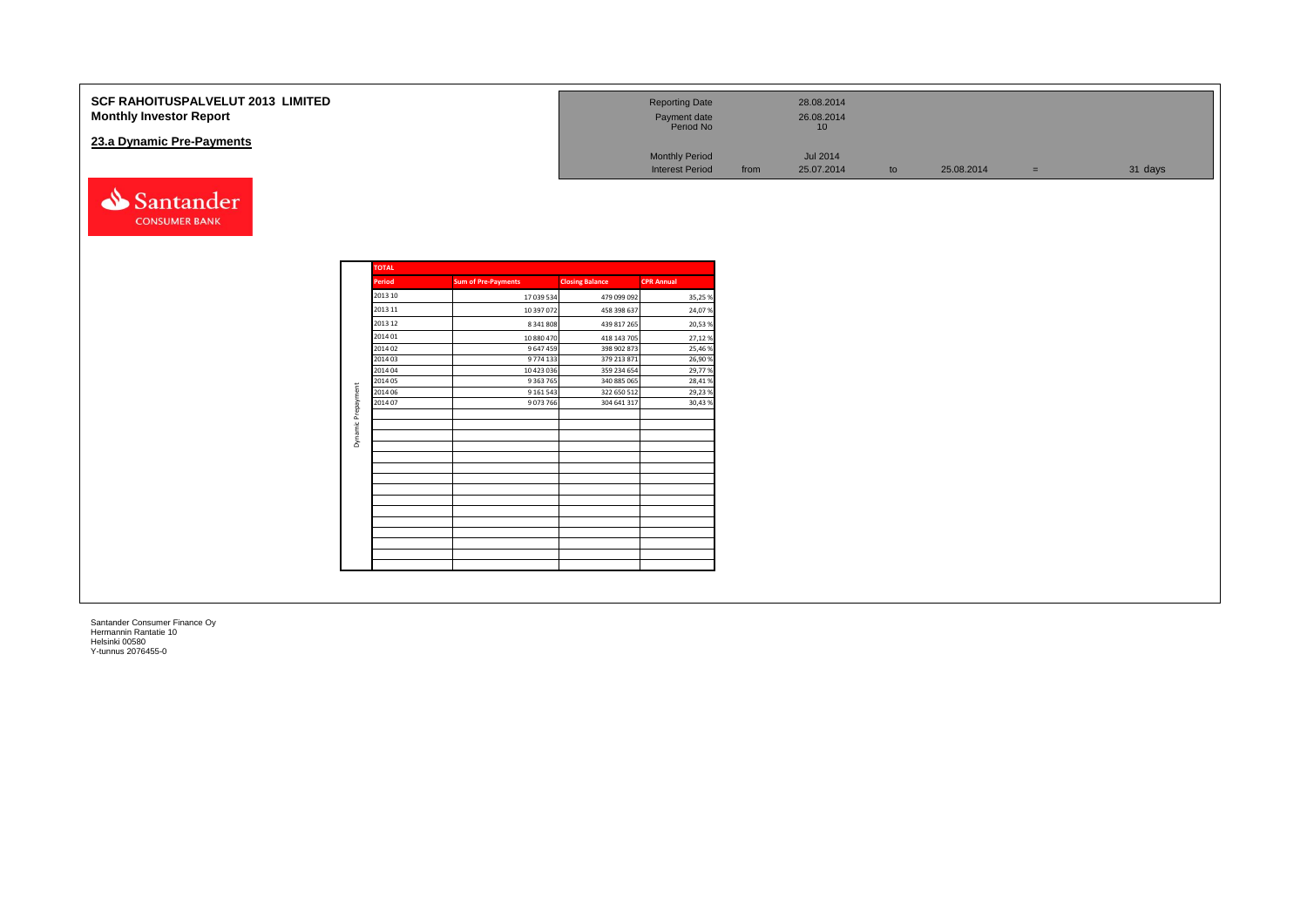![](_page_40_Figure_0.jpeg)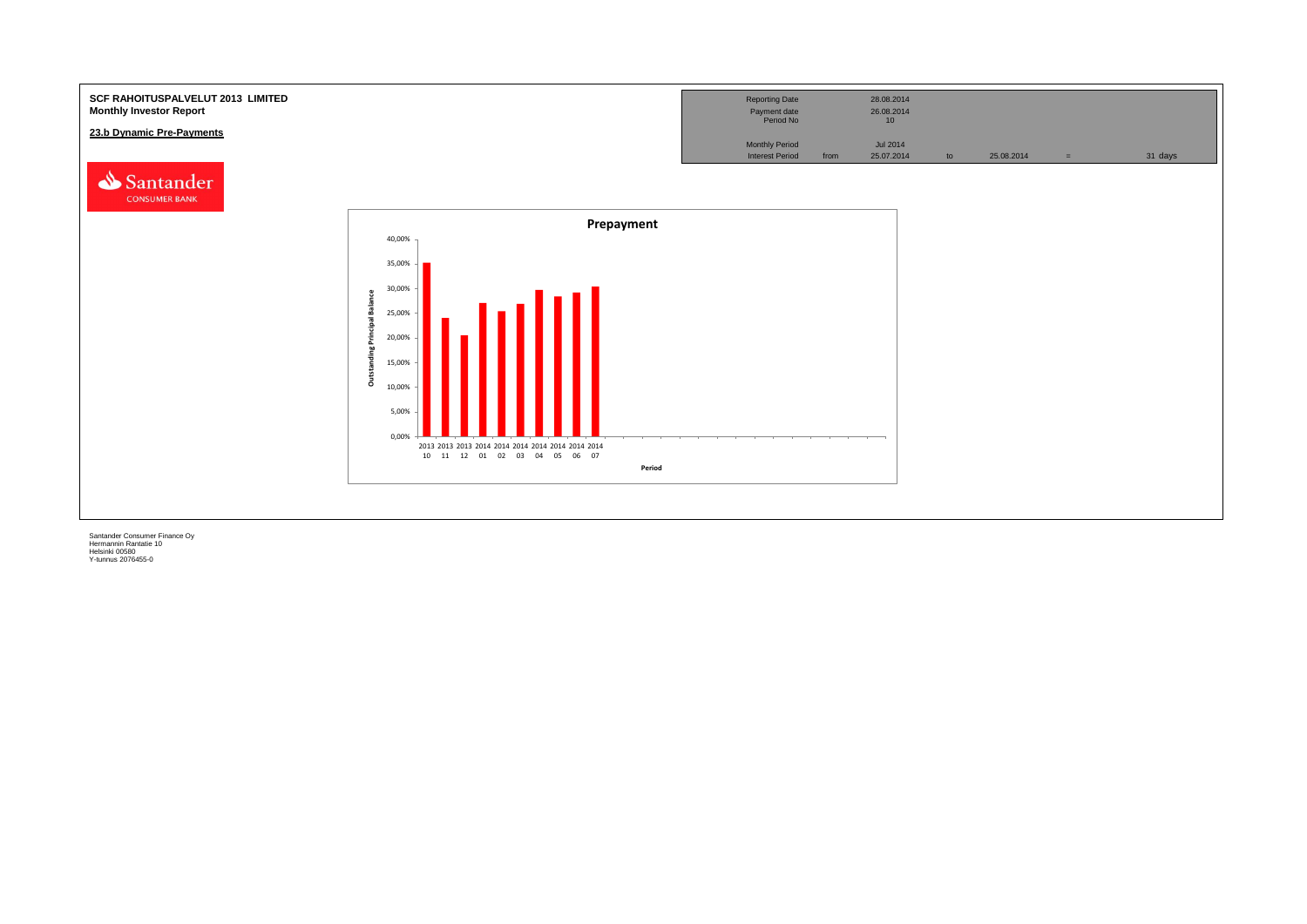|                 | SCF RAHOITUSPALVELUT 2013 LIMITED<br><b>Monthly Investor Report</b> |                  |                            |               |                          |                |                        |                |                        | <b>Reporting Date</b><br>Payment date<br>Period No |                    | 28.08.2014<br>26.08.2014<br>10 |                    |                                                                   |                   |                       |                                |
|-----------------|---------------------------------------------------------------------|------------------|----------------------------|---------------|--------------------------|----------------|------------------------|----------------|------------------------|----------------------------------------------------|--------------------|--------------------------------|--------------------|-------------------------------------------------------------------|-------------------|-----------------------|--------------------------------|
| 24. Delinquency |                                                                     |                  |                            |               |                          |                |                        |                |                        | <b>Monthly Period</b><br><b>Interest Period</b>    | from               | <b>Jul 2014</b><br>25.07.2014  | to                 | 25.08.2014                                                        | $=$               |                       | 31 days                        |
|                 | Santander<br><b>CONSUMER BANK</b>                                   |                  |                            |               |                          |                |                        |                |                        |                                                    |                    |                                |                    |                                                                   |                   |                       |                                |
|                 | year mth Total outstanding                                          | accounts current | balance current            | accounts 1-30 | balance 1-30             | accounts 30-60 | palance 30-60          | accounts 60-90 | balance 60-90          | accounts 90-120                                    | balance 90-120     |                                |                    | accounts 120-150 balance 120-150 accounts 150-180 balance 150-180 |                   | New defaults<br>Count | New defaults<br><b>Balance</b> |
| 10              | 479 099 092                                                         | 36 474           | 446 596 917                | 2 2 2 0       | 28 822 032               | 261            | 3 2 8 5 1 1 3          | 38             | 395 030                |                                                    |                    |                                |                    |                                                                   |                   |                       |                                |
| $2013 - 11$     | 458 398 637                                                         | 35 686           | 428 532 436                | 2 0 0 2       | 25 230 809               | 288            | 3 566 770              | 71             | 894 089                | 17                                                 | 174 532            |                                |                    |                                                                   |                   |                       | 310                            |
| 12              | 439 817 265                                                         | 34 122           | 400 832 160                | 2679          | 33 548 784               | 290            | 3 836 015              | 83             | 986 724                | 32                                                 | 443 473            | 17                             | 170 109            |                                                                   |                   |                       | 16 898                         |
|                 | 418 143 705                                                         | 33 673           | 387 318 836                | 2000          | 24 880 198               | 358            | 4 382 442              | 62             | 823 214                | 33                                                 | 390 625            | 18                             | 264 163            | 8                                                                 | 84 227            | 6                     | 58 536                         |
|                 | 398 902 873<br>379 213 871                                          | 32744<br>31 004  | 370 253 584<br>344 081 075 | 1938<br>2511  | 23 496 506<br>30 152 795 | 288<br>313     | 3 305 482<br>3 199 380 | 101<br>86      | 1 090 147<br>1 012 242 | 28<br>42                                           | 438 130<br>507 155 | 17<br>12                       | 197 118<br>171 908 | 9<br>11                                                           | 121 907<br>89 316 | 23<br>21              | 241 923<br>260 419             |
|                 | 359 234 654                                                         | 29 943           | 326 705 871                | 2 2 7 9       | 26 863 412               | 352            | 4 188 370              | 86             | 911772                 | 24                                                 | 279 680            | 26                             | 229 577            | $\overline{4}$                                                    | 55 972            | 23                    | 232 960                        |
|                 | 340 885 065                                                         | 28 870           | 310 356 736                | 2 1 6 0       | 24 800 443               | 371            | 4 101 643              | 92             | 964 305                | 35                                                 | 369 470            | 13                             | 138 534            | 16                                                                | 153 935           | 19                    | 180 368                        |
| -6<br>2014      | 322 650 512                                                         | 27 706           | 292 465 617                | 2 2 1 6       | 25 004 361               | 325            | 3 633 923              | 94             | 965 651                | 35                                                 | 353 168            | 18                             | 200 365            | $\overline{4}$                                                    | 27 4 28           | 32                    | 357 222                        |
|                 | 304 641 317                                                         | 26 752           | 276 720 717                | 2016          | 23 238 572               | 276            | 3 263 378              | 84             | 826 500                | 32                                                 | 327 052            | 16                             | 168 021            | 10 <sup>1</sup>                                                   | 97 077            | 18                    | 164 770                        |
|                 |                                                                     |                  |                            |               |                          |                |                        |                |                        |                                                    |                    |                                |                    |                                                                   |                   |                       |                                |
| 10              |                                                                     |                  |                            |               |                          |                |                        |                |                        |                                                    |                    |                                |                    |                                                                   |                   |                       |                                |
| 11              |                                                                     |                  |                            |               |                          |                |                        |                |                        |                                                    |                    |                                |                    |                                                                   |                   |                       |                                |
| 12              |                                                                     |                  |                            |               |                          |                |                        |                |                        |                                                    |                    |                                |                    |                                                                   |                   |                       |                                |
|                 |                                                                     |                  |                            |               |                          |                |                        |                |                        |                                                    |                    |                                |                    |                                                                   |                   |                       |                                |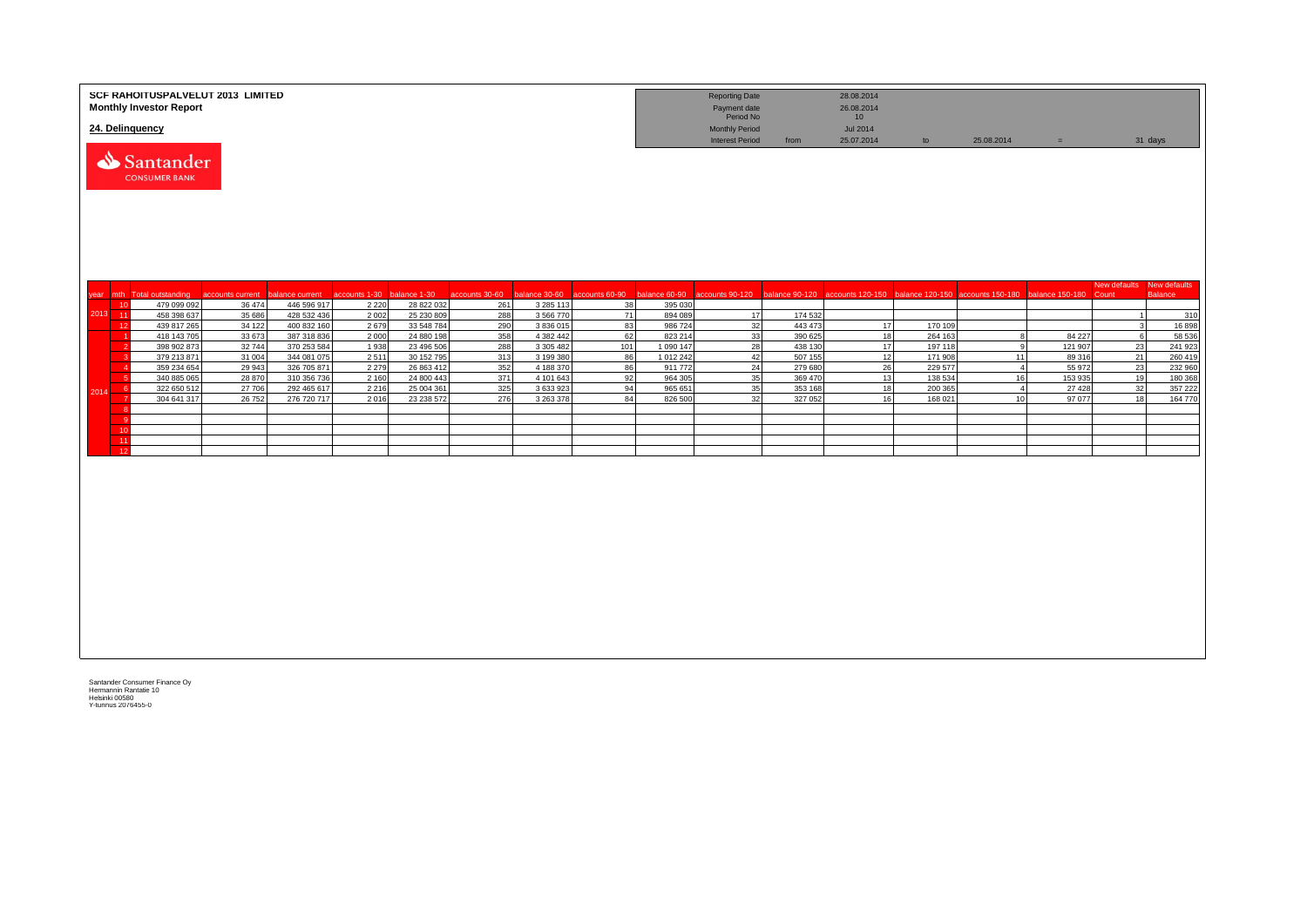| <b>SCF RAHOITUSPALVELUT 2013 LIMITED</b><br><b>Monthly Investor Report</b> | <b>Reporting Date</b><br>Payment date<br>Period No | 28.08.2014<br>26.08.2014 |            |         |
|----------------------------------------------------------------------------|----------------------------------------------------|--------------------------|------------|---------|
| 25. Defaults, Recoveries and Losses by Quarter of Default                  |                                                    |                          |            |         |
|                                                                            | <b>Monthly Period</b>                              | <b>Jul 2014</b>          |            |         |
|                                                                            | <b>Interest Period</b>                             | 25.07.2014<br>from       | 25.08.2014 | 31 days |

Santander **CONSUMER BANK** 

|                        |                       | <b>Recovery Quarter</b> | 20134                                          |     |       | 20141             |                           |         |                   | 20142                     |         | 2014 3            |                           |         |  |
|------------------------|-----------------------|-------------------------|------------------------------------------------|-----|-------|-------------------|---------------------------|---------|-------------------|---------------------------|---------|-------------------|---------------------------|---------|--|
| <b>Default Quarter</b> | <b>Default Amount</b> | No Of Loans             | Cum.<br><b>Recoveries</b><br><b>Recoveries</b> |     | Loss  | <b>Recoveries</b> | Cum.<br><b>Recoveries</b> | Loss    | <b>Recoveries</b> | Cum.<br><b>Recoveries</b> | Loss    | <b>Recoveries</b> | Cum.<br><b>Recoveries</b> | Loss    |  |
| 20134                  | 17 208                |                         | 310                                            | 310 | 16898 | 14 4 5 2          | 14 762                    | 2 4 4 6 | 778               | 15 540                    | 1668    | 376               | 15 915                    | 1 6 6 8 |  |
| 2014 1                 | 560 879               |                         |                                                |     |       | 141 225           | 141 225                   | 419 654 | 194 983           | 336 208                   | 224 671 | 5 1 1 5           | 341 323                   | 224 671 |  |
| 20142                  | 770 550               |                         |                                                |     |       |                   |                           |         | 272 315           | 272 315                   | 498 235 | 186 229           | 458 544                   | 498 235 |  |
| 20143                  | 164 770               |                         |                                                |     |       |                   |                           |         |                   |                           |         | 28 639            | 28 639                    | 164 770 |  |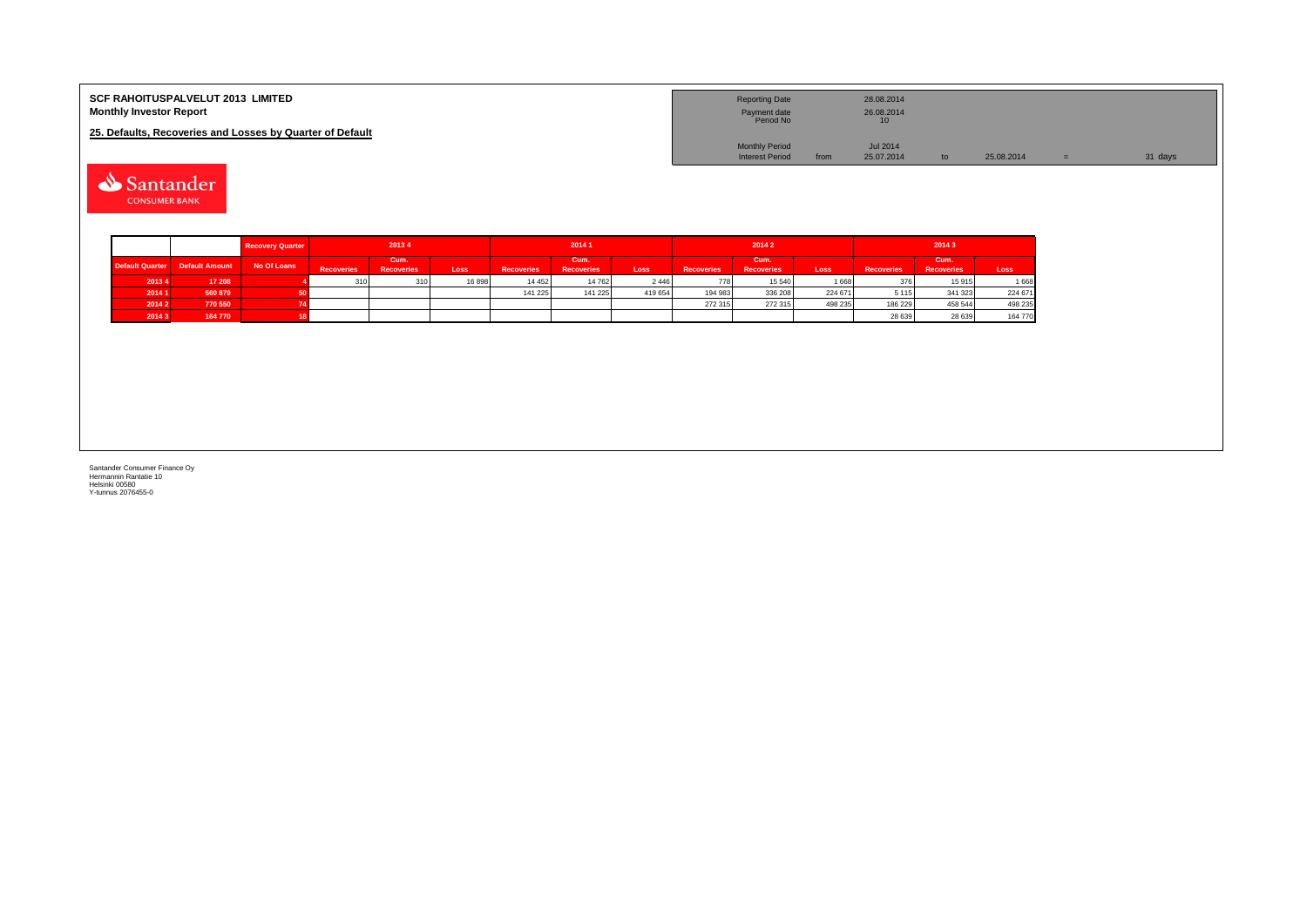| <b>SCF RAHOITUSPALVELUT 2013 LIMITED</b><br><b>Monthly Investor Report</b> |                          | <b>Reporting Date</b><br>Payment date<br>Period No |      | 28.08.2014<br>26.08.2014                         |    |            |     |         |
|----------------------------------------------------------------------------|--------------------------|----------------------------------------------------|------|--------------------------------------------------|----|------------|-----|---------|
| 26. Priority of Payments                                                   |                          | <b>Monthly Period</b><br><b>Interest Period</b>    | from | 10 <sup>1</sup><br><b>Jul 2014</b><br>25.07.2014 | to | 25.08.2014 | $=$ | 31 days |
| Santander<br><b>CONSUMER BANK</b>                                          |                          |                                                    |      |                                                  |    |            |     |         |
| <b>Purchaser Priority of Payments</b>                                      |                          |                                                    |      |                                                  |    |            |     |         |
| Purchaser Available Distribution Amount<br>$+$                             |                          | 19 755 567,62 EUR                                  |      |                                                  |    |            |     |         |
| Senior Expenses                                                            |                          | 24 006,48 EUR                                      |      |                                                  |    |            |     |         |
| Servicing Fee                                                              | ٠                        | 172 765,52 EUR                                     |      |                                                  |    |            |     |         |
| Interest on Loan to Issuer                                                 |                          | 1 549 600,45 EUR                                   |      |                                                  |    |            |     |         |
| Principal on Loan to Issuer                                                | $\overline{\phantom{a}}$ | 18 009 195,17 EUR                                  |      |                                                  |    |            |     |         |
|                                                                            |                          | $\lambda$                                          |      |                                                  |    |            |     |         |
|                                                                            |                          |                                                    |      |                                                  |    |            |     |         |
|                                                                            |                          |                                                    |      |                                                  |    |            |     |         |
|                                                                            |                          |                                                    |      |                                                  |    |            |     |         |
| <b>Issuer Priority of Payments</b>                                         |                          |                                                    |      |                                                  |    |            |     |         |
| <b>Issuer Available Distribution Amount</b><br>$+$                         |                          | 32 416 403.59 EUR                                  |      |                                                  |    |            |     |         |
| Senior Expenses                                                            | ٠                        | 23 798,15 EUR                                      |      |                                                  |    |            |     |         |
| Interest Class A                                                           |                          | 165 944,00 EUR                                     |      |                                                  |    |            |     |         |
| Prior to a PDTE - Interest Class B                                         |                          | 36 681,00 EUR                                      |      |                                                  |    |            |     |         |
| Credit the Reserve Account up to the requirred Liquidity Reserve Amount    |                          | 5 133 550,00 EUR                                   |      |                                                  |    |            |     |         |
| Principal Payments on Class A                                              |                          | 18 009 195,17 EUR                                  |      |                                                  |    |            |     |         |
| Following a PDTE - Interest Class B                                        |                          | N/A EUR                                            |      |                                                  |    |            |     |         |
| Principal Payments Class B                                                 |                          | <b>EUR</b><br>$\sim 100$                           |      |                                                  |    |            |     |         |
| Credit Reserve Account up tp Required Reserve Amount                       |                          | 7 700 325,00 EUR                                   |      |                                                  |    |            |     |         |
| Interest Class C                                                           | ٠                        | 21 338,00 EUR                                      |      |                                                  |    |            |     |         |
| Principal Payments on Class C                                              |                          | - EUR                                              |      |                                                  |    |            |     |         |
| Interest Issuer Subordinated Loan                                          |                          | 33 132,79 EUR                                      |      |                                                  |    |            |     |         |
| Principal Issuer Subordinated Loan                                         |                          | - EUR                                              |      |                                                  |    |            |     |         |
| Payment to Purchaser                                                       |                          | 1 292 439,48 EUR                                   |      |                                                  |    |            |     |         |
|                                                                            |                          |                                                    |      |                                                  |    |            |     |         |
|                                                                            |                          |                                                    |      |                                                  |    |            |     |         |
|                                                                            |                          |                                                    |      |                                                  |    |            |     |         |
| <b>Purchaser Priority of Payments: Second Pass</b>                         |                          |                                                    |      |                                                  |    |            |     |         |
| Available Distribution Amount<br>$+$                                       |                          | 1 292 439,48 EUR                                   |      |                                                  |    |            |     |         |
| Servicer Advance Reserve Fund Replenishment                                | ٠                        | - EUR                                              |      |                                                  |    |            |     |         |
| Interest on Purchaser Subordinated Loan (SAF)                              | $\overline{\phantom{a}}$ | 258,17 EUR                                         |      |                                                  |    |            |     |         |
| Principal on Purchaser Subordinated Loan (SAF)                             | $\overline{\phantom{a}}$ | <b>EUR</b><br>$\sim$                               |      |                                                  |    |            |     |         |
| Payment of residual funds to Seller<br>$=$                                 |                          | 1 292 181,31 EUR                                   |      |                                                  |    |            |     |         |
|                                                                            |                          |                                                    |      |                                                  |    |            |     |         |
|                                                                            |                          |                                                    |      |                                                  |    |            |     |         |
|                                                                            |                          |                                                    |      |                                                  |    |            |     |         |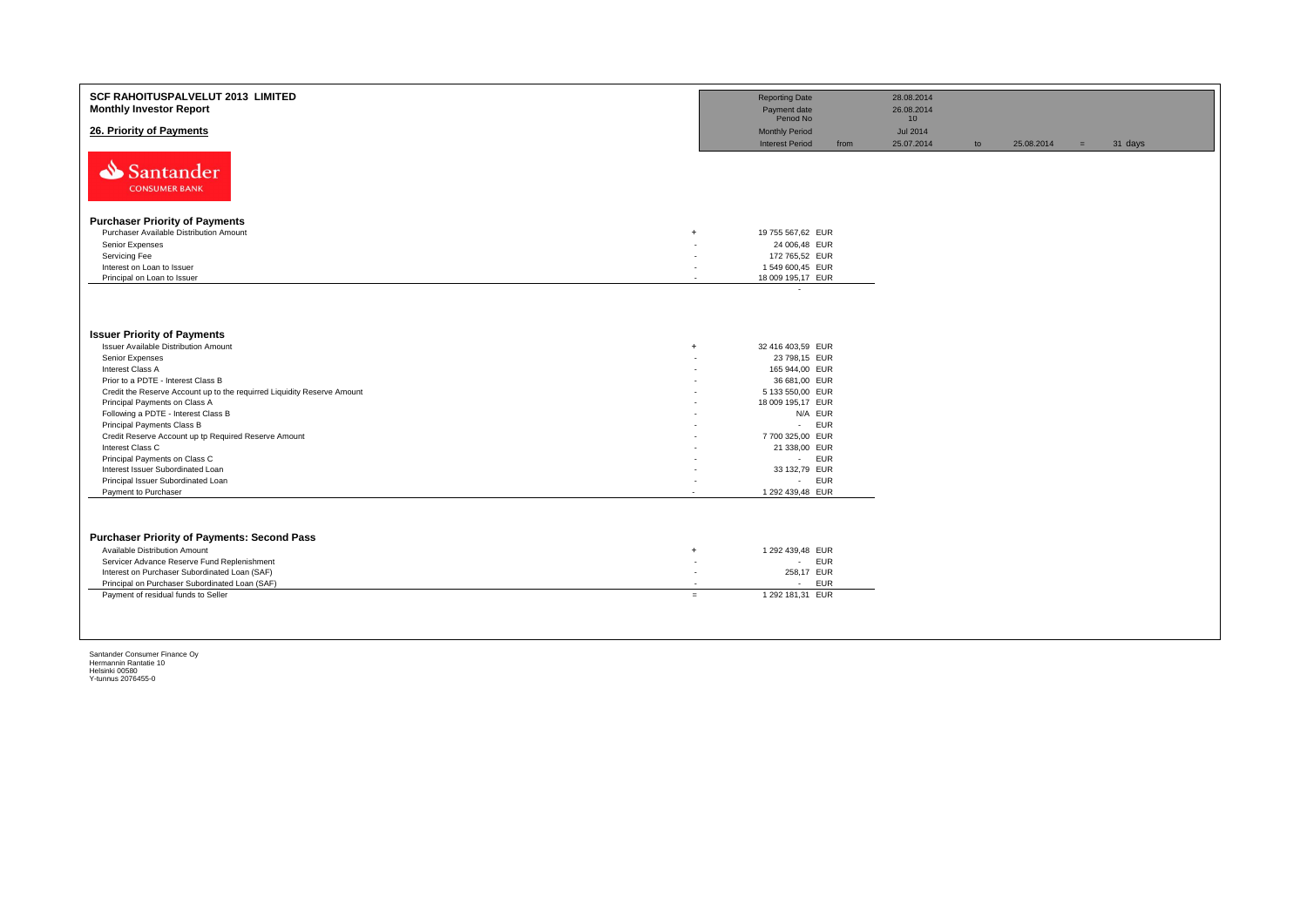| <b>SCF RAHOITUSPALVELUT 2013 LIMITED</b><br><b>Monthly Investor Report</b><br>27. Transaction Costs<br>Santander<br><b>CONSUMER BANK</b> |                  | <b>Reporting Date</b><br>Payment date<br>Period No<br><b>Monthly Period</b><br><b>Interest Period</b><br>from | 28.08.2014<br>26.08.2014<br>10<br><b>Jul 2014</b><br>25.07.2014<br>to | 25.08.2014<br>$=$ | 31 days |
|------------------------------------------------------------------------------------------------------------------------------------------|------------------|---------------------------------------------------------------------------------------------------------------|-----------------------------------------------------------------------|-------------------|---------|
| <b>Transaction Costs</b>                                                                                                                 | <b>All Notes</b> | <b>Class A</b>                                                                                                | <b>Class B</b>                                                        | Class C           |         |
| Senior Expenses                                                                                                                          | 24 006,48 EUR    |                                                                                                               |                                                                       |                   |         |
| Interest accrued for the Period                                                                                                          | 223 963,00 EUR   | 165 944,00 EUR                                                                                                | 36 681,00 EUR                                                         | 21 338,00 EUR     |         |
| Cumulative Interest accrued                                                                                                              | 3 030 216,00 EUR | 2 416 889,00 EUR                                                                                              | 387 551,00 EUR                                                        | 225 776,00 EUR    |         |
| <b>Interest Payments</b>                                                                                                                 | 223 963,00 EUR   | 165 944,00 EUR                                                                                                | 36 681,00 EUR                                                         | 21 338,00 EUR     |         |
| <b>Cumulative Interest Payments</b>                                                                                                      | 3 030 216,00 EUR | 2416889,00 EUR                                                                                                | 387 551,00 EUR                                                        | 225 776,00 EUR    |         |
| Interest accrued on Subordinated Loan for the Period                                                                                     | 33 132,79 EUR    |                                                                                                               |                                                                       |                   |         |
| Cumulative Interest accrued on Subordinated Loan                                                                                         | 360 569,66 EUR   |                                                                                                               |                                                                       |                   |         |
| Interest Payments on Subordinated Loan                                                                                                   | 33 132,79 EUR    |                                                                                                               |                                                                       |                   |         |
| Cumulative Interest Payments on Subordinated Loan                                                                                        | 360 569,66 EUR   |                                                                                                               |                                                                       |                   |         |
| Unpaid Interest for the Period                                                                                                           | <b>EUR</b>       |                                                                                                               |                                                                       |                   |         |
| <b>Cumulative Unpaid Interest</b>                                                                                                        | <b>EUR</b>       |                                                                                                               |                                                                       |                   |         |